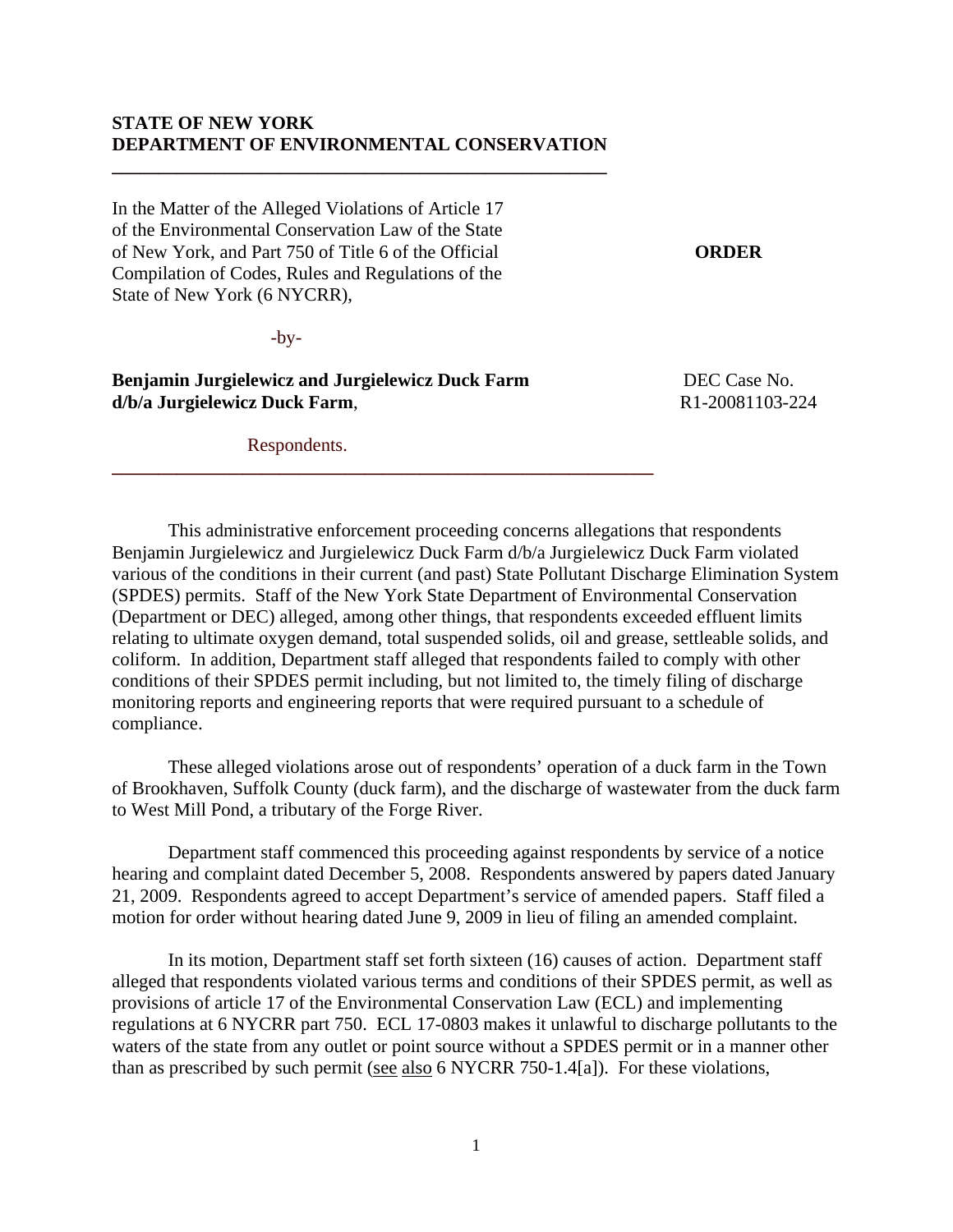Department staff requested a civil penalty of six hundred thousand dollars (\$600,000) and an order directing respondents to follow a schedule of compliance included in the motion.

 Respondents, by papers dated August 28, 2009, opposed Department staff's motion but admitted some of the alleged violations. Respondents contended that a hearing was necessary to resolve factual disputes associated with the violations that they contested, as well as to determine the appropriate relief.

The matter was assigned to Administrative Law Judge (ALJ) Daniel P. O'Connell. Subsequently, Save the Forge River (SFR) filed a petition to intervene dated August 14, 2009. SFR's petition, which was granted by ALJ O'Connell, supported Department staff's motion and request for relief, and requested remediation as part of a closure plan.

In a ruling dated April 29, 2010, ALJ O'Connell granted Department staff's motion for order without hearing with respect to liability, concluding that respondents were liable for the violations charged. However, the ALJ denied Department staff's motion as to relief. After a period of discovery, by notice dated November 18, 2010 and supporting papers, Department staff moved to renew its motion for order without hearing with respect to relief. Following the submission of papers by the parties to this proceeding on the motion to renew, the ALJ prepared the attached ruling dated September 14, 2011.

The record is clear that respondents' discharge of wastewater effluent in violation of their permit and applicable legal requirements has adversely impacted the water quality and riverine habitat of the Forge River. Accordingly, I hereby affirm the ALJ's April 29, 2010 ruling as to liability.

I also adopt the attached ruling on the motion to renew concerning relief dated September 14, 2011, subject to my comments below. In the ruling on the motion to renew, the ALJ concludes that the civil penalty of \$600,000 requested by Department staff is reasonable given the actual environmental harm associated with the demonstrated violations. The ALJ also determined that no mitigating factors existed that would serve as a basis for reducing the requested penalty. $<sup>1</sup>$  $<sup>1</sup>$  $<sup>1</sup>$ </sup>

In light of the environmental harm and significant pollution arising from respondents' activities, including but not limited to the ongoing and longstanding nature of the violations, the significant water quality impairment of the Forge River, and respondents' failure over a number of years to comply with their SPDES permit, a civil penalty of \$600,000 is warranted. As discussed below, I am directing respondents to submit and implement a closure plan for the duck farm that will include remedial measures to address environmental problems arising from respondents' illegal activities. These measures, which are necessary to ensure proper cleanup of the environment, will require the outlay of substantial sums. In addition, I note that the

i<br>Li

<span id="page-1-0"></span> $1$  The ALJ noted that respondents were given the opportunity to support their claim that they were unable to pay the penalty, but the information that respondents provided was insufficient. The ALJ further noted that some of that information was unverifiable and contained several significant inconsistencies (see ALJ's Ruling dated September 4, 2011, at 34-40; see also Affidavit of Sharon L. Brooks, sworn to on November 5, 2010, in support of motion to renew).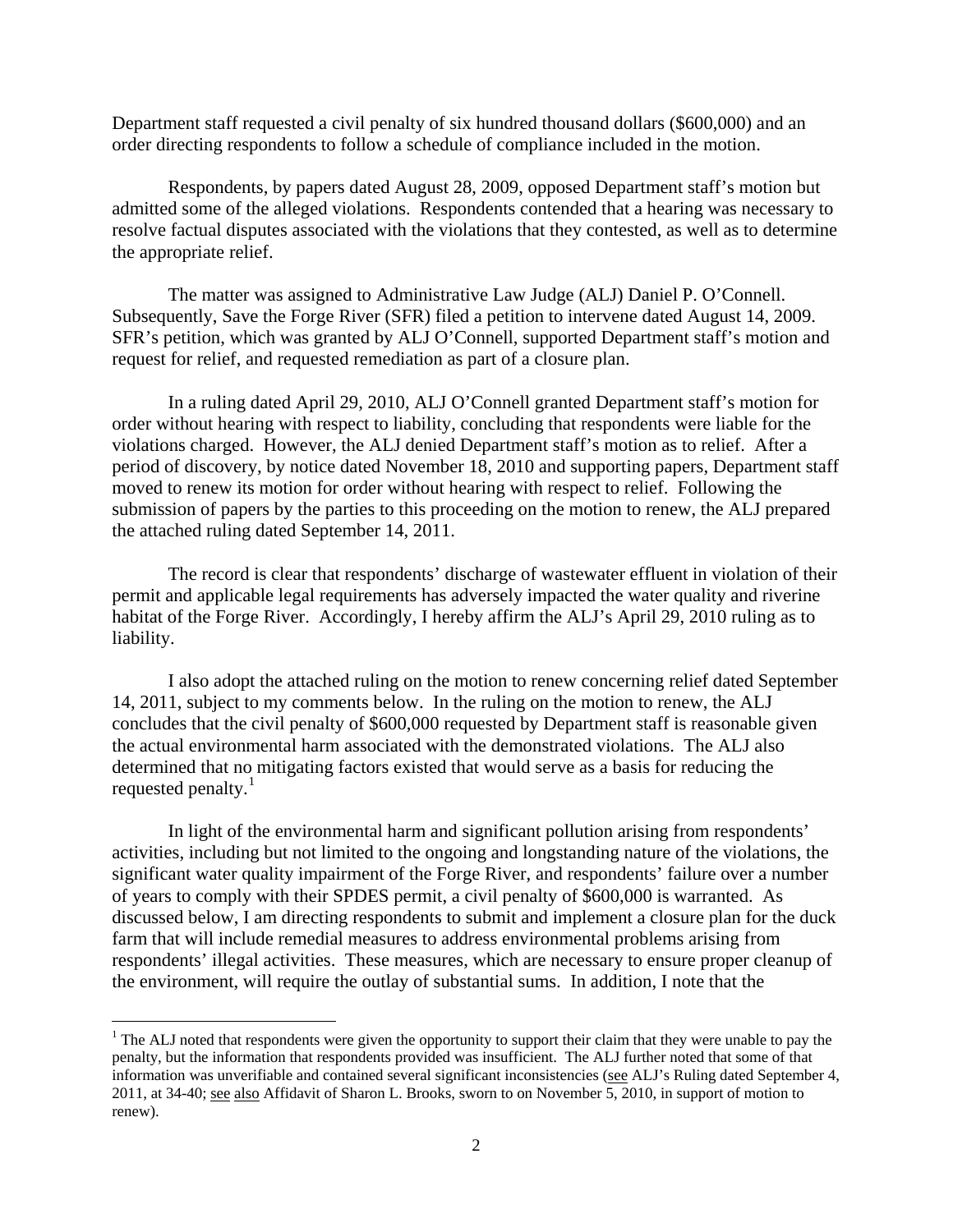Jurgielewicz Duck Farm has filed for bankruptcy under Chapter 11 of the federal Bankruptcy Code (see, e.g., Exhibit A to Affidavit of Daniel L. Gordon, sworn to on January 10, 2011). In light of these circumstances, I have decided to suspend four hundred fifty thousand dollars (\$450,000) of the penalty, contingent upon respondents fully complying with the terms and conditions of this order, including but not limited to the submission and implementation of the closure plan. The nonsuspended portion of the penalty (one hundred fifty thousand dollars [\$150,000]) shall be due and payable within thirty (30) days of the service of this order upon respondents.

Department staff also seeks additional relief in the form of an order: (1) revoking or suspending respondents' SPDES permit; (2) immediately enjoining respondents from any further wastewater discharges that would allow additional violations to occur; and (3) directing respondents to submit an approvable closure plan.

The ALJ determined that, based on the number and duration of respondents' violations, respondents' SPDES permit should be either suspended or revoked (see 6 NYCRR 750-2.1[e]). According to the ALJ, the suspension or revocation should remain in effect until respondents can demonstrate that the practices and treatment facilities at the duck farm will ensure that wastewater discharges comply with the effluent limits in the SPDES permit. The record demonstrates that respondents' violations are serious and longstanding, and have resulted in a significant adverse impact on water resources of the State. Based on this record, revocation of respondents' SPDES permit (No. NY-0008125) for the duck farm is warranted, and I hereby revoke respondents' permit, effective immediately. Accordingly, any further discharges from the duck farm are prohibited (see ECL 17-0803; 6 NYCRR 750-1.4[a]). In addition, the ECL provides the Department with the authority to enjoin persons from continuing such violations (see, e.g., ECL 71-1929[1]).

As noted, Department staff seeks an order directing respondents to submit an approvable closure plan for the duck farm. According to Department staff, the closure plan must address all parts of the wastewater system, including the removal of stockpiled duck manure. The ALJ indicates that before a closure plan is ordered, Department staff needs to provide additional guidance about the scope of the requested plan. Based upon my review of the record, including but not limited to the affidavit of DEC environmental engineer Anthony Y. Leung, sworn to November 18, 2010, and the applicable regulations relative to closure, I conclude that it is not necessary for Department staff to provide additional guidance in order to direct respondents to prepare a closure plan. The record and applicable legal standards provide a sufficient basis for the preparation of such a plan. Accordingly, respondents are to prepare an approvable closure plan for the duck farm and submit it to Department staff within sixty (60) days of the service of this order on respondents.

The closure plan shall address the closure of all aspects of the wastewater system, including but not limited to, the proper removal of all stockpiled duck manure, as well as the implementation of measures to eliminate on-site and off-site environmental impacts arising from the activities of the duck farm. The closure plan shall comply with the applicable closure requirements for disposal systems that are set forth in 6 NYCRR 750-2.11. In addition, the closure plan shall establish milestone dates for the implementation and completion of closure and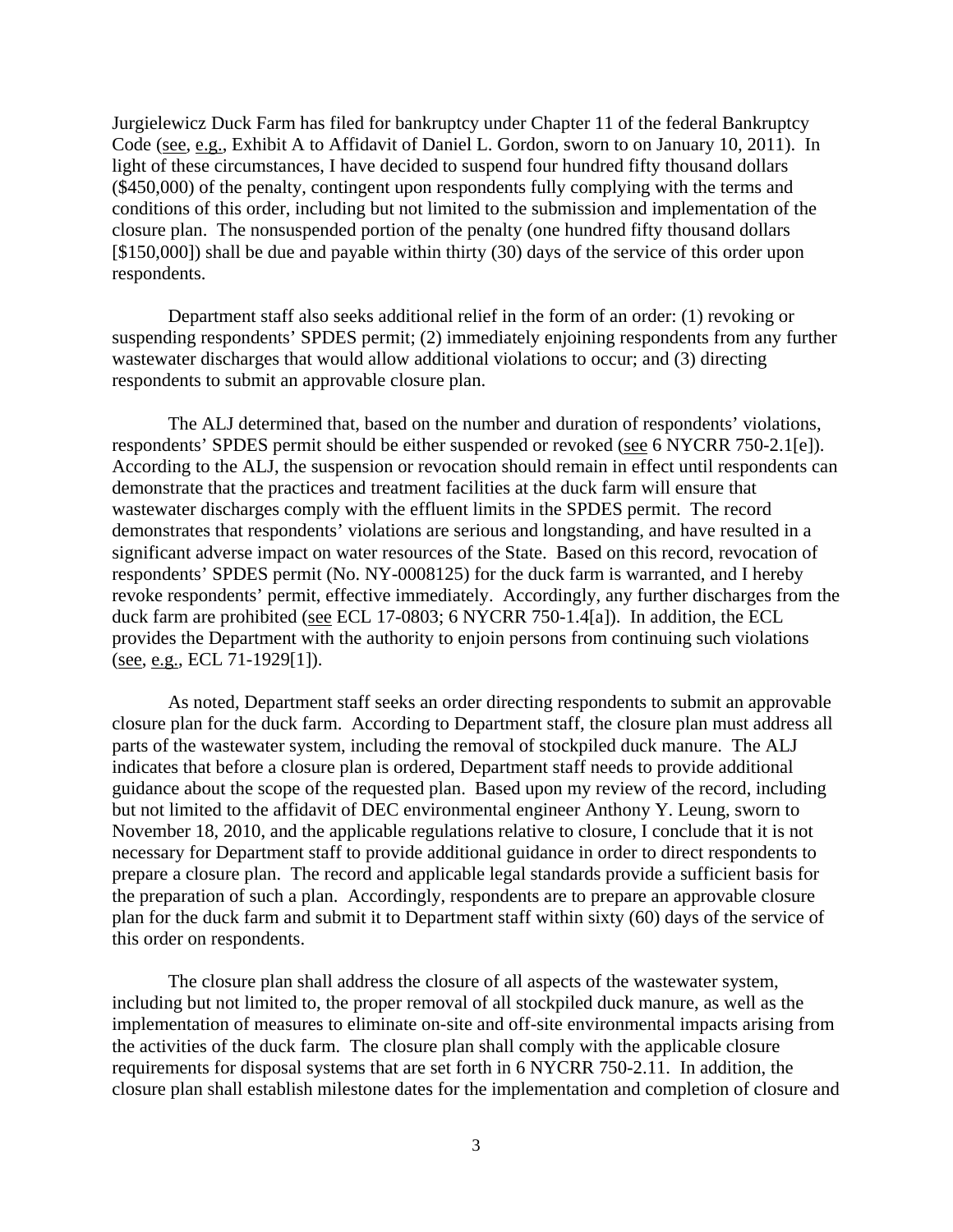remedial activities at the duck farm, identify any environmental consulting firms that would be assisting respondents in closing the duck farm, and provide access to Department staff to oversee the closure and remedial activities.

**NOW, THEREFORE,** having considered this matter and being duly advised, it is **ORDERED** that:

- I. Department staff's renewed motion for order without hearing is granted. ALJ O'Connell's April 29, 2010 ruling on liability is affirmed.
- II. Respondents Benjamin Jurgielewicz and Jurgielewicz Duck Farm d/b/a Jurgielewicz Duck Farm are adjudged to have violated ECL 17-0803, 6 NYCRR 750-1.4(a), and various terms and conditions of SPDES Permit No. NY-0008125, including terms and conditions relating to effluent limits, filing of discharge monitoring reports, and filing of engineering reports pursuant to a compliance schedule.
- III. Respondents Benjamin Jurgielewicz and Jurgielewicz Duck Farm d/b/a Jurgielewicz Duck Farm are hereby jointly and severally assessed a civil penalty in the amount of six hundred thousand dollars (\$600,000), of which four hundred thousand fifty dollars (\$450,000) is suspended, contingent upon respondents complying with the terms and conditions of this order, including but not limited to the submission and implementation of a closure plan for the duck farm in accordance with paragraph V of this order. The non-suspended portion of the civil penalty (that is, one hundred fifty thousand dollars [\$150,000]) shall be due and payable within thirty (30) days of the service of this order upon respondents.

Payment shall be made in the form of a cashier's check, certified check or money order payable to the order of the "New York State Department of Environmental Conservation" and mailed to the Department at the following address:

Vernon Rail, Esq. Assistant Regional Attorney NYS DEC Office of General Counsel, Region 1 Stony Brook University 50 Circle Road Stony Brook, New York 11790-3409

IV. Should respondents fail to satisfy the terms and conditions of this order, the suspended portion of the penalty (that is, four hundred fifty thousand dollars [\$450,000]) shall become immediately due and payable and is to be submitted in the same form and to the same address as the non-suspended portion of the penalty.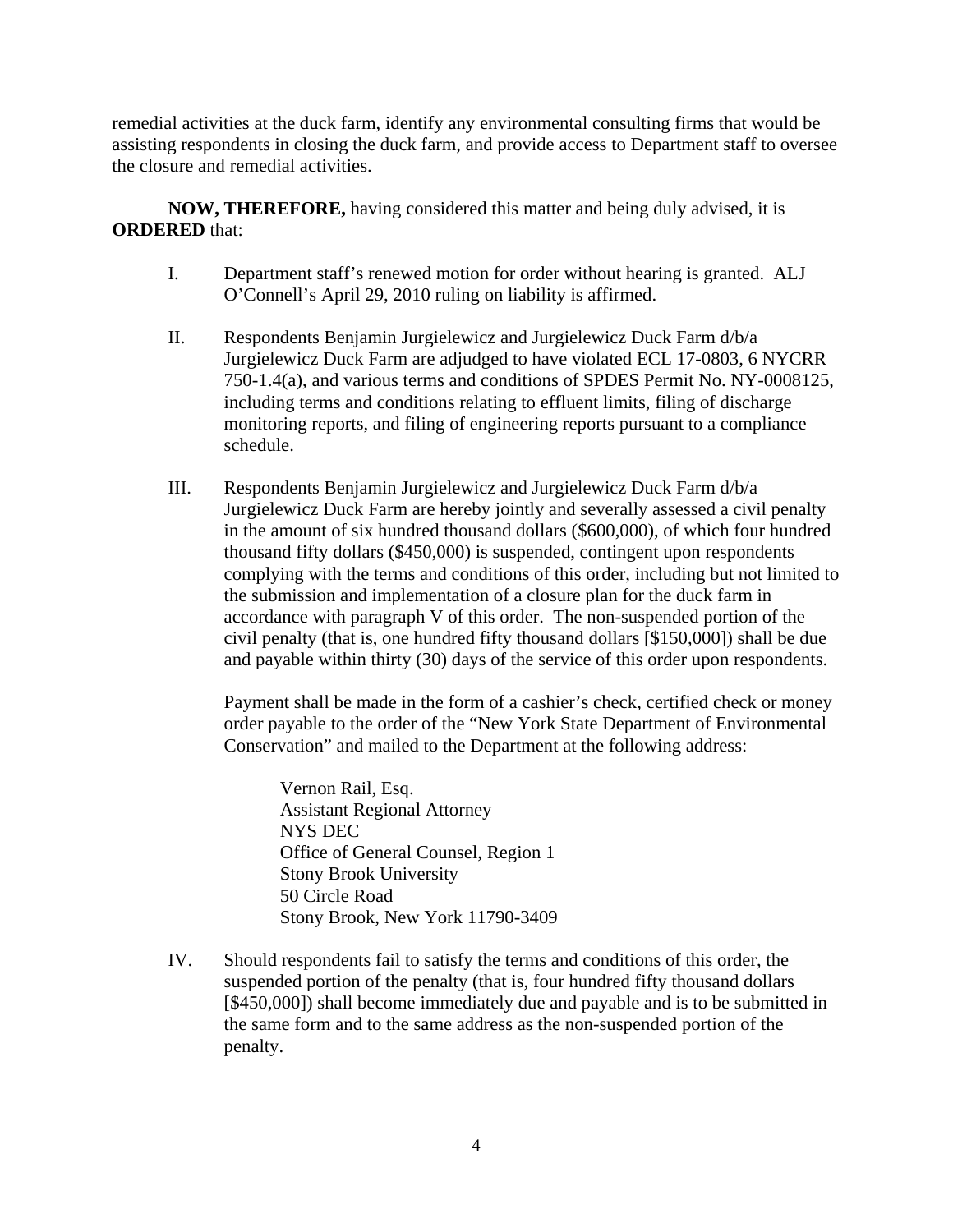- V. Within sixty days of the service of this order upon respondents, respondents shall submit to Department staff an approvable closure plan for the duck farm. The closure plan shall include:
	- A. measures to close all aspects of the wastewater system at the duck farm;
	- B. measures to properly remove all stockpiled duck manure;
	- C. remedial actions to address all non-compliant wastewater discharges and any other environmental violations arising from the activities at the duck farm;
	- D. milestone dates for the implementation and completion of closure activities at the duck farm that will ensure that these activities are accomplished in a timely manner;
	- E. procedures for access to Department staff to oversee the closure and remedial activities at the duck farm; and
	- F. measures to address the applicable requirements for the closure of disposal systems set forth at 6 NYCRR 750-2.11.
- VI. Respondents' SPDES Permit No. NY-0008125 is hereby revoked, effective immediately. Respondents are directed to take all necessary actions to halt any further wastewater discharges that would allow additional violations to continue to occur.
- VII. All communications from respondents to the Department concerning this order shall be directed to Assistant Regional Attorney Vernon Rail, at the address set forth in paragraph III of this order.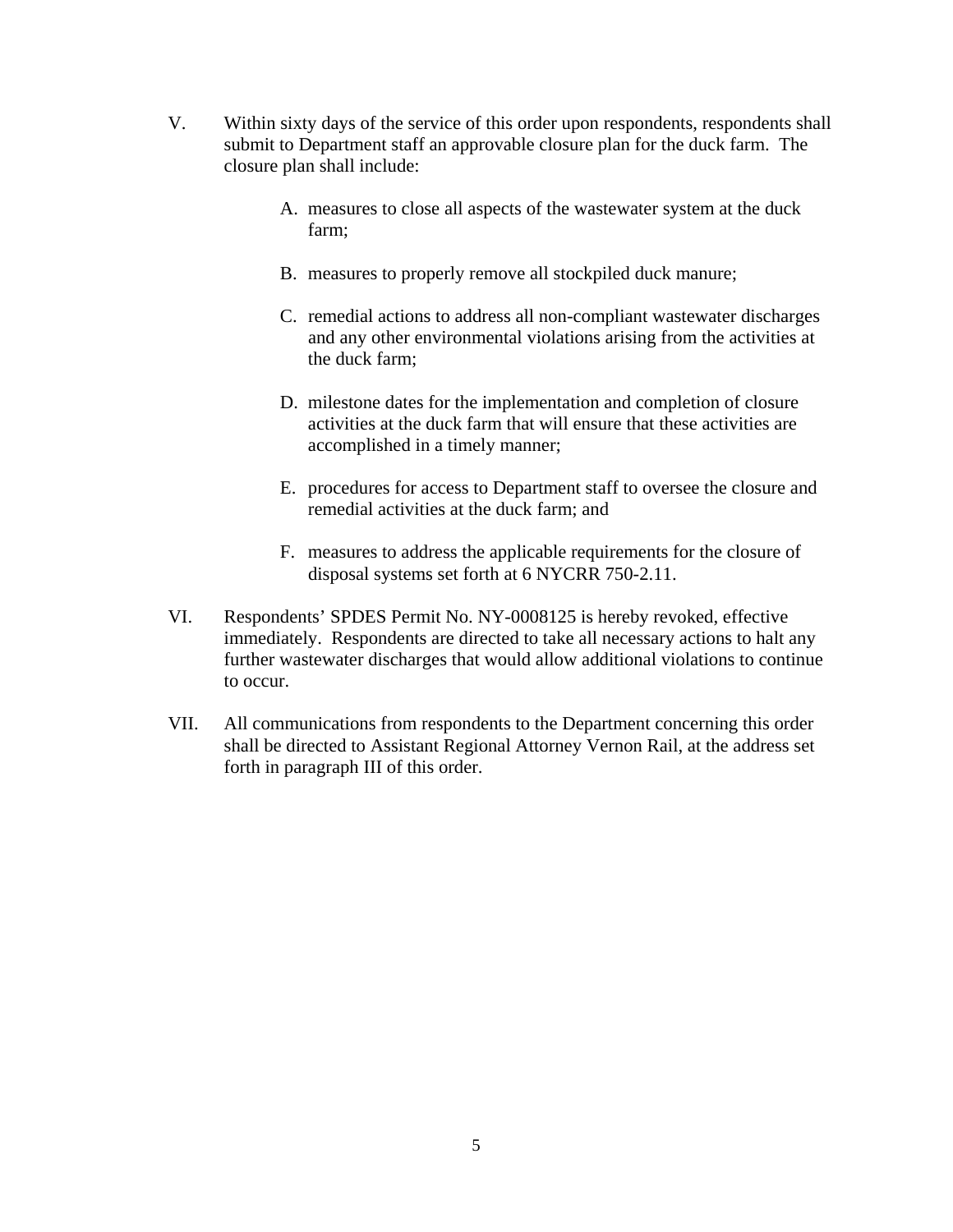VIII. The provisions, terms and conditions of this order shall bind respondents Benjamin Jurgielewicz and Jurgielewicz Duck Farm d/b/a Jurgielewicz Duck Farm, and their agents, heirs, successors, and assigns in any and all capacities.

> For the New York State Department of Environmental Conservation

By:\_\_\_\_\_\_\_\_\_\_\_\_\_\_/s/\_\_\_\_\_\_\_\_\_\_\_\_\_\_\_\_\_

Joseph J. Martens Commissioner

Dated: December 9, 2011 Albany, New York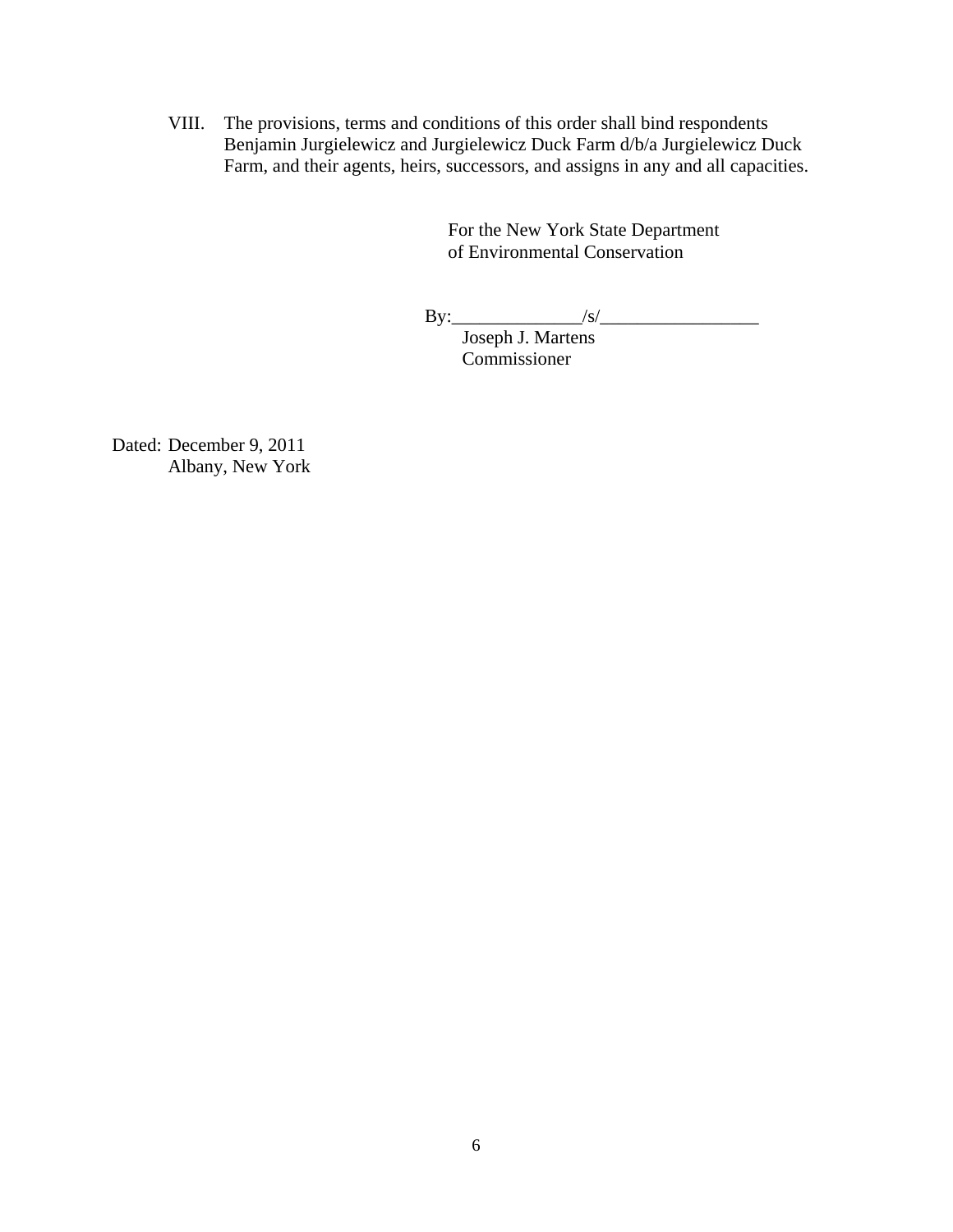|  | NEW YORK STATE: |  |
|--|-----------------|--|
|  |                 |  |

| DEPARTMENT OF ENVIRONMENTAL CONSERVATION |                      |  |
|------------------------------------------|----------------------|--|
| In the Matter of the Alleged Violations  |                      |  |
| of the Environmental Conservation Law of |                      |  |
| the State of New York (ECL) Article 17,  | Ruling on Department |  |
| and Title 6 of the Official Compilation  | Staff's Motion to    |  |
| of Codes Rules and Regulations of the    | Renew                |  |
| State of New York (6NYCRR) part 750, by  |                      |  |
|                                          |                      |  |
| Benjamin Jurgielewicz and                | DEC Case No.         |  |
| Jurgielewicz Duck Farm d/b/a             | R1-20081103-224      |  |
| Jurgielewicz Duck Farm.                  |                      |  |
|                                          |                      |  |
| Respondents                              | September 14, 2011   |  |

### **Background and Proceedings**

### I. June 9, 2009 Motion for Order without Hearing

 In a motion dated June 9, 2009, Staff from the Department's Region 1 Office, located in Stony Brook, New York (Department staff) moved for an order without hearing against Benjamin Jurgielewicz and Jurgielewicz Duck Farm (Respondents) (*see* Title 6 of the Official Compilation of Codes Rules and Regulations of the State of New York [6 NYCRR] § 622.12). According to the June 9, 2009 motion, Benjamin Jurgielewicz owns real property in the Town of Brookhaven (Suffolk County) located at Tax Map District 200, Section 788, Block 1, Lot 1.006, which is adjacent to West Mill Pond. At this location, Mr. Jurgielewicz operates the Jurgielewicz Duck Farm.

 Respondents have held State Pollutant Discharge Elimination System (SPDES) Permit No. NY-0008125 since February 1975, and several times Department staff has issued renewal SPDES permits. Over the years, Respondents' SPDES permits have authorized the discharge of treated wastewater from the duck farm to West Mill Pond, a tributary of the Forge River.

 Department staff conducted a full technical review of the SPDES permit in 2005, and issued a draft permit in May 2005. Subsequently, modifications to the SPDES permit became effective on March 28, 2008. The terms and conditions of the SPDES permit specify effluent limits and monitoring requirements for various parameters, including but not limited to, flow, ultimate oxygen demand (UOD), total suspended solids (TSS), settleable solids,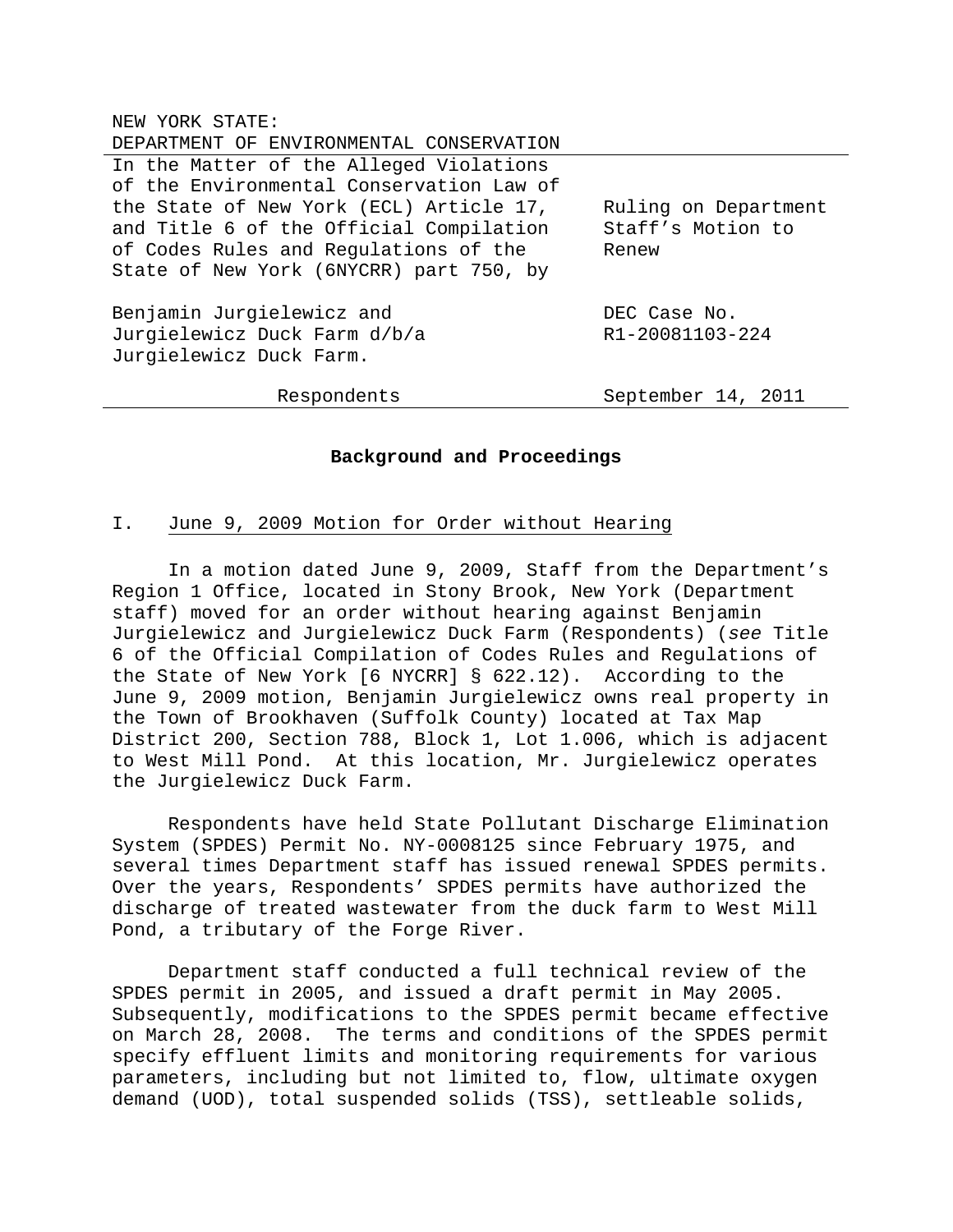oil and grease (O&G), total coliform, and residual chlorine. The March 2008 modifications to the SPDES permit also included a schedule of compliance to upgrade wastewater treatment facilities at the duck farm to comply with effluent limits and monitoring requirements by November 1, 2009.

 In sixteen causes of action, the June 9, 2009 motion alleged that Respondents violated the terms and conditions of the SPDES permit, as well as provisions of the Environmental Conservation Law of the State of New York (ECL) article 17 (Water Pollution Control), and implementing regulations at 6 NYCRR part 750. For these alleged violations, Department staff requested an Order from the Commissioner granting the motion; assessing a total civil penalty of \$600,000; and directing Respondents to follow the requirements outlined in a schedule of compliance included with the June 9, 2009 motion.

 With papers dated August 28, 2009, Respondents replied to Department staff's June 6, 2009 motion for order without hearing. Although Respondents opposed Department staff's June 6, 2009 motion, Respondents admitted some of the alleged violations. Respondents contended, however, that a hearing was necessary to resolve factual disputes associated with the violations they contested, as well as to determine the appropriate relief.

 With a cover letter dated January 15, 2010, Respondents' environmental counsel advised that Respondents filed for bankruptcy under Chapter 11 of the United States Bankruptcy Code on January 12, 2010. Subsequently, Respondents' bankruptcy counsel advised that the Department was identified as a creditor in the bankruptcy proceeding. Also, Respondents' bankruptcy counsel acknowledged that the bankruptcy proceeding does not bar the Department from enforcing the terms and conditions of Respondents' SPDES permit.

## A. Petition to Intervene

 With a cover letter dated August 14, 2009, Save the Forge River, Inc. (SFR) petitioned to intervene in the captioned matter pursuant to 6 NYCRR  $622.10(f)$ . Respondents and Department staff opposed SFR's petition to intervene. In their respective papers, Respondents and Department staff argued that SFR's petition did not meet the standards for intervention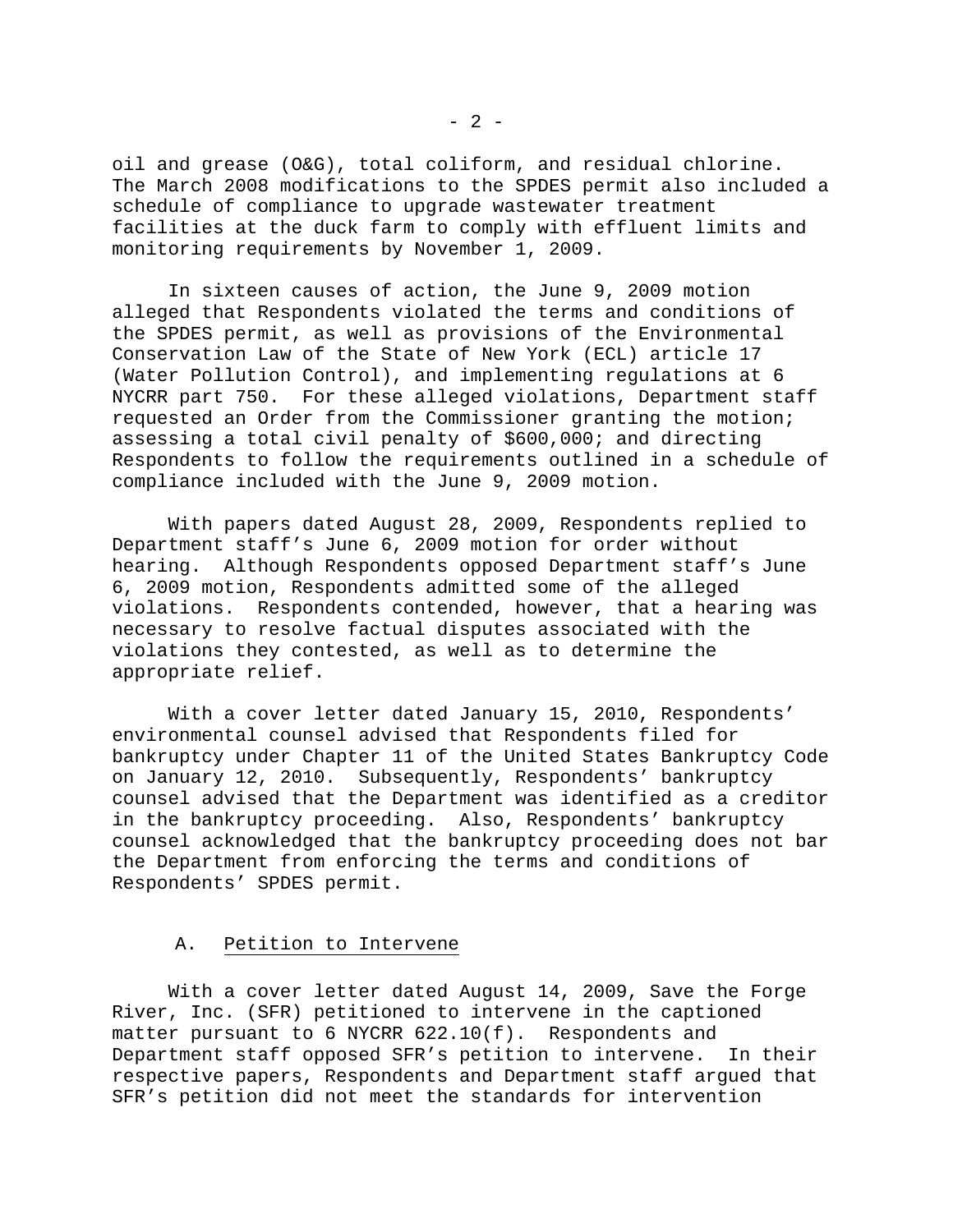outlined at 6 NYCRR 622.10(f). Nevertheless, in a ruling dated April 29, 2010, I granted SFR's August 14, 2009 petition to intervene.

### B. April 29, 2010 Ruling

 In the April 29, 2010 ruling, I also granted Department staff's June 9, 2009 motion for order without hearing with respect to liability. With respect to relief, however, I denied Department staff's motion. I concluded there were several factual issues associated with determining the appropriate civil penalty, such as Respondents' ability to pay the civil penalty requested by Department staff. In addition, I determined there were factual issues related to compliance and remediation.

 Discovery commenced in May 2010. During monthly telephone conferences, the parties provided status reports about discovery concerning the captioned administrative enforcement matter. In addition, the parties reported about the status of the federal bankruptcy proceeding.

## II. Motion to Renew

 With a notice dated November 18, 2010 and supporting papers, Department staff moves to renew the June 9, 2009 motion for order without hearing with respect to relief. Vernon Rail, Esq., Assistant Regional Attorney, DEC Region 1, filed the motion on behalf of Department staff. A list of Department staff's papers related to the November 18, 2010 motion is provided in Appendix A to this ruling.

 Subsequently, the parties agreed to the following schedule. The response to Department staff's November 18, 2010 motion from Respondents and SFR was due by January 11, 2011. Department staff's reply was due by February 4, 2011.

 With a cover letter dated January 11, 2011, Respondents' environmental counsel, Jonathon Sinnreich, Esq. (Sinnreich, Kosakoff & Messina, LLP, Central Islip), filed a response opposing Department staff's November 18, 2010 motion to renew. A list of Respondents' papers is provided in Appendix B to this ruling.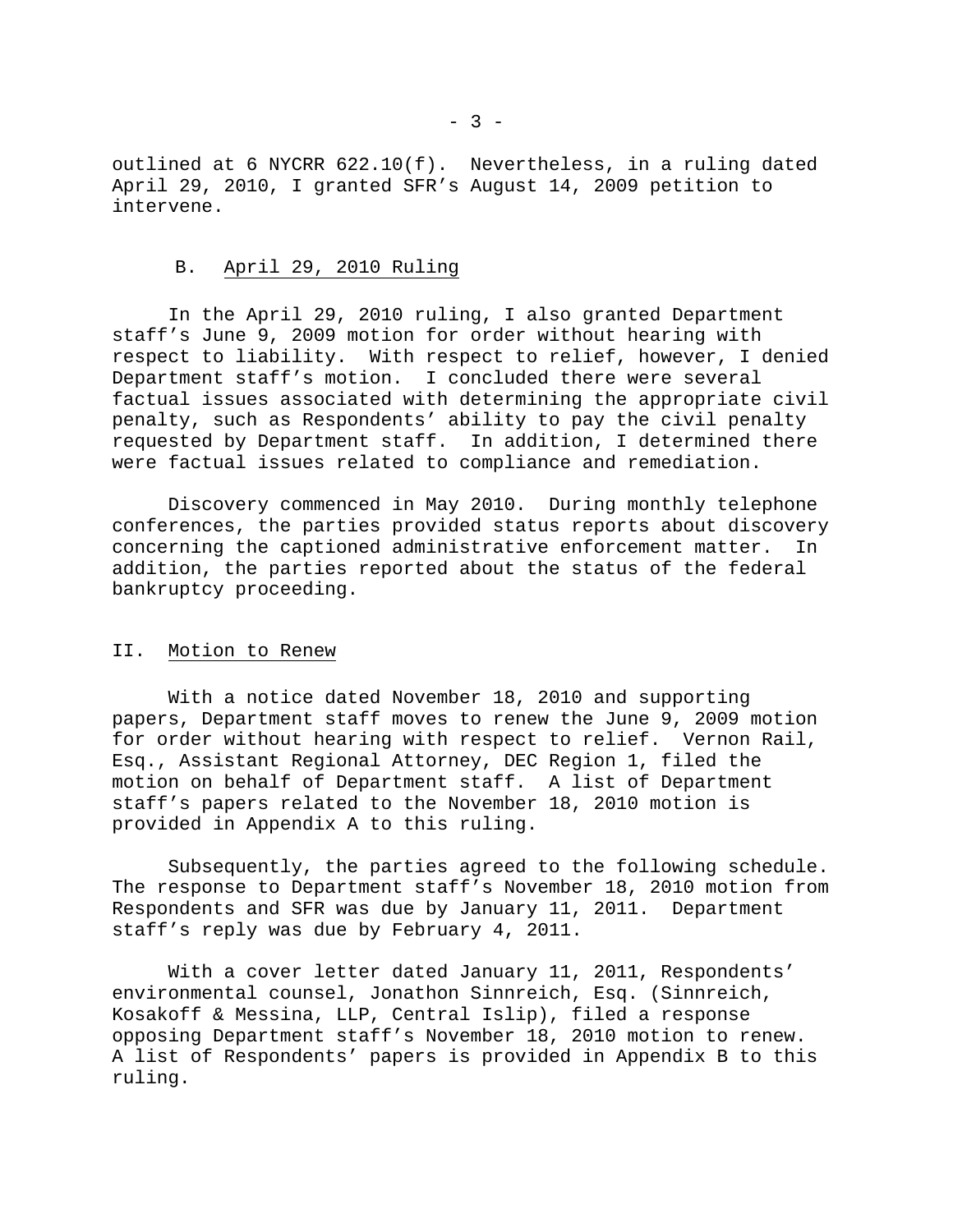With a cover letter dated January 11, 2011, SFR filed a response. In this matter, SFR is represented by Reed W. Super, Esq. (Super Law Group, LLC, New York) and Susan J. Krahm, Esq. (The Environmental Law Clinic, Columbia University School of Law, New York). A list of SFR's papers is provided in Appendix C to this ruling.

 Department staff filed a timely reply on February 4, 2011. A list of Department staff's reply papers is provided in Appendix A to this ruling.

### A. Department Staff

 In his affirmation dated November 18, 2010 (¶ 11), Mr. Rail states that Department staff received new information, subsequent to the April 29, 2010 ruling, that was not available prior to filing the June 9, 2009 motion. This information came from Respondents in response to discovery demands and other submissions related to the current SPDES permit, as well as from the Office of the New York State Attorney General. Department staff argues that the new information addresses the factual issues identified in the April 29, 2010 ruling concerning civil penalty and remediation, and provides a basis for determining the issues related to relief without an adjudicatory hearing.

 With reference to Department staff's affidavits and the attached exhibits, which include the new information obtained subsequent to the April 29, 2010 ruling, Department staff contends the following. First, the wastewater discharges from the duck farm are a key nutrient source causing adverse environmental impacts to the Forge River (¶¶ 17-27 of Mr. Rail's November 18, 2010 affirmation). Second, Respondents received a substantial economic benefit by avoiding compliance with the terms and conditions of their SPDES permit (¶¶ 28-43 of Mr. Rail's November 18, 2010 affirmation). Third, the violations identified in the April 29, 2010 ruling are of a continuous nature, and the continuous nature of these violations should be considered an aggravating factor in determining the appropriate civil penalty (¶¶ 44-48 of Mr. Rail's November 18, 2010 affirmation). Fourth, Respondents failed to demonstrate that they are unable to pay a civil penalty (¶¶ 49-52 of Mr. Rail's November 18, 2010 affirmation). Finally, Department staff has determined that cause exists to revoke the SPDES permit (¶¶ 53- 64 of Mr. Rail's November 18, 2010 affirmation).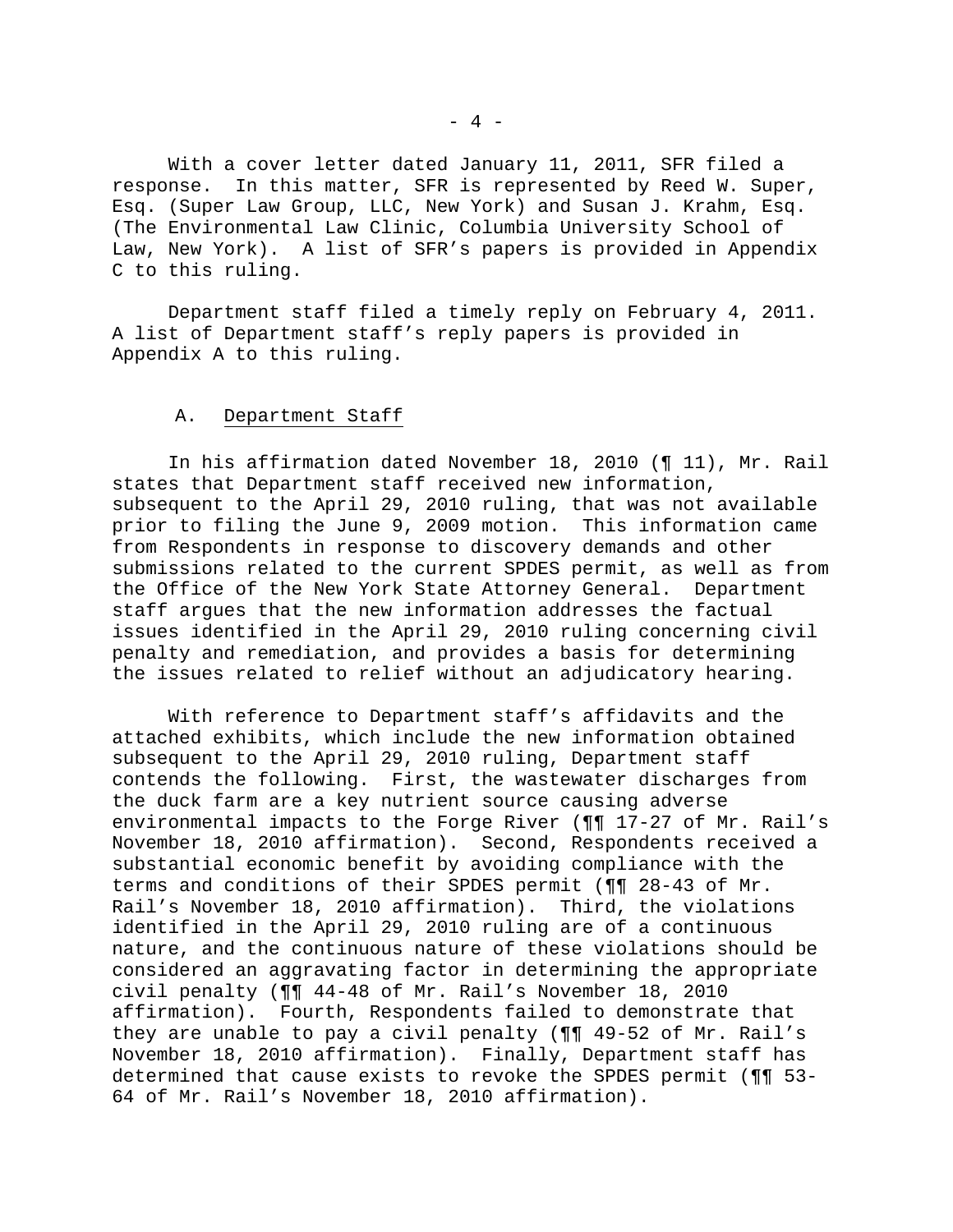In the November 18, 2010 motion to renew, Department staff seeks the following relief. Department staff requests a total civil penalty of \$600,000, and seeks revocation of the SPDES permit. In addition, Department staff requests that the Commissioner enjoin Respondents from any further wastewater discharges from the duck farm, and direct Respondents to submit a closure plan for Department staff's review and approval.

#### B. Respondents

i

 Respondents object to Department staff's motion to renew because, according to Respondents, all of the evidence included with the November 18, 2010 motion to renew was available to Department staff prior to the June 9, 2009 motion for order without hearing. Respondents argue that Department staff could have sought discovery of this evidence prior to filing the June 9, 2009 motion, but did not.

 Respondents note further that the reports prepared by the Stony Brook University, School of Marine and Atmospheric Sciences (SoMAS reports<sup>[1](#page-10-0)</sup>), which are the basis for Department staff's contention that the wastewater from the duck farm is a significant source of nitrogen pollution in the Forge River, were available prior to the Department staff's June 9, 2009 motion. Respondents argue further that Department staff did not offer the SoMAS reports with the November 18, 2010 motion in admissible form. According to Respondents, the SoMAS reports are hearsay because they come from an unauthenticated third party.

 Respondents assert that Department staff, in the November 18, 2010 motion to renew, is unlawfully attempting to introduce and rely upon violations not initially alleged in the June 9, 2009 motion. Respondents contend that Department staff has not demonstrated the newly alleged violations. Respondents assert further that Department staff now seeks additional relief, in the form of permit revocation, which Department staff did not request in the June 9, 2009 motion for order without hearing.

<span id="page-10-0"></span> $^1$  The SoMAS reports are attached to Anthony Leung's November 18, 2010 affidavit as Exhibit 3. Mr. Leung is an Environmental Engineer III, and serves as the Permit and Grants Program Supervisor, Division of Water, DEC Region 1.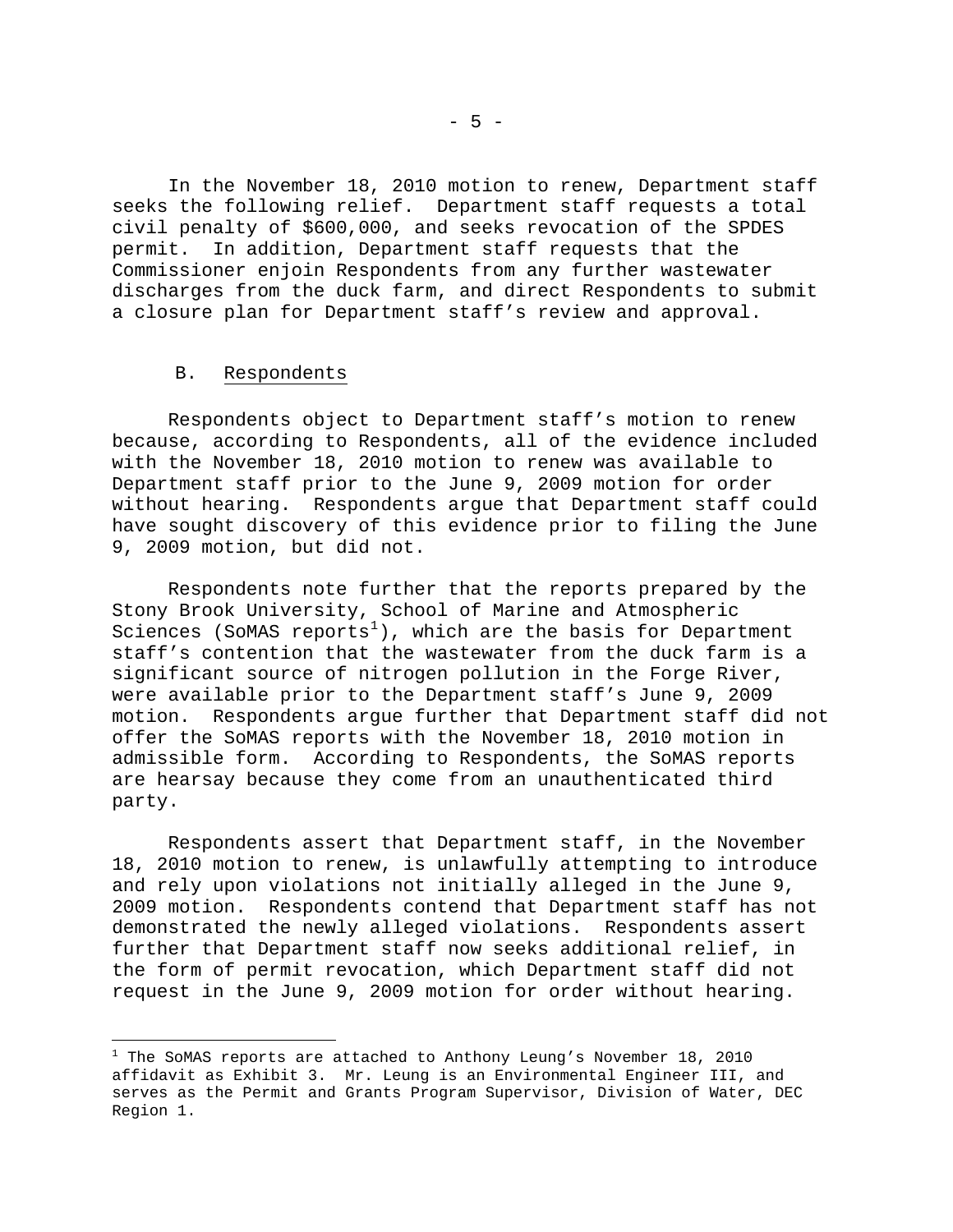Respondents argue that the November 18, 2010 motion to renew is duplicative of the June 9, 2009 motion for order without hearing and, therefore, abusive. In addition, they argue that the November 18, 2010 motion violates their due process rights. To support these arguments, Respondents cite to Civil Practice Law and Rules (CPLR) § 2221(e)(2 and 3), *Matter of Bath Petroleum, Inc., et al.*, Ruling on Respondents' Motions *In Limine*, July 7, 2005 (DEC Case No. R8-1088-97-07), *Matter of 2526 Valentine, LLC*, Ruling on Motion for Default Judgment, January 6, [2](#page-11-0)009 (DEC Case No. R2-20070604-242),  $^2$  and additional authorities identified in the memorandum of law.

 Respondents also contend that Department staff has impeded Respondents' ability to achieve compliance with the terms and conditions of the March 2008 SPDES permit. Contrary to Department staff's assertions, Respondents argue that, since February 6, 2010, they have attempted to meet with Department staff to discuss how the duck farm could be brought into environmental compliance under the difficult circumstances of the federal bankruptcy proceeding. In his January 11, 2011 affirmation (¶¶ 6-16), Mr. Sinnreich outlines the efforts undertaken by Respondents to schedule a meeting with Department staff.

 According to Respondents, Department staff and Respondents cannot agree about how operations at the duck farm should come into compliance. Department staff has required a denitrification system. Respondents contend, however, that the denitrification system cannot be properly designed until a clarifier and other system upgrades are installed and operating. Respondents characterize these circumstances as a classic "catch-22." Respondents argue that Department staff's November 18, 2010 motion to renew should be denied.

i

<span id="page-11-0"></span> $^2$  Respondents incorrectly state in their January 11, 2011 memorandum of law (at 17) that the New York State Freshwater Appeals Board considered the *Matter of 2526 Valentine, LLC*, *supra*. The matter, however, was a DEC administrative enforcement proceeding decided by the Commissioner concerning alleged violations of ECL Article 17 and implementing regulations at 6 NYCRR Parts 612 and 613, as well as provisions of the Navigation Law and implementing regulations at 17 NYCRR Part 32. These statutes and rules regulate petroleum bulk storage facilities and prohibit the discharge of petroleum products to the State's surface and groundwaters.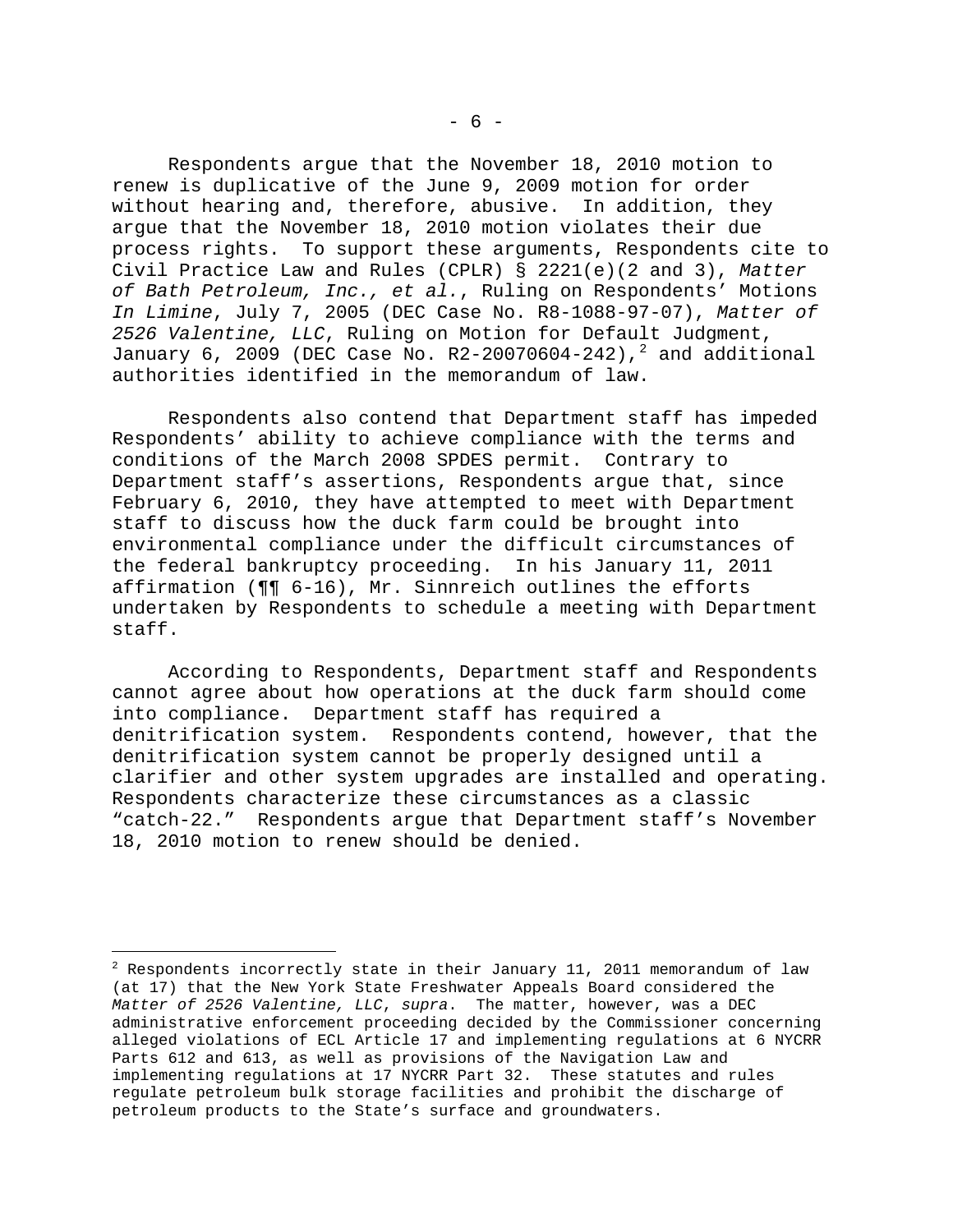## C. Save the Forge River, Inc. (SFR)

 SFR supports Department staff's motion to renew, and argues that the Commissioner should grant the motion in all respects. SFR notes that Department staff now seeks permit revocation and an immediate injunction against further wastewater discharges. As a result, SFR states that its request for relief and that requested by Department staff are "now fully in accordance" (SFR's January 11, 2011 brief at 2). If the Commissioner grants Department staff's motion, SFR requests that the Commissioner order remediation as part of the closure plan.

 With respect to the requested civil penalty of \$600,000. SFR accepts Department staff's request in the interest of arriving at a final, prompt remedy for Respondents' violations. If, however, the Commissioner does not grant the motion and a hearing is required, SFR reverses the right to seek the civil penalty relief it initially requested in its petition to intervene.

## **Discussion and Rulings**

### III. Respondents' Objections

 Each of Respondents' objections to Department staff's November 18, 2010 motion to renew is addressed below. For the reasons discussed below, Respondents' objections are without merit.

#### A. New Information

 As authorities for the November 18, 2010 motion to renew, Department staff relies upon 6 NYCRR 622.6(c) and CPLR 2221. Section 622.6(c) outlines the rules for motion practice with respect to the Department's administrative enforcement hearings. In the context of civil judicial proceedings, CPLR 2221(e) authorizes a motion for leave to renew. According to CPLR  $2221(e)(2)$ , such a motion must be based on either new facts not offered on the prior motion or a change in law. In addition, CPLR 2221(e)(3) requires the moving party to provide a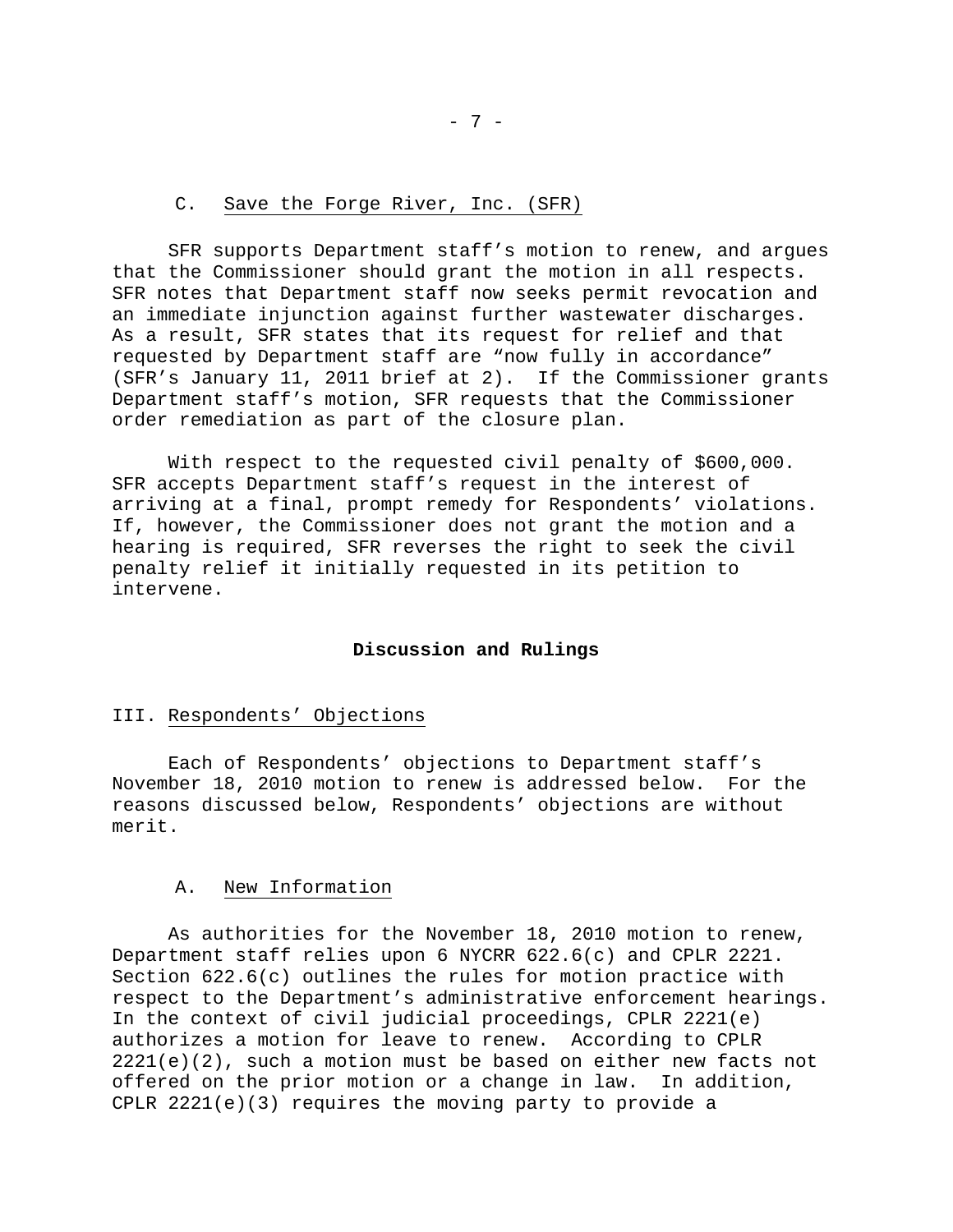reasonable justification for failing to present such facts as part of the prior motion.

 The evidence, which Department staff asserts was not previously available, consists of the following: (1) the June 2010 SoMAS reports; (2) a February 2007 phone log from Applied Technologies; (3) statements made by Benjamin Jurgielewicz during a bankruptcy meeting held in February 2010; (4) Respondents' June 2010 Engineering Report; (5) Department staff's July 2010 responsive comments; (6) Respondents' September 2010 revised Engineering Report; and (7) Department staff's October 2010 responsive comments.

 Respondents contend, however, that Department staff has not complied with the requirements outlined in CPLR 2221(e)(2 and 3). Respondents argue that the motion to renew should not be a second attempt to prevail where, as here, a party fails to exercise due diligence with its first presentation. To support this argument, Respondents cite *Sobin v Tylutki*, 59 AD3d 701 (2<sup>d</sup> Dept 2009) and *Stocklas v Auto Solutions of Glenville, Inc.*, 9 AD3d 622, 625 (3<sup>d</sup> Dept 2004). (Respondents' January 11, 2011 memorandum of law at 6.)

 Respondents argue further that they are being subjected to successive motions for summary judgment under the guise of a motion to renew. Respondents offered the following case law to demonstrate that such a practice is prohibited. (*See Matter of Bath Petroleum, Inc., et al.*, Ruling on Respondents' Motions *In Limine*, July 7, 2005 [DEC Case No. R8-1088-97-07]; *Taylor v Brooklyn Hosp.*, 187 AD2d 714, 715 [2<sup>d</sup> Dept 1992]; *Soto v City of New York*, 37 AD3d 589, 589 [2<sup>d</sup> Dept 2007]; *Abramoff v Fed. Ins. Co.*, 48 AD2d 676, 676 [2<sup>d</sup> Dept 1975]; *Marine Midland Bank v Fisher*, 85 AD2d 905, 906 [4th Dept 1981]; *Chelsea Piers Mgmt. v. Forest Elec. Corp.*, 281 AD2d 252, 252 [1<sup>st</sup> Dept 2001]; and *Larusso v Katz*, Index No. 16712/2004, 2005 WL 6341320 [Sup. Ct. Bronx Co. Oct. 7, 2008]). (Respondents' January 11, 2011 memorandum of law at 7-8.)

 With reference to Mr. Leung's November 18, 2010 affidavit (at ¶ 11), Respondents state that the SoMAS reports are dated from April through August 2009. For example, the *Nutrient Report* and the *Oceanography Report* are both dated April 2009, and the *Ecology Report* is dated May 2009 (Exhibit 3 to Mr. Leung's November 18, 2010 affidavit). Respondents assert that some, or a substantial portion, of the data presented in the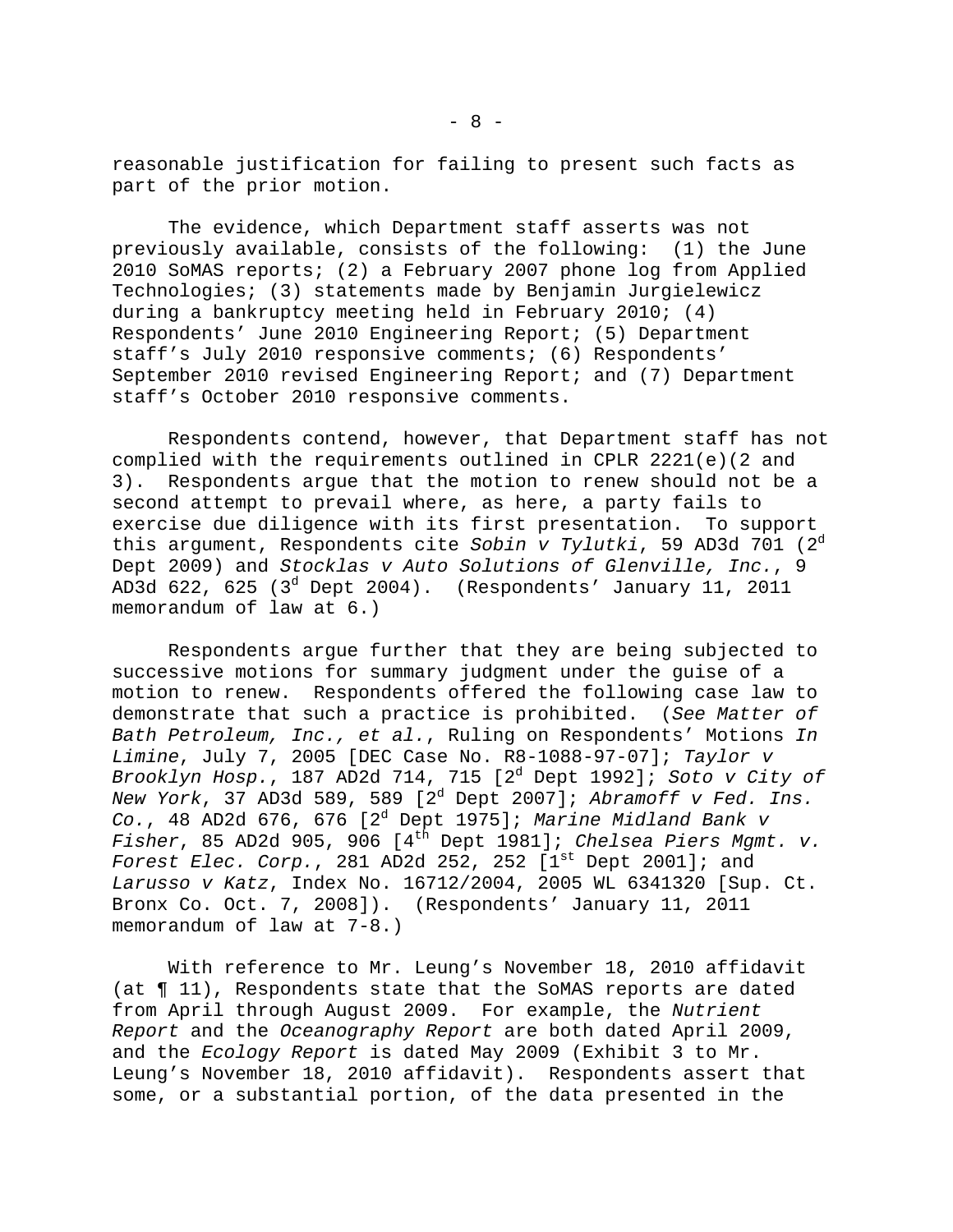SoMAS reports were available to Department staff prior to the June 9, 2009 motion for order without hearing. In addition, Mr. Leung referenced the SoMAS reports in his first affidavit (¶ 9 of Mr. Leung's June 9, 2009 affidavit). Finally, Respondents note that the cover page of the *Nutrient Report* was "revised" on November 2010, which implies that an earlier version of the report was available prior to that date. (Respondents' January 11, 2011 memorandum of law at 8.)

 Respondents argue that the justification that Department staff offers for not providing the SoMAS reports with the June 9, 2009 motion for order without hearing is inadequate. Respondents characterize Mr. Leung's affidavit, and his statements that he received the final versions of the SoMAS reports from Dr. R. Lawrence Swanson on June 4, 2010 (¶ 11 of Mr. Leung's November 18, 2010 affidavit) as hearsay. Respondents observe that Mr. Leung does not state whether, and if so, when he received earlier versions of the SoMAS reports. Respondents argue that the best evidence to establish when the SoMAS reports became available would be with an affidavit from Dr. Swanson. (Respondent's January 11, 2011 memorandum of law at 13.)

 Respondents also object that Department staff waited more than five months to file the November 18, 2010 motion after Department staff received the "final" versions of the SoMAS reports on June 4, 2010. Respondents cite *Cole-Hatchard v Grand*  Union (270 AD2d 447, 448 [2<sup>d</sup> Dept 2000]) for the proposition that the lower court "improvidently exercised its discretion in granting leave to renew" when the movant did not offer any excuse for the seven-month delay in making the motion.

 Department staff addresses Respondents' objections in its February 4, 2011 reply. In his February 4, 2011 affirmation (at ¶ 15), Mr. Rail states that Department staff provided an adequate justification about when the SoMAS reports became available, and refers to Mr. Leung's February 4, 2011 affidavit with attached exhibits.

 Exhibit 2 to Mr. Leung's February 4, 2011 affidavit is a copy of a letter dated January 31, 2011 from Jeffrey Kassner, Director of the Division of Environmental Protection, Town of Brookhaven (the Town). According to Mr. Kassner's January 31, 2011 letter, the Town retained all notes, drafts and preliminary reports during the multi-year study period. In May 2010, the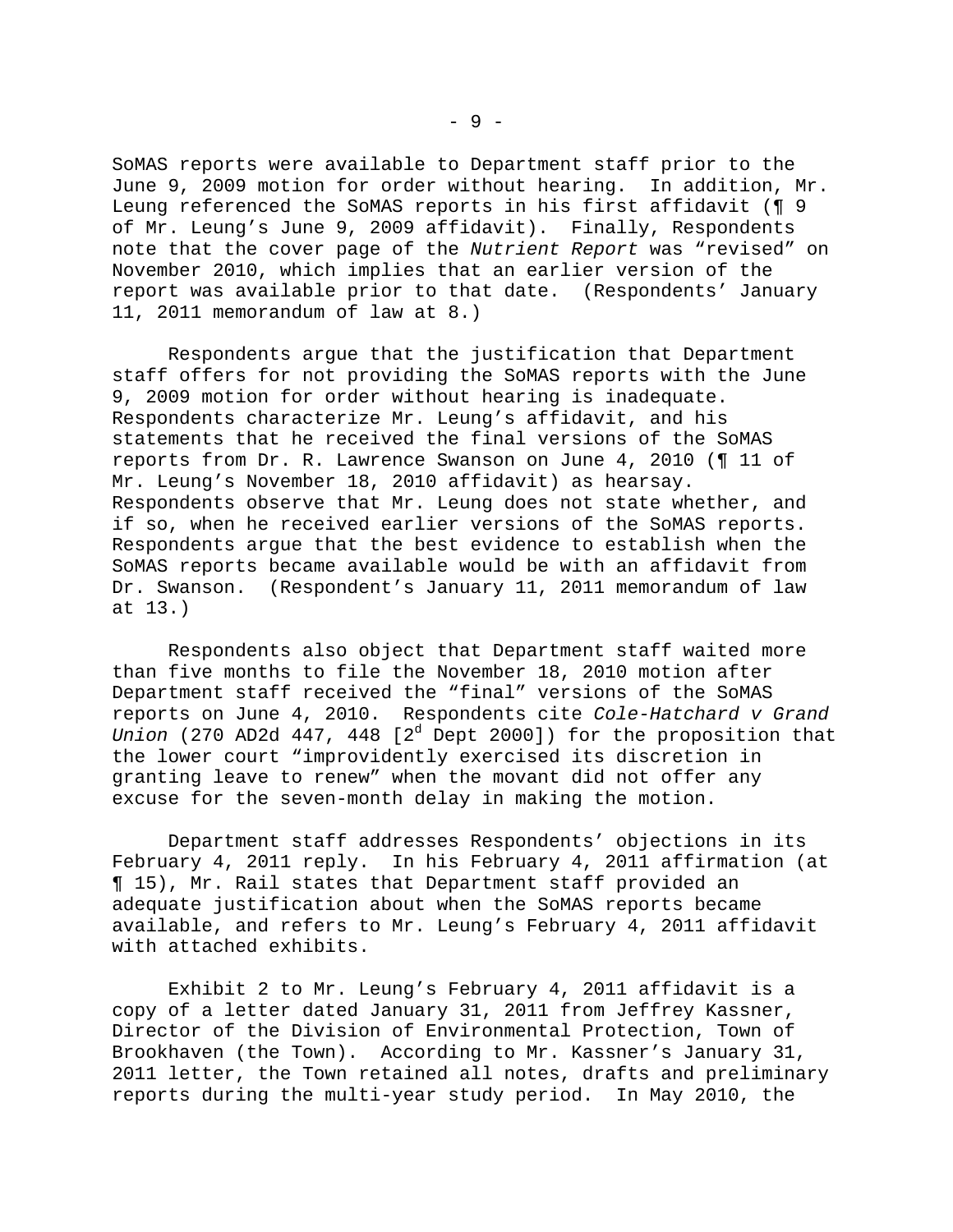Town approved the final reports and released them to the Task Force members on May 26, 2010. Subsequently, the Town posted the reports on its website and provided DEC Region 1, Division of Water, with an electronic copy.

**Discussion and Ruling**: In *Valentine, supra* (at 3-4) the Chief Administrative Law Judge considered a motion to renew filed by Department staff, pursuant to 6 NYCRR 622.6(c) and CPLR 2221(e). Referencing CPLR 2221(e)(3), the Chief ALJ held that the moving party must provide a reasonable explanation for failing to submit the new evidence on the original motion.

 Respondents' reliance on *Bath Petroleum et al, supra*, however, is misplaced. The captioned matter and the *Matter of Bath Petroleum et al, supra*, are distinguishable. For example, the *Bath Petroleum* ruling cited by Respondents is the tenth to address a series of prehearing motions. In *Bath Petroleum et al, supra*, Bath Respondents moved to preclude Department staff from introducing allegedly irrelevant evidence at hearing. In denying the motion, the ALJ determined that the evidence would be relevant to the issue of relief. In addition, the ALJ noted that a motion for summary judgment had been considered and denied. (*See Matter of E.I.L. Petroleum, Inc.*, Ruling on Respondents' Motion for Summary Judgment and Staff's Motion to Amend and Cross-Motion for Order Without Hearing, March 27, 2000 [Though characterized as a motion for summary judgment, the ALJ determined that Bath respondents were actually moving to dismiss charges alleged in a complaint based upon a defective pleading].)

 With respect to the captioned matter, I conclude that Department staff has provided an adequate explanation for renewing its motion for an order without hearing consistent with 6 NYCRR 622.6(c) and CPLR 2221(e). The evidence offered with the November 18, 2010 motion to renew was not available in final form when Department staff filed the June 9, 2009 motion for order without hearing. In addition, it is significant to note that the November 18, 2010 motion to renew concerns only relief, and not Respondents' liability, which was determined in the April 29, 2010 ruling. Whether Department staff prevails on its November 18, 2010 motion to renew is a separate issue that is discussed further below.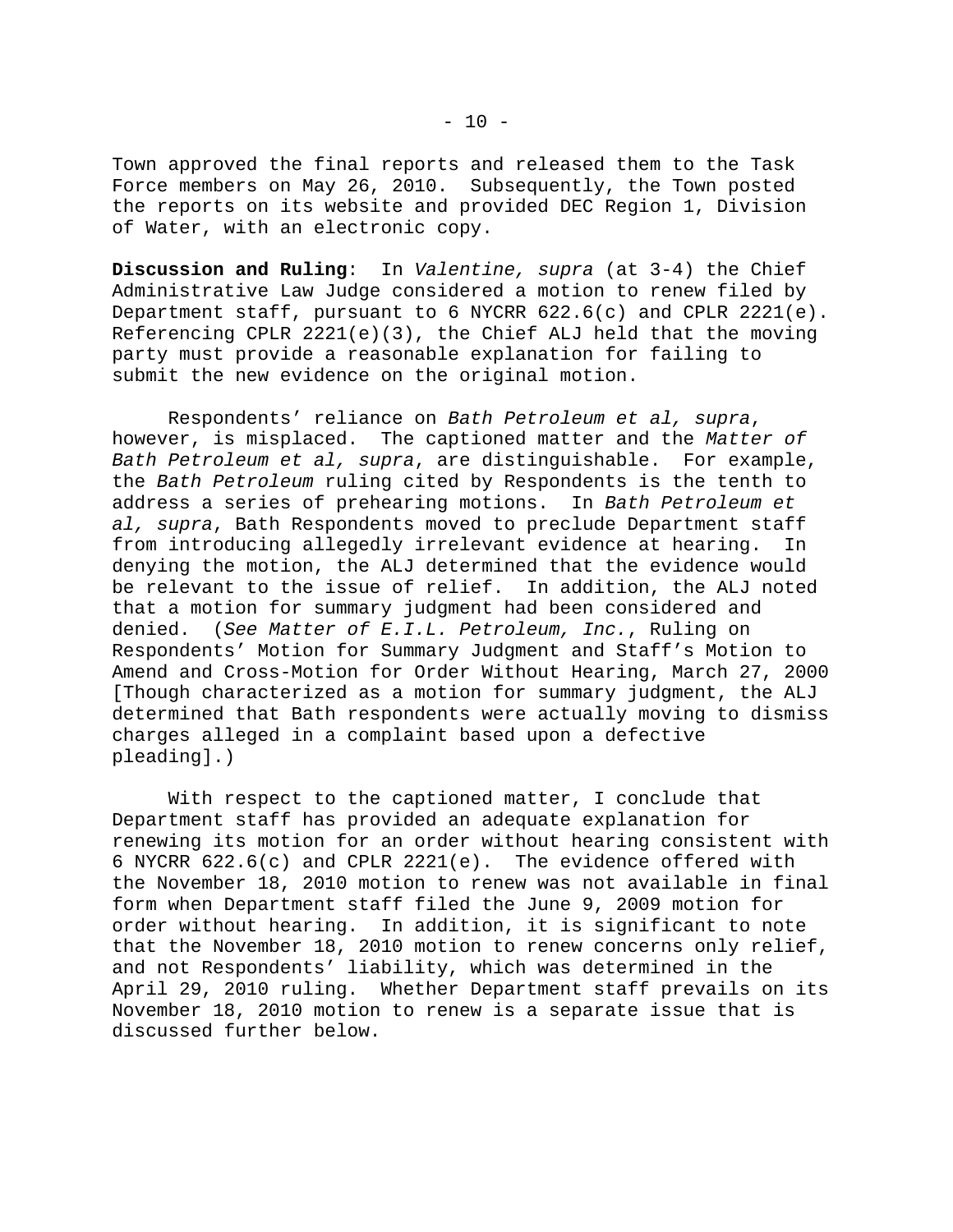#### B. SoMAS Reports

 In addition to the alleged procedural defect, Respondents argue, in the alternative, that the SoMAS reports are "a classic example of inadmissible compound hearsay," and irrelevant (Respondents' January 11, 2011 memorandum of law at 16). Respondents acknowledge that the rules of evidence need not be strictly applied (*see* 6 NYCRR 622.11[a][3]), and that hearsay evidence is admissible. However, Respondents cite *Valentine, supra*,(at 4) where the Chief ALJ rejected Department staff's "double hearsay" evidence.

 Respondents argue that the SoMAS reports are "compound hearsay" from numerous sources that have not been subject to *voir dire* or cross-examination. Respondents argue further that the SoMAS reports would provide a "thin" record on which to base an order revoking the duck farm's SPDES permit. Respondents conclude that a hearing concerning the requested relief should be convened consistent with the April 29, 2010 ruling. (Respondents' January 11, 2011 memorandum of law at 19.)

 Respondents also argue that the SoMAS reports are irrelevant. According to Respondents, many of the studies about the Forge River that are discussed in the SoMAS reports were undertaken long before the captioned administrative enforcement proceeding commenced. Respondents contend that the *Ecology Report* (at 20-23), the *History Report* (at 20-23), the *Nutrient Report* (at 18-21), and the *Sediment Report* (at 19-20) are based, in part, on studies undertaken more than 40 years ago. Respondents note that the relevance and reliability of the data discussed in the SoMAS reports can only be determined by crossexamining the authors of the reports. (Respondents' January 11, 2011 memorandum of law at 21.)

 Respondents note further that they spent over \$1.5 million between 2006 and 2008 to upgrade the wastewater treatment facilities at the duck farm consistent with the terms and conditions of the 2005 Order on Consent. The purpose of these upgrades was to improve the duck farm's environmental compliance, and to ameliorate any potential adverse environmental impacts associated with discharges that exceeded the effluent limits prescribed in the SPDES permit. In addition, Respondents dredged sediment from the duck farm's aeration lagoons and West Mill Pond. Respondents argue that the SoMAS reports are silent about the effects that the upgrades to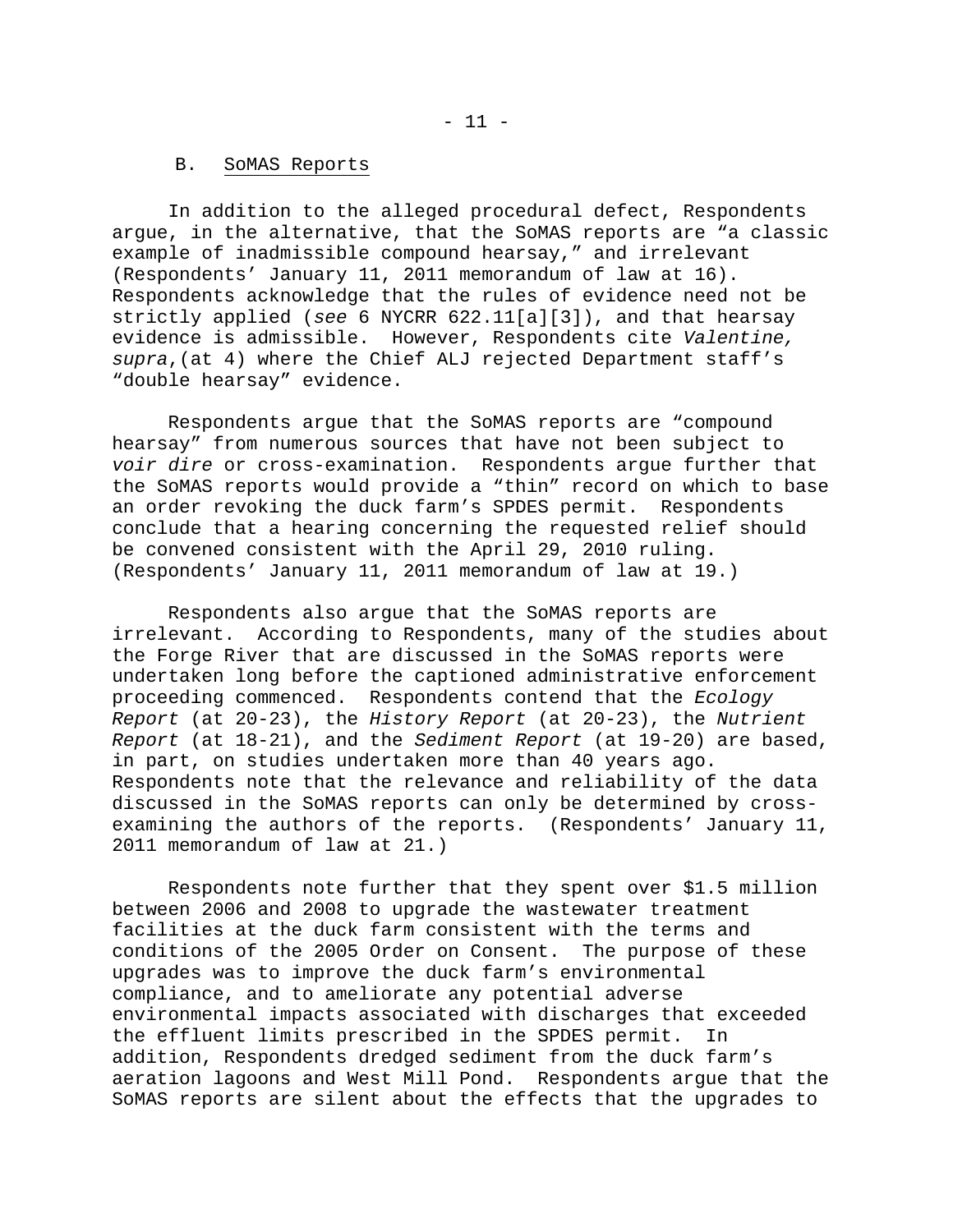the duck farm's treatment facilities and other work, undertaken between 2006 and 2008, had on the water quality of the Forge River. (Respondents' January 11, 2011 memorandum of law at 21- 23.)

 Department staff argues that the SoMAS reports are admissible. Department staff notes that Respondents' liability for the violations alleged in the June 9, 2009 motion has been proven. Department staff is offering the SoMAS reports to supplement the findings of the US Army Corps of Engineers' report that SFR submitted as Exhibit B to Mr. Super's August 14, 2009 affirmation. (¶¶ 18 and 19 of Mr. Rail's February 4, 2011 affirmation.)

**Discussion and Ruling**: The SoMAS reports are relevant to the captioned matter because they document how anthropomorphic activities, such as residential development and duck farming, among other things, in the Forge River watershed have adversely impacted the water quality of the river.

 Moreover, the information presented in the SoMAS reports is reliable. The reports were prepared for the Town by the Stony Brook University, School of Marine and Atmospheric Sciences, and the Suffolk County Department of Health Services. They are scholarly reports that include original research and data collection, as well as a review of the existing published literature, which dates from 1951 to 2010 (*see e.g.*, *Nutrient Report* at 18-21; *Ecology Report* at 20-23; *History Report* at 20- 23 [includes a map from 1836]; *Sediment Report* at 19-20; and *Oceanography Report* at 40-41). The text of the reports is replete with references, which are fully identified at the end of each report, and include, among many others, materials prepared by Applied Technologies, Respondent's engineering consultants (*see e.g., Oceanography Report*, April 2009 at 40 referencing Applied's *Effluent Mixing Study*, dated 29 June 2007).

# C. Permit Revocation

 In the June 9, 2009 motion for order without hearing (¶¶ 42-45 of Ms. Wilkinson's June 9, 2009 affirmation), Department staff alleged that Respondents did not meet the schedule of compliance incorporated into the March 28, 2008 SPDES permit. The schedule of compliance set dates for filing various reports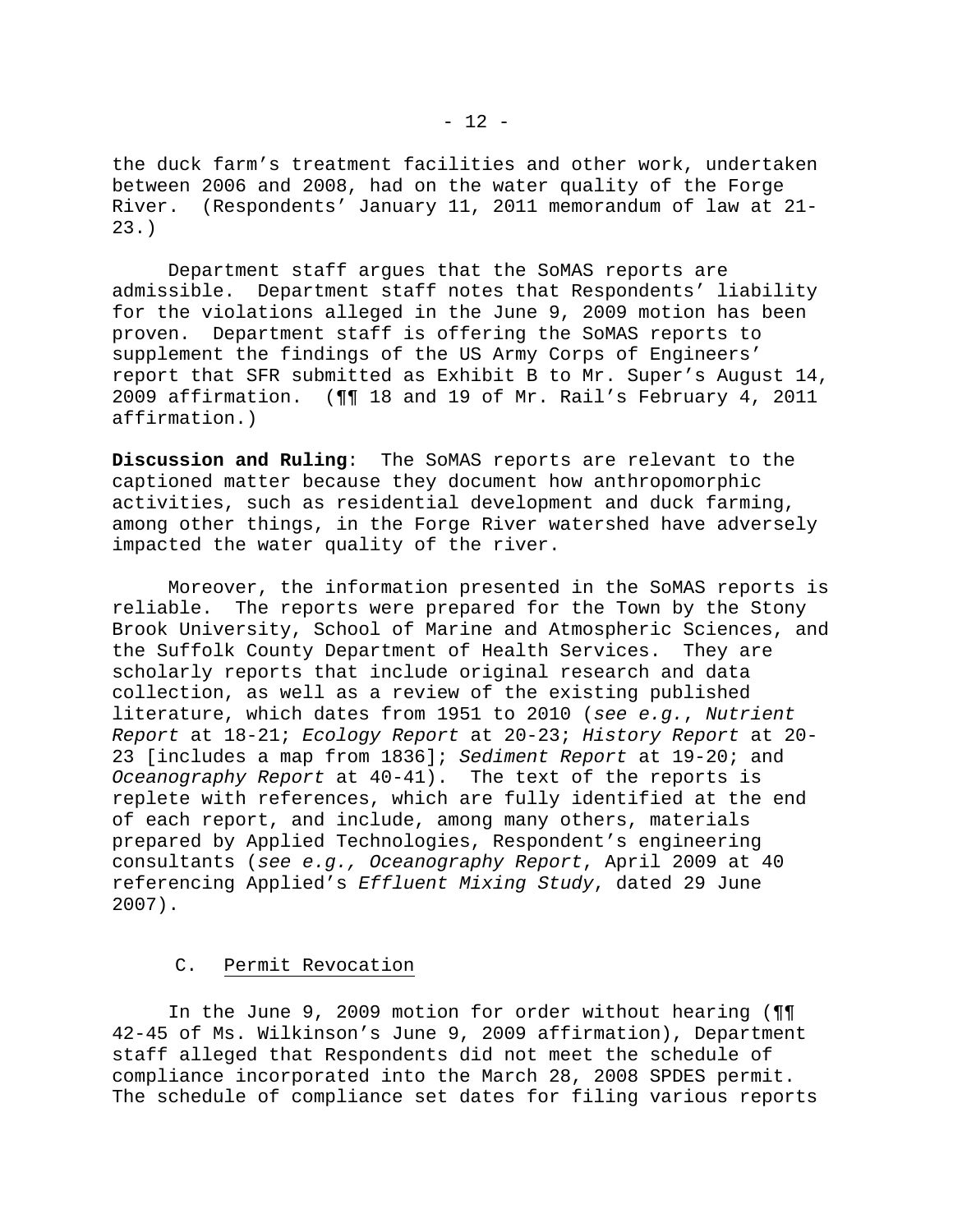and plans related to upgrading the wastewater treatment facilities at the duck farm (Exhibit 3 at 11 of 13 to Ms. Haas's June 10, 2009 affidavit). As outlined in the April 29, 2010 ruling (at  $7-8$ , 13-16, 68-69, and 73), I determined that the alleged violations associated with Respondents' failure to comply with the schedule of compliance occurred.

 Department staff alleges in the November 18, 2010 motion that Respondents have not complied with the schedule since the June 9, 2009 motion was filed. According to Department staff, Respondents submitted an engineering report that was two years late. Department staff determined the engineering report was not approvable. (¶ 57 of Mr. Rail's November 18, 2010 affirmation; Exhibits 3 and 4 to Mr. Leung's February 4, 2011 affidavit.)

 Citing provisions of 6 NYCRR 750-2.1, Department staff contends that noncompliance with the terms and conditions of a SPDES permit are violations of the ECL and the federal Clean Water Act, and that such violations are grounds for permit revocation, among other things. As noted above, Department staff requests, in the November 18, 2010 motion, that the Commissioner revoke Respondents' March 28, 2008 SPDES permit, and direct Respondents to file a closure plan as required pursuant to 6 NYCRR  $750-2.11(c)(1)(i-ii)$ . In the alternative, Department staff requests that the Commissioner suspend the SPDES permit, and direct Respondents to cease all wastewater discharges from the duck farm until they have submitted an approvable engineering report and plans for the wastewater system required by the SPDES permit. (¶¶ 54, 62 and 64 of Mr. Rail's November 18, 2010 affirmation.)

 Respondents object to this relief, and assert that Department staff did not provide adequate notice. Respondents note that Department staff did not initially seek permit revocation in the June 9, 2009 motion. Respondents argue that granting Department staff's new request for relief, as outlined in the November 18, 2010 motion, would violate their due process rights (*see Murphy v Murphy*, 24 NY 2d 150, 157 [1969]). (Respondents' January 11, 2011 memorandum of law at 28-29.)

 Respondents argue further that with the November 18, 2010 motion, Department staff is inappropriately attempting, at the eleventh hour, to amend pleadings without obtaining leave from the ALJ as required by 6 NYCRR 622.5(b). According to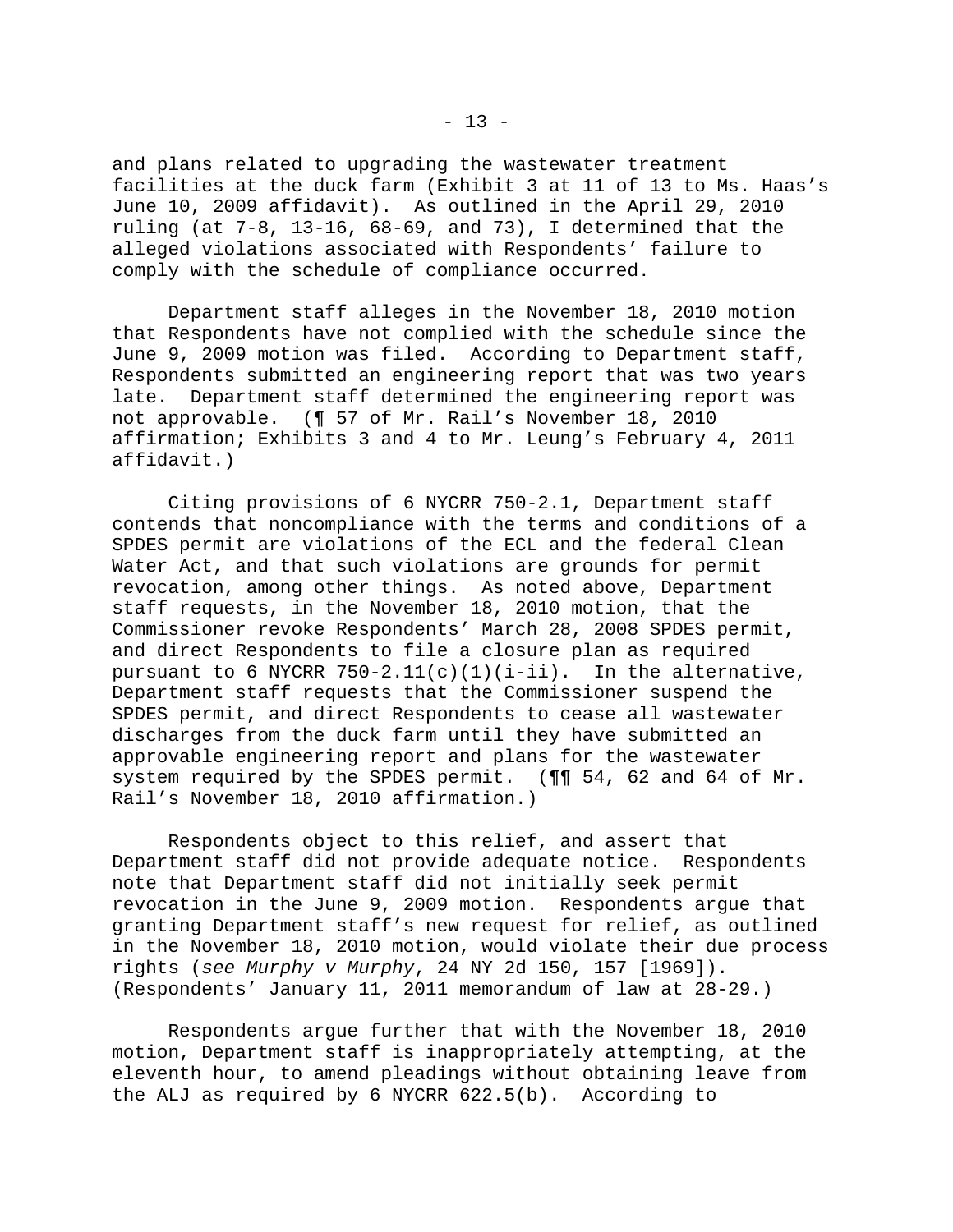Respondents, they have been denied the opportunity to prepare an adequate defense to these new pleadings. (Respondents' January 11, 2011 memorandum of law at 30-31.)

 SFR argues that permit suspension or revocation is authorized (*see* 6 NYCRR 622.18[e] and 6 NYCRR 750-2.1), and supported by the record with respect to the captioned matter. SFR requests, therefore, that the Commissioner grant Department staff's November 18, 2010 motion for the requested relief. According to SFR, the duck farm should not be allowed to operate unless and until it can do so in compliance with all applicable environmental requirements. (SFR's January 11, 2011 brief at 9- 10.)

 According to Department staff, Respondents have been on notice that permit revocation could be the result of this administrative enforcement action. Department staff notes that SFR requested permit suspension in its petition to intervene. With reference to the April 29, 2010 ruling (at 64), Department staff notes further that the purpose of the adjudicatory hearing was to determine the appropriate relief, which included, among other things, the possibility of permit suspension or revocation. (¶¶ 20-22 of Mr. Rail's February 4, 2011 affirmation.)

 To support the request for permit revocation, Department staff cites to *Matthews v Eldridge*, 425 US 319 (1976). According to Department staff, *Matthews* (at 335) outlines a three part test for determining whether an individual has received adequate due process when subject to the administrative process. Department staff states that the Staff's June 9, 2009 motion for order without hearing, and its November 18, 2010 motion to renew comply with the requirements outlined in 6 NYCRR 622.12 and CPLR 2221. Department staff asserts that Respondents' due process rights have been preserved. (¶¶ 23-24 of Mr. Rail's February 4, 2011 affirmation.)

**Discussion and Ruling**: Respondents' objection concerning Department staff's request for permit revocation is without merit. With service of Department staff's June 9, 2009 motion, Respondents received notice that permit revocation was a possible outcome of this administrative enforcement action (*see e.g.*, ¶ 16 of Ms. Wilkinson's June 9, 2009 affirmation ["Any permit noncompliance is a violation of the Environmental Conservation Law and the Clean Water Act and is grounds for: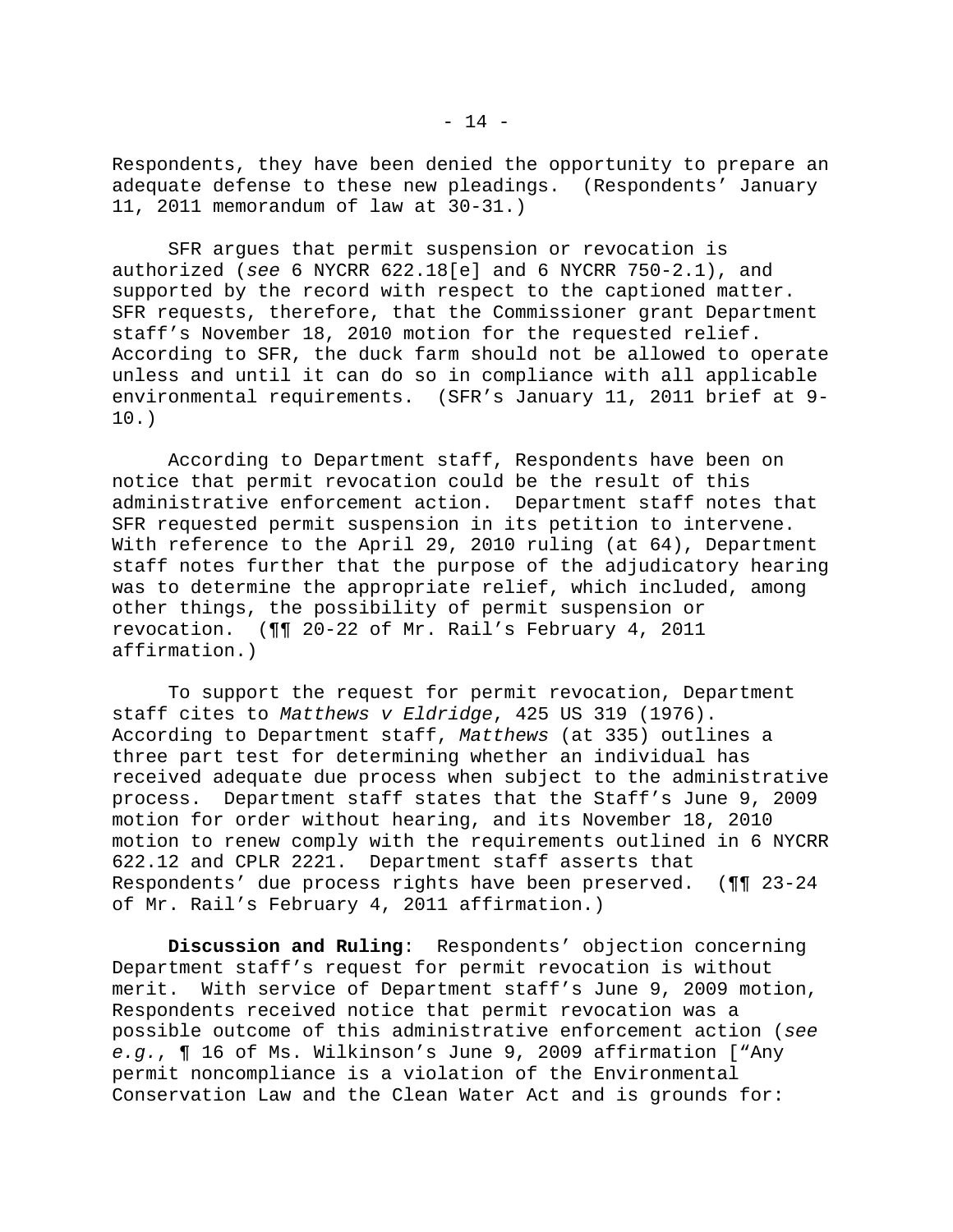enforcement action; for permit suspension, revocation or modification…"]). Also, Department staff requested "such other relief as the Commissioner shall deem just, necessary and appropriate" (¶ V of Ms. Wilkinson's June 9, 2009 affirmation at 14).

 In addition, the April 29, 2010 ruling (at 58-61) granted SFR's petition to intervene, and identified issues for adjudication related to the relief proposed in SFR's petition. One issue was whether the duck farm's SPDES permit should be suspended until Respondents come into compliance with the terms and conditions of the SPDES permit (April 29, 2010 ruling at 64).

 Finally, Respondents received notice of Department staff's request for permit revocation with service of the November 18, 2010 motion. Subsequently, Respondents had the opportunity to respond to the November 18, 2010 motion, and took advantage of that opportunity when they filed their January 11, 2011 response.

### IV. Liability

 Respondents' liability for the violations alleged in Department staff's June 9, 2009 motion for order without hearing has been established. The April 29, 2010 ruling (at 12-20, 30- 40, and 64-73) identifies each alleged violation, evaluates the evidence offered by the parties, and concludes that Respondents are responsible for all alleged violations.

### V. Relief

 Upon review of the June 9, 2009 motion for order without hearing and the responding papers filed by Respondents and by SFR, I determined there were factual issues related to Department staff's request for relief that would require a hearing (April 29, 2010 ruling at 44-45; 61-64).

 With the availability of new information subsequent to the June 9, 2009 motion, Department staff filed the instant motion. Upon review of the November 18, 2010 motion to renew and the responding papers, I conclude there are no longer any factual issues associated with relief. For the reasons outlined below,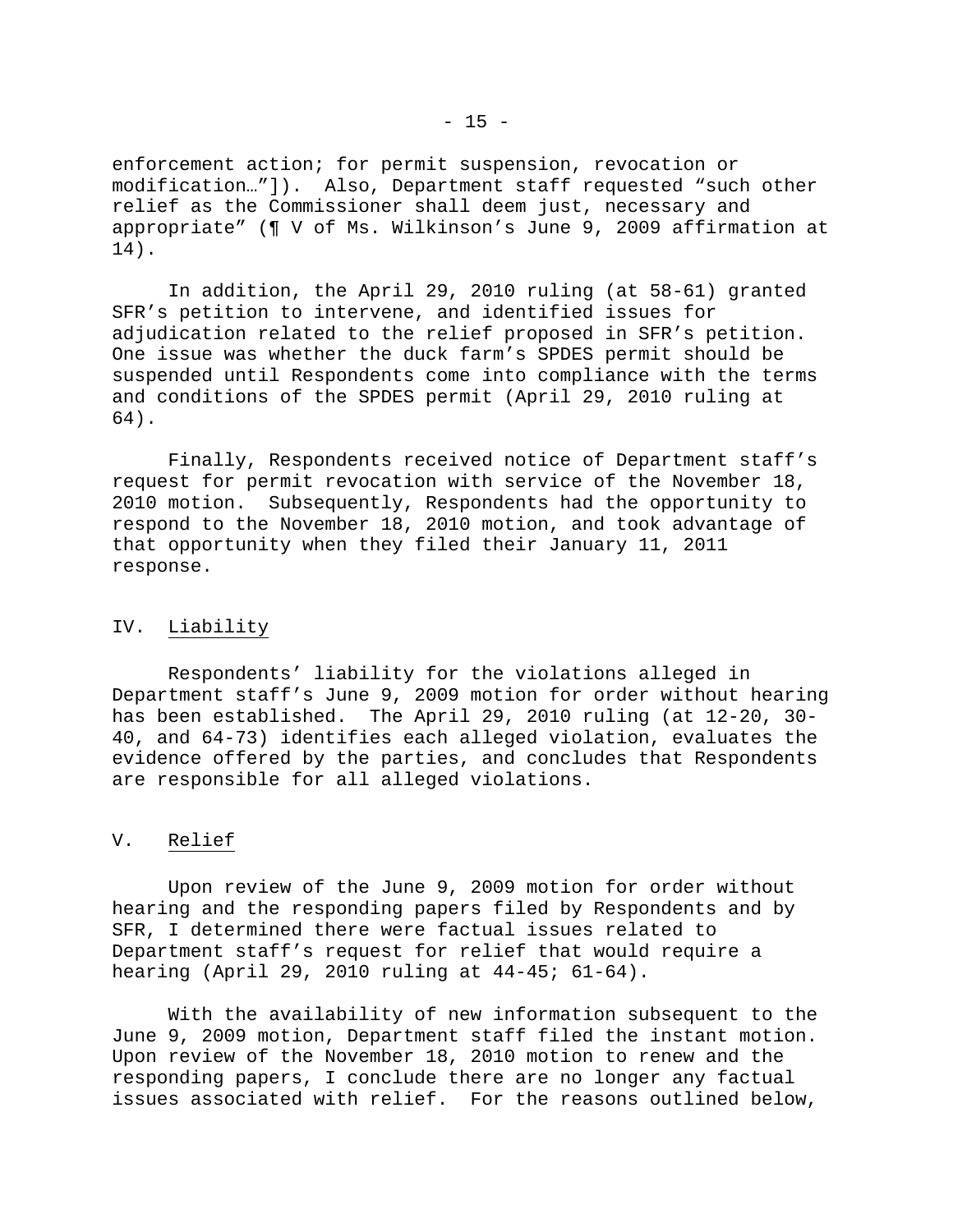I, therefore, recommend that the Commissioner conclude that the Respondents are responsible for the violations alleged in the June 9, 2009 motion for order without hearing, and grant Department staff's request for relief.

## A. Civil Penalty

 Citing ECL 71-1929, Department staff stated in the June 9, 2009 motion for order without hearing that the Commissioner may assess a civil penalty of \$37,500 per day for each violation, and an additional civil penalty of \$37,500 for each day that the violation continues. According to Department staff, Respondents are responsible for 171 violations, and that the total maximum civil penalty would exceed \$6 million. Department staff argued that the alleged violations have continued for several years without any resolution or remediation. Nevertheless, Department staff requested \$37,500 for each of the 16 causes of action for a total requested civil penalty of \$600,000 (16 causes of action x \$37,500 = \$600,000). (¶¶ 61 and 62 from Ms. Wilkinson's June 9, 2009 affirmation.)

 In the November 18, 2010 motion to renew, Department staff seeks the same civil penalty (¶ 48 of Mr. Rail's November 18, 2010 affirmation). Department staff contends that the requested civil penalty is appropriate for the following reasons. First, Respondents realized a substantial economic benefit by failing to comply with the schedule of compliance incorporated into the current SPDES permit. Second, wastewater discharges from the duck farm in excess of the SPDES permit effluent limits have adversely impacted the water quality of the Forge River. Finally, the continuous nature of the violations should be considered an aggravating factor in determining the appropriate civil penalty. (¶¶ 25, 39, 43 and 45 of Mr. Rail's November 18, 2010 affirmation.)

 To support the civil penalty request, Department staff relies on the guidance outlined in the Commissioner's *Civil Penalty Policy* (DEE-1), dated June 20, 1990. DEE-1 divides the civil penalty calculation into two components. The first concerns the economic benefit. According to DEE-1 (§ IV.C.1), a respondent obtains an economic benefit by avoiding costs related to compliance with statutory and regulatory requirements. DEE-1 recommends (*id*.) that every effort should be made to calculate and recover the economic benefit of noncompliance.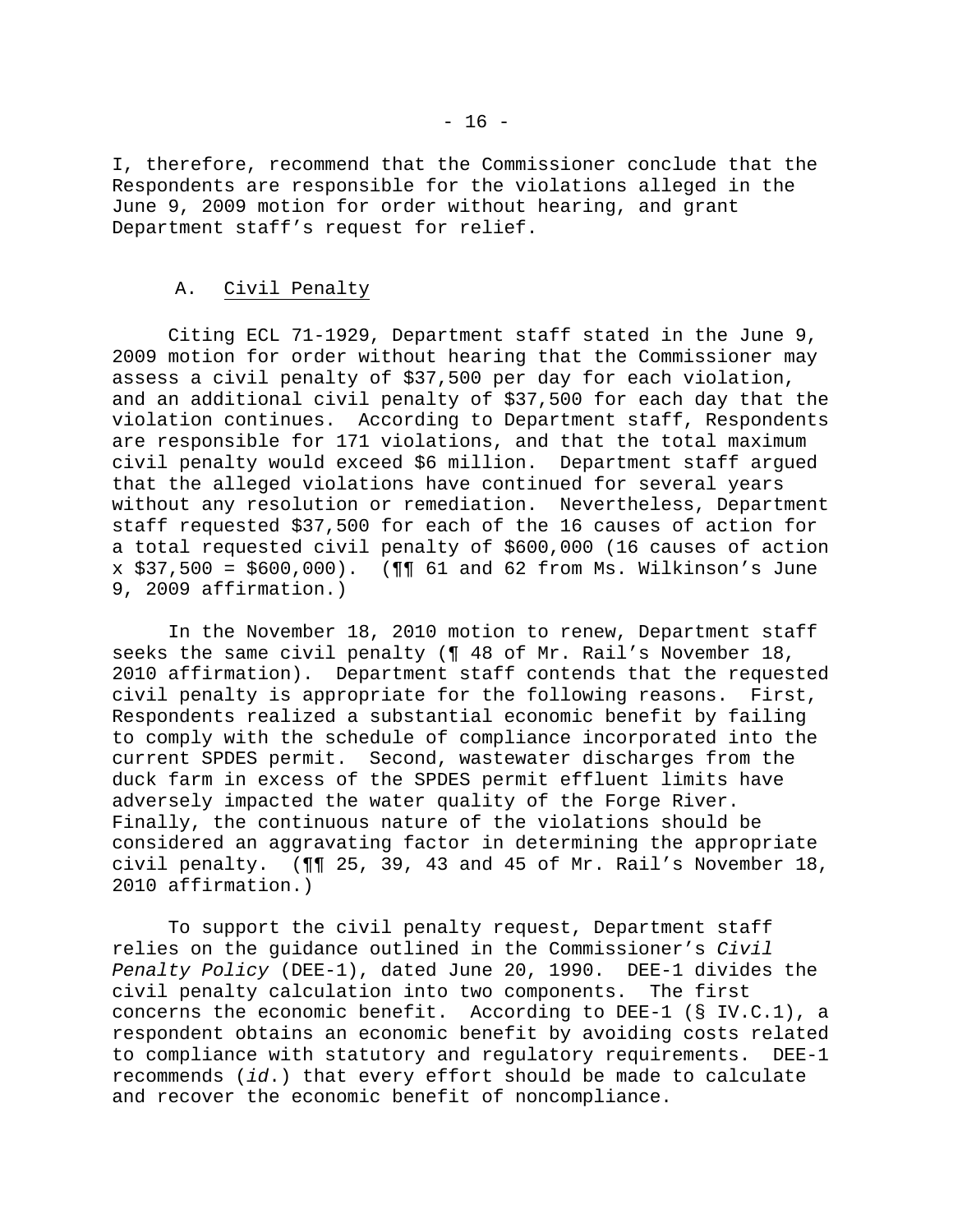The second component associated with the civil penalty calculation is the gravity component. Generally, the gravity component considers the potential or actual harm that resulted from the violations, and the significance of the violations to a particular regulatory scheme. (DEE-1 § IV.D.) After the economic benefit and the gravity components are determined, the final civil penalty may be adjusted based on factors such as respondent's culpability, respondent's cooperation to resolve the violations, respondent's history of non-compliance, and respondent's ability to pay a civil penalty, among other things. (DEE-1 § IV.E.)

# 1. Economic Benefit Component

 In the June 9, 2009 motion for order without hearing, Department staff asserted, as the tenth cause of action, that Respondents violated the terms of the SPDES permit because they did not submit an engineering report with plans and specifications prepared by a professional engineer, as well as an operations and maintenance manual also prepared by a professional engineer. As required by Item 2 of the Schedule of Compliance, the report and manual were due by June 1, 2008 for Department staff's review. (Exhibit 3 at 11 of 13, Condition [a] of Ms. Haas's June 10, 2009 affidavit; ¶ 7 of Mr. Leung's November 18, 2010 affidavit and Exhibit 2.) In the April 29, 2010 ruling (at 14), I concluded that Department staff's proof established the violation alleged in the tenth cause of action. In addition, I noted that Respondents admitted the violation.

 In his November 18, 2010 affidavit (¶ 21), Mr. Leung states that Respondents' consulting engineers (Applied Technologies, Brookfield, Wisconsin) subsequently filed an engineering report on June 14, 2010. Exhibit 6 to Mr. Leung's November 18, 2010 affidavit is a copy of the June 14, 2010 engineering report.

 Mr. Leung reviewed the June 14, 2010 engineering report (¶ 22 of Mr. Leung's November 18, 2010 affidavit). In a memorandum dated July 14, 2010 (Exhibit 7 to Mr. Leung's November 18, 2010 affidavit), Mr. Leung outlined the deficiencies of the engineering report. Respondents' consulting engineers filed a second engineering report in the form of a letter dated September 25, 2010, which is attached to Mr. Leung's November 18, 2010 affidavit (¶ 23) as Exhibit 8.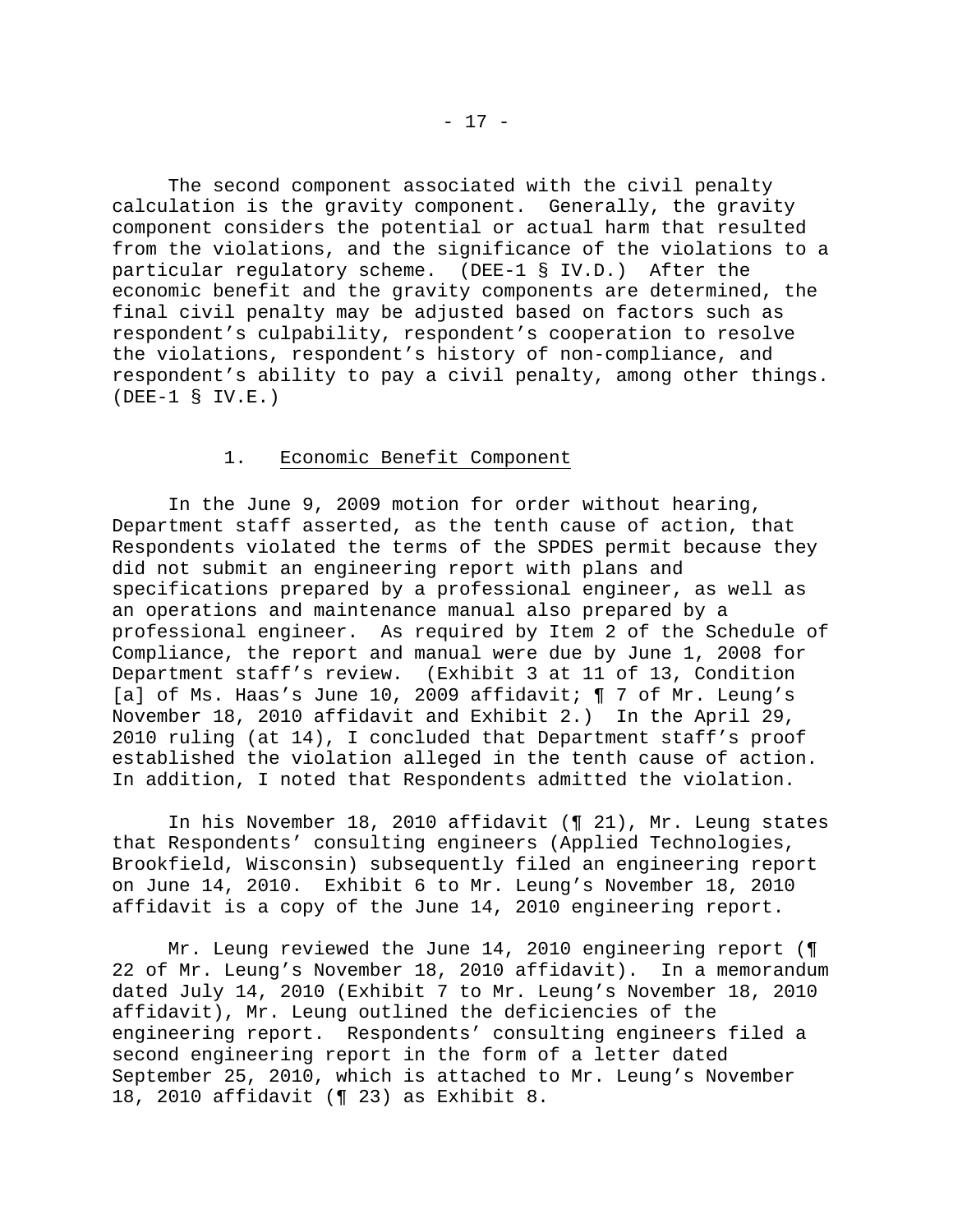The September 25, 2010 engineering report identifies and reviews the existing wastewater treatment facilities at the duck farm, and recommends improvements. The recommendations include installing the following: (1) a clarifier system; (2) a denitrification system; and (3) aerators. The September 25, 2010 engineering report estimates the capital costs of these improvements. The approximate cost for the clarifier would be \$350,000. The estimated costs for the denitrification system and the aerators would be \$250,000, and \$133,000, respectively. The sum of these costs is \$733,000. (Exhibit 8 to Mr. Leung's November 18, 2010 affidavit.) Based on the September 25, 2010 report from Respondents' consulting engineers, Department staff contends that Respondents realized an economic benefit of at least \$733,000 by not installing these improvements as required by the schedule of compliance incorporated into the SPDES permit (¶ 43 of Mr. Rail's November 18, 2010 affirmation).

 In their January 11, 2011 response, Respondents neither contest the estimated costs of the improvements outlined in the September 25, 2010 engineering report, nor offer alternative cost estimates for improving the wastewater treatment facilities at the duck farm. Respondents, however, filed a subsequent engineering report dated January 10, 2011, which is attached as Exhibit B to Daniel L. Gordon's January 10, 2011 affidavit.

 The recommended improvements to the wastewater treatment facilities outlined in the January 10, 2011 engineering report are slightly different from those proposed in the September 25, 2010 report. The differences proposed in the latter engineering report reflect proposed operational changes that Mr. Gordon outlines in his reorganization plan (¶ 15 of Mr. Gordon's January 10, 2011 affidavit). The January 10, 2011 engineering report, however, does not provide any estimated costs for the recommended improvements to the wastewater treatment facilities.

 As noted above, DEE-1 recommends that every effort should be made to calculate and recover the economic benefit of noncompliance  $(S IV.C.1)$ . I conclude that the estimated costs of the proposed improvements to the wastewater treatment facilities at the duck farm, which are outlined in the September 25, 2010 report (Exhibit 8 to Mr. Leung's November 18, 2010 affidavit), are reliable because they were provided by Applied Technologies, Inc., Respondents' consulting engineers.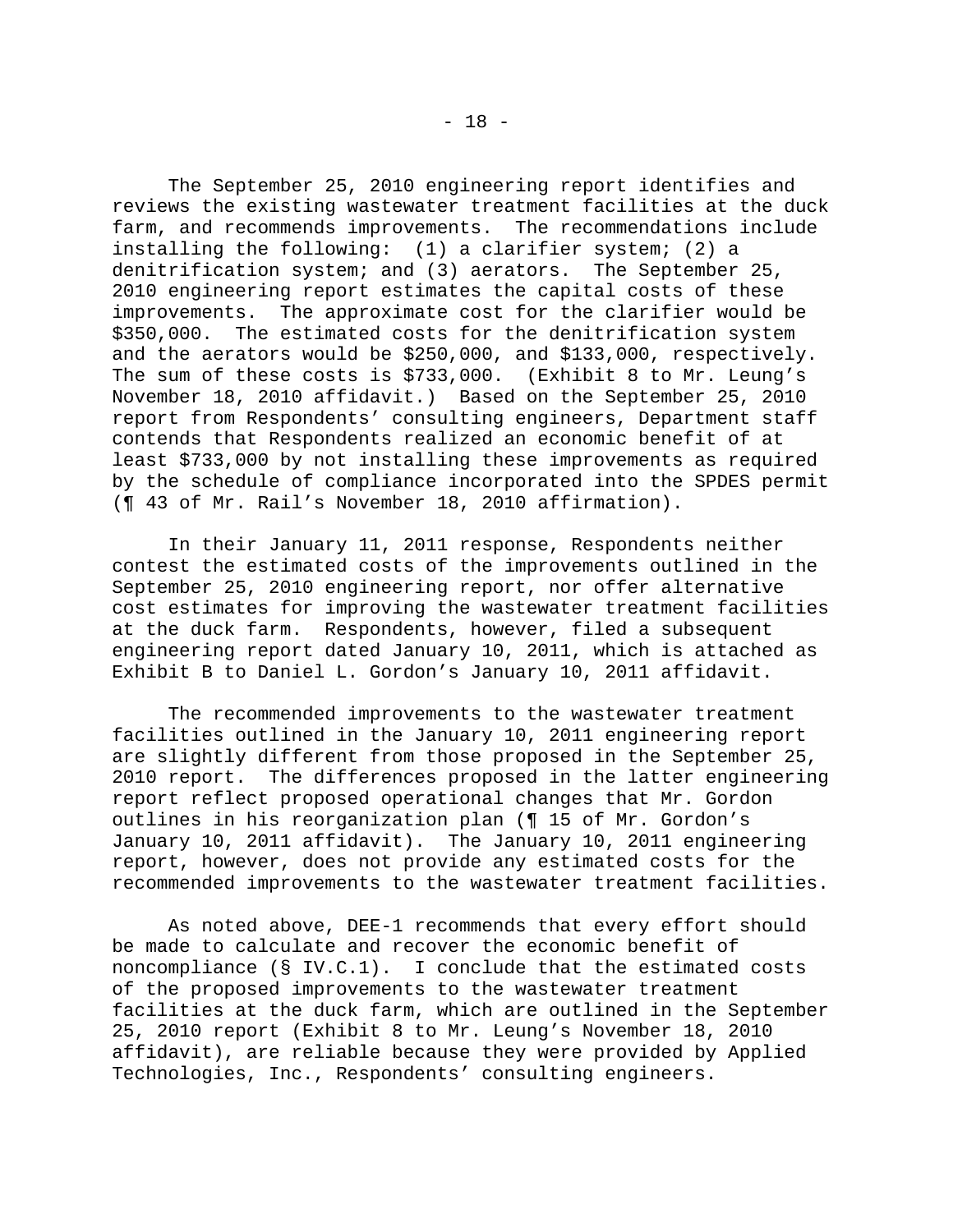Accordingly, I find that the economic benefit associated with Respondents' noncompliance is at least \$733,000.

### 2. Gravity Component

 The gravity component (DEE-1 § IV.D) considers the potential or actual harm that resulted from the violations, and the significance of the violations to a particular regulatory scheme. In the April 29, 2010 ruling (at 63), I determined that the underlying factual dispute relevant to the gravity component of the civil penalty was whether, and if so, to what extent do, the wastewater discharges from the duck farm adversely impact the water quality of the Forge River.

 Based on the release of new information not available at the time of Department staff's June 9, 2009 motion for order without hearing, and the disclosure of documents subsequent to the April 29, 2010 ruling, Department staff argues there are no longer any factual disputes related to the gravity component of the requested civil penalty (¶ 11 of Mr. Rail's November 18, 2010 affirmation). The new information consists of the set of reports prepared by the School of Marine and Atmospheric Sciences at SUNY Stony Brook. In particular, Department staff argues that the *Nutrient Report* documents how effluent from the duck farm has adversely impacted the water quality, and that sediments have accumulated in West Mill Pond and other sections of the Forge River that have adversely impacted the riverine habitat (¶¶ 17, 18, 20 and 25 of Mr. Rail's November 18, 2010 affirmation; ¶ 3 of Mr. Rail's February 4, 2011 affirmation).

 SFR argues there are no factual disputes about whether the wastewater discharges from the duck farm adversely impact the water quality of the Forge River. According to SFR, the results of the SoMAS reports support the gravity component of Department staff's civil penalty request because actual environmental harm has resulted from the established violations. (SFR's January 11, 2011 brief at 3, 6-9.)

 Respondents raise legal and procedural objections about the SoMAS reports, which are addressed in § III.A and § III.B of this ruling. Respondents argue, in the alternative, that the SoMAS reports do not support Department staff's position that wastewater discharges from the duck farm adversely impact the water quality of the Forge River (¶ 3 of Mr. Sinnreich's January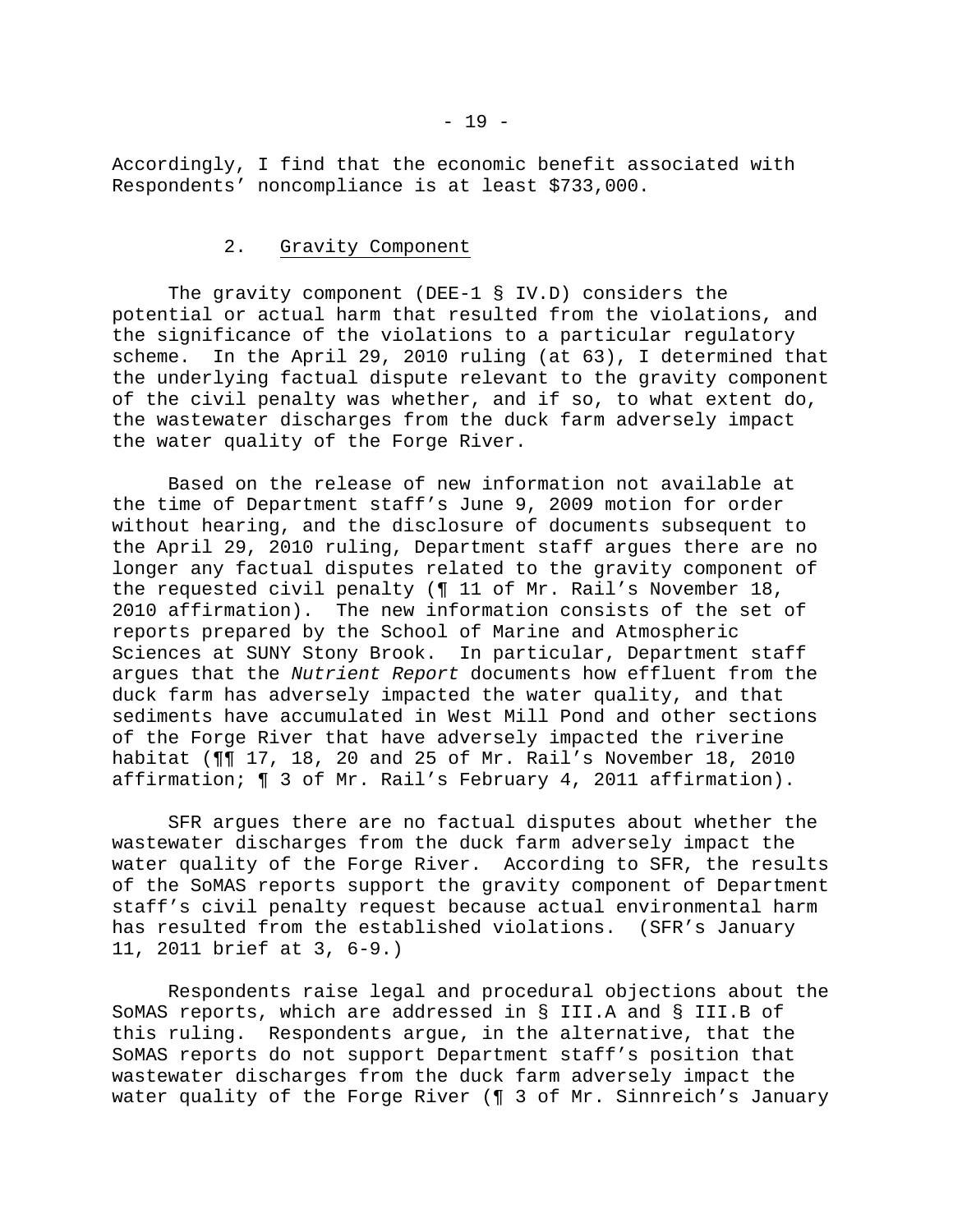11, 2011 affirmation; Respondent's January 11, 2011 memorandum of law at 23-24).

 For example, Respondents note that the *History Report* (at 16) concludes that the eutrophication of the Forge River is the result of the complex interplay of decades of natural and manmade causes, and that the single most important one is "unchecked residential development" (Respondent's January 11, 2011 memorandum of law at 24). Respondents refer to Figure 3 from the *Ecology Report* (at 26) to support the proposition that the concentration of nitrogen associated with wastewater discharges from the duck farm has progressively decreased over time compared to the concentration of nitrogen associated with wastewater discharges from septic systems and cesspools, and the application of fertilizers (Respondent's January 11, 2011 memorandum of law at 24-25).

 Respondents acknowledge their legal obligation to fully comply with the terms and conditions of the March 2008 SPDES permit. With respect to the gravity component of the civil penalty calculation, however, Respondents argue that full compliance would not eliminate the majority of nitrogen and other nutrients that enter the Forge River watershed from residential development. Respondents object to the requested civil penalty when the local government has failed to properly regulate residential development. (Respondent's January 11, 2011 memorandum of law at 25-26).

 The proof offered to support the gravity component of the civil penalty is addressed below.

## a) The SoMAS Reports

 With a November 2005 resolution, the Town of Brookhaven established the Forge River Protection Task Force to investigate the water quality of the Forge River. Mr. Leung served as the Department's representative on the Task Force since January 2006. (¶¶ 9-10 of Mr. Leung's November 18, 2010 affidavit.)

 The Town and Suffolk County Department of Health retained the services of the Stony Brook University's School of Marine and Atmospheric Sciences (SoMAS) to study the water quality of the Forge River. SoMAS published the results of the study in five reports beginning in 2009. Mr. Leung received the final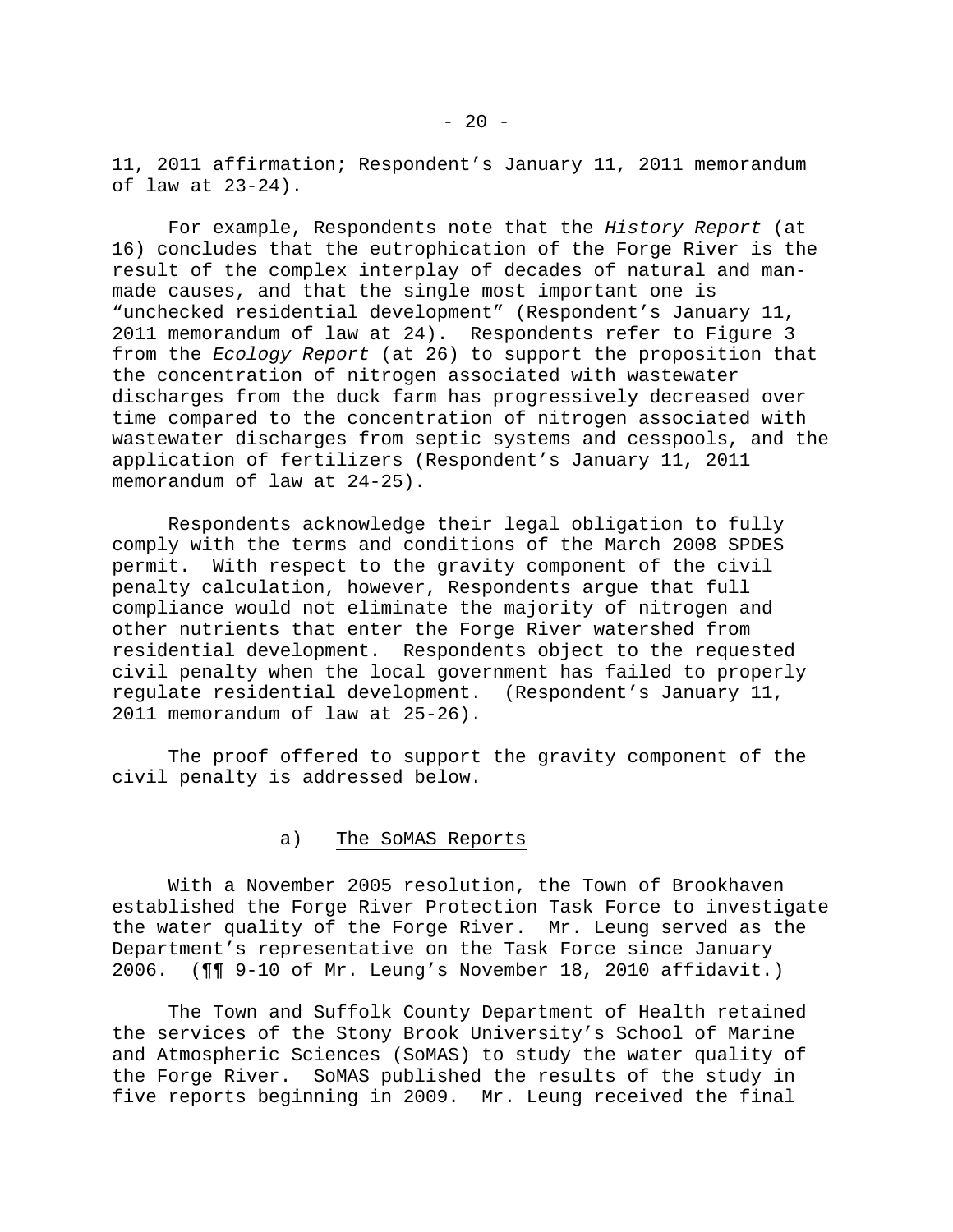version on June 4, 2010. (¶ 11 of Mr. Leung's November 18, 2010 affidavit.) Exhibit 3 to Mr. Leung's affidavit consists of the five reports, which are entitled:

- 1. *The Forge River Nutrient Report* (*Nutrient Report*);
- 2. *Some Aspects of Forge River Ecology* (*Ecology Report*);
- 3. *What History Reveals about Forge River Pollution* (*History Report*);
- 4. *Sediment Quality Characterization for the Forge River, Long Island* (*Sediment Report*); and
- 5. *Aspects of the Physical Oceanography of the Forge River* (*Oceanography Report*).

 The *Nutrient Report* identifies the sources and distribution of nutrients (primarily nitrogen) in the water column of the Forge River and its tributaries. The report explains the effect of these nutrients on the water quality of the Forge River. (*Nutrient Report* at 1.)

 The Forge River is an estuary that flows south into Moriches Bay. Moriches Bay is part of the Long Island south shore lagoon system. As part of the Long Island south shore lagoon system, the flow of the Forge River is restricted and, therefore, naturally susceptible to the accumulation of nutrients, rich organic sediments, and eutrophication. (*Nutrient Report* at 2.)

 Coastal eutrophication occurs when waterways are rich with nutrients, such as nitrogen and phosphorus. Nutrients enter the waterway from groundwater, runoff from land, and the atmosphere. Excess nutrients fertilize the waterway, and cause the overproduction of phytoplankton and algae. The microbial degradation of this organic matter can lead to hypoxic (low dissolved oxygen concentrations) or anoxic (no oxygen) conditions. (*Nutrient Report* at 2.) Under these conditions, marine life and biodiversity decrease, and the overall health of the riverine habitat degrades (*Ecology Report* at 6).

 The *Nutrient Report* identifies the sources of nitrogen that accumulate in the Forge River, and estimates the concentration of nitrogen. The largest source of nitrogen to the Forge River is associated with groundwater flows within the watershed (*Nutrient Report* at 12). The volume of groundwater entering the Forge River can be estimated by measuring the salinity of the incoming and outgoing tidal volumes, the volume of water between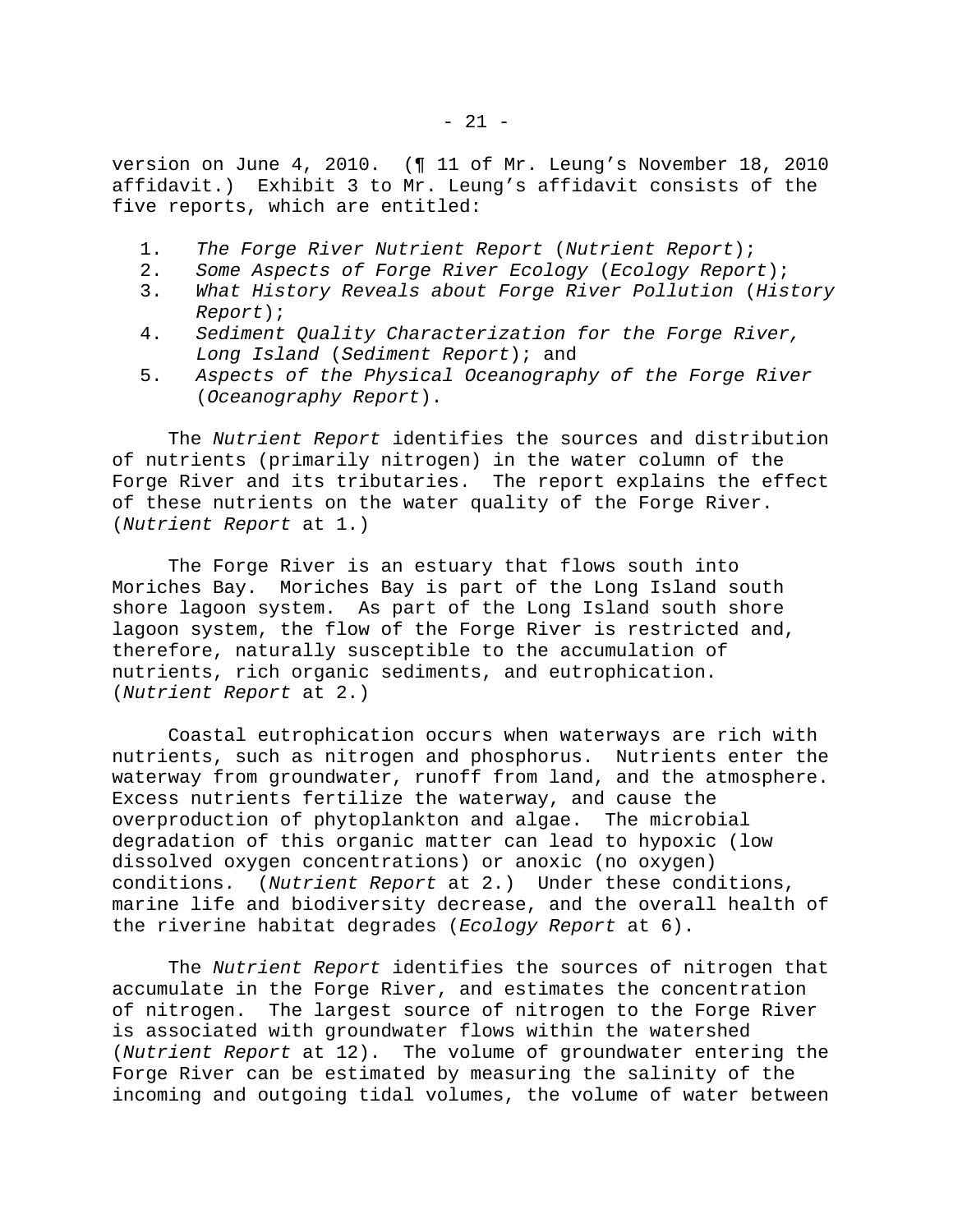the high and low water, and the stream flow during the tidal cycle (*Oceanography Report* at 11-12.)

 The primary source of nitrogen in the groundwater flowing into the Forge River is from cesspools and septic tanks associated with residential development. A secondary source of nitrogen in the groundwater is from the application of commercial and residential fertilizers. Approximately 64% of the nitrogen entering the Forge River comes from groundwater flows. (*Nutrient Report* at 12-14.)

 The second largest source of nitrogen to the Forge River is from surface water sources that include its tributaries. East Mill Pond and West Mill Pond are the largest tributaries with the highest flow rates to the Forge River. West Mill Pond is about 72% of the total flow from the two ponds, and contributes the largest amount of nitrogen from non-groundwater sources. Nitrogen from West Mill Pond is associated with the duck farms (*i.e.*, the Jurgielewicz Duck Farm and the Titmus [or South] Duck Farm).[3](#page-27-0) The *Nutrient Report* estimates that the amount of nitrogen from ducks is 91,730 lbs. per year, which is approximately 19% of the nitrogen entering the Forge River. (*Nutrient Report* at 13-14; *Oceanography Report* at 11.) According to Mr. Leung, this estimate is conservative because it does not consider operations at the slaughter house on the South Farm (¶ 13 of Mr. Leung's November 18, 2010 affidavit).

 Tidal exchange removes about 85% of the total amount of nitrogen that enters the Forge River. In addition, some nitrogen is removed from the water column when it becomes buried in sediments. (*Nutrient Report* at 14; *Ecology Report* at 7.)

 Mr. Leung acknowledges that groundwater flow contains septic nitrogen, which is the largest source of nitrogen in the Forge River. Mr. Leung acknowledges further that the Suffolk County Department of Health has jurisdiction over the regulation of residential septic systems. Mr. Leung notes that the Forge River Task Force is investigating adverse environmental impacts associated with residential septic systems in the Forge River drainage basin. (¶ 6 of Mr. Leung's February 4, 2011 affidavit.)

 $\overline{\phantom{0}}$ 

<span id="page-27-0"></span><sup>&</sup>lt;sup>3</sup> The Jurgielewicz's purchased the Titmus Duck Farm in 2008 (¶ 12 of Mr. Jurgielewicz's August 28, 2009 affidavit).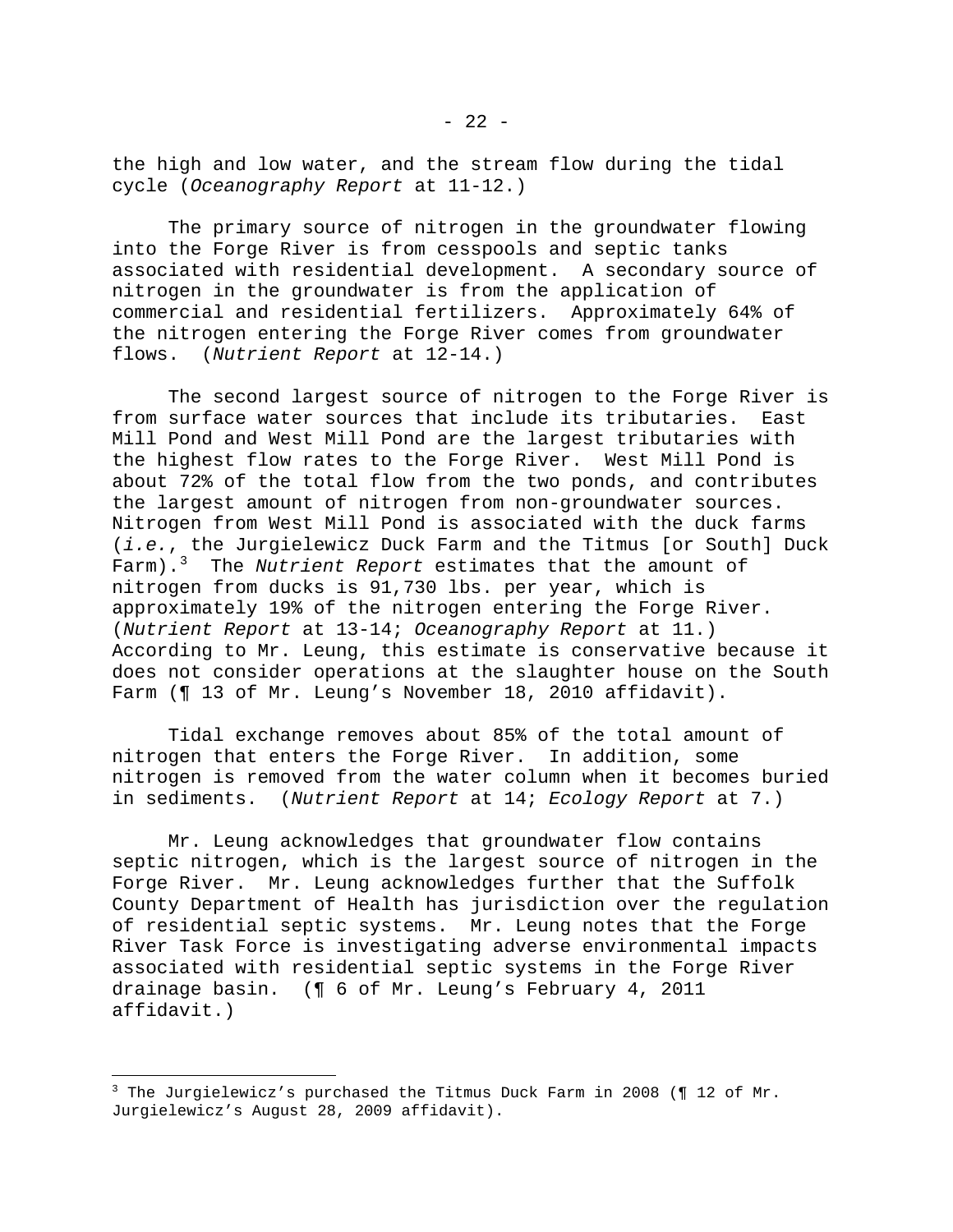Nevertheless, Mr. Leung states that the Department has jurisdiction over the duck farm via the SPDES permit program. With reference to the *Nutrient Report* (at 14), Mr. Leung states further that ducks contribute about 19% of the nitrogen entering the Forge River. Mr. Leung concludes that the Department has the responsibility to protect the environment by ensuring that either wastewater discharges from the duck farm comply with the effluent limits set forth in the SPDES permit, or noncompliant discharges from the duck farm cease. (¶ 6 of Mr. Leung's February 4, 2011 affidavit.)

## b) US Army Corps of Engineers' Reports

 In addition to the SoMAS reports, Department staff relies on the February 2009 report prepared by US Army Corps of Engineers to demonstrate the allegation that wastewater discharges from the duck farm adversely impact the water quality of the Forge River. The February 2009 report is entitled, *Long Island Duck Farm History and Ecosystem Restoration Opportunities, Suffolk County, Long Island, New York*, and is attached to Mr. Super's affirmation dated August 14, 2009 as part of Exhibit B. (¶ 12 of Mr. Rail's February 4, 2011 affirmation.)

 Exhibit B to Mr. Super's August 14, 2009 affirmation (at ¶ 5) consists of four documents. The first is a copy of a Fact Sheet dated March 2008 concerning the Forge River Watershed, Long Island, New York, Ecosystem Restoration, prepared by the US Army Corps of Engineers, New York District. The fact sheet identifies potential problems associated with the river habitat and water quality. The fact sheet recommends a reconnaissance study of the Forge River watershed to evaluate adverse environmental impacts, and to develop remediation plans.

 The second document associated with Exhibit B is a copy of the July 2008 *Reconnaissance Study for the Forge River Watershed*. The purpose of the study, which was prepared by the US Army Corps of Engineers, is to evaluate environmental restoration plans. The July 2008 Reconnaissance Study identifies reports previously prepared by the US Army Corps, such as, *Analysis of the South Shore of Long Island, New York* (June 1997), and *Resource Study for the Great South Bay and Adjoining Lesser Bays and Inlets, Long Island, New York* (June 1975), among others, as well as reports not prepared by the US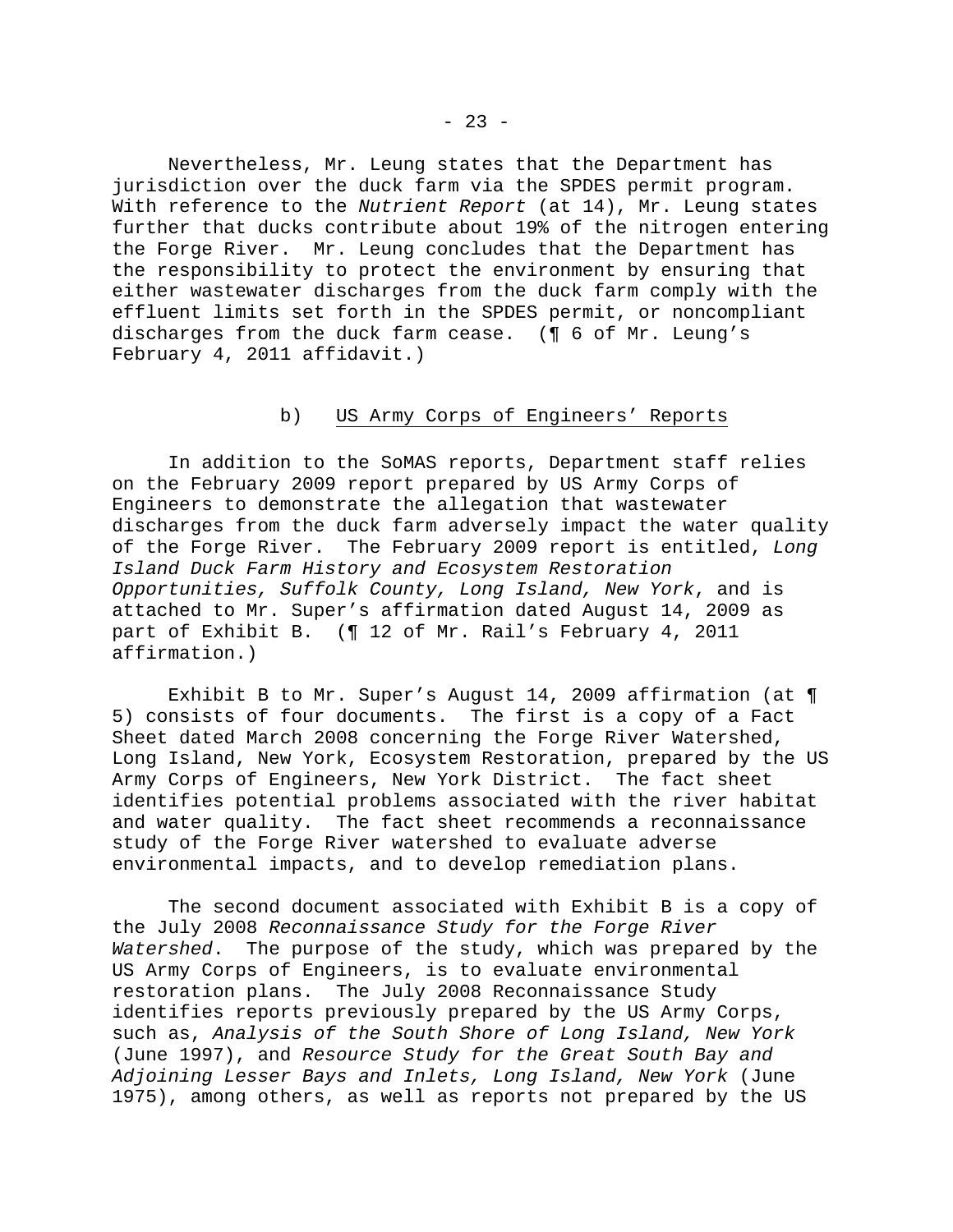Army Corps, including the February 2008 draft report entitled, *Water Quality Trends at Selected Streams Impacted by Duck Farm Operations*.

 Based upon a review of the reports referenced in the July 2008 Reconnaissance Study and two site visits, the July 2008 Reconnaissance Study describes the conditions of the Forge River watershed, which include the following. The results of limited samples from the sub-surface sediments collected from the Forge River show elevated concentrations of nitrogen and phosphorus. Siltation has occurred in the Forge River and its tributaries. Some of the siltation is extensive. Siltation limits water flow and circulation, which may increase deposition rates and exacerbate water quality problems. Wildlife species, such as marine finfish, shellfish and birds, are excluded from the watershed due to impaired water quality and degraded habitat.

 The July 2008 Reconnaissance Study outlines alternatives for restoring the aquatic and terrestrial habitats in the watershed, and improving the water quality of the Forge River and its tributaries. One alternative is taking no-action, which the US Army Corps must consider to comply with the requirements of the National Environmental Policy Act. Other alternatives include improving the management of point and non-point sources, and increasing circulation in the Forge River through dredging.

 The third document associated with Exhibit B is a copy of various pages (cover, table of contents and pp 1-7) from the February 2008 report prepared by the Suffolk County Department of Health Services (SCDHS) entitled, *Water Quality Trends at Selected Streams Impacted by Duck Farm Operations*. The Suffolk County February 2008 report reviews the data from past studies conducted in Moriches Bay and Great South Bay by researchers from the Woods Hole Oceanographic Institute in the early to mid- $1950s.^4$  $1950s.^4$  In addition, data collected by SCDHS Office of Water

 $\overline{\phantom{0}}$ 

Redfield, A.C. 1952. Report to the Towns of Brookhaven and Islip, NY, on the hydrography of Great South Bay and Moriches Bay. Woods Hole Oceanographic Institution. Unpublished manuscript. Ref. No. 52-26. 80pp.

<span id="page-29-0"></span><sup>&</sup>lt;sup>4</sup> Redfield, A.C. 1951. Report on a survey of the hydrography of Great South Bay made during the summer of 1950 for the Town of Islip, NY. Woods Hole Oceanographic Institution. Unpublished manuscript. Ref. No. 50-48. 30pp.

Ryther, J.H. 1954. The Ecology of phytoplankton blooms in Moriches Bay and Great South Bay, Long Island, New York. *The Biological Bulletin*, 106: 198- 209.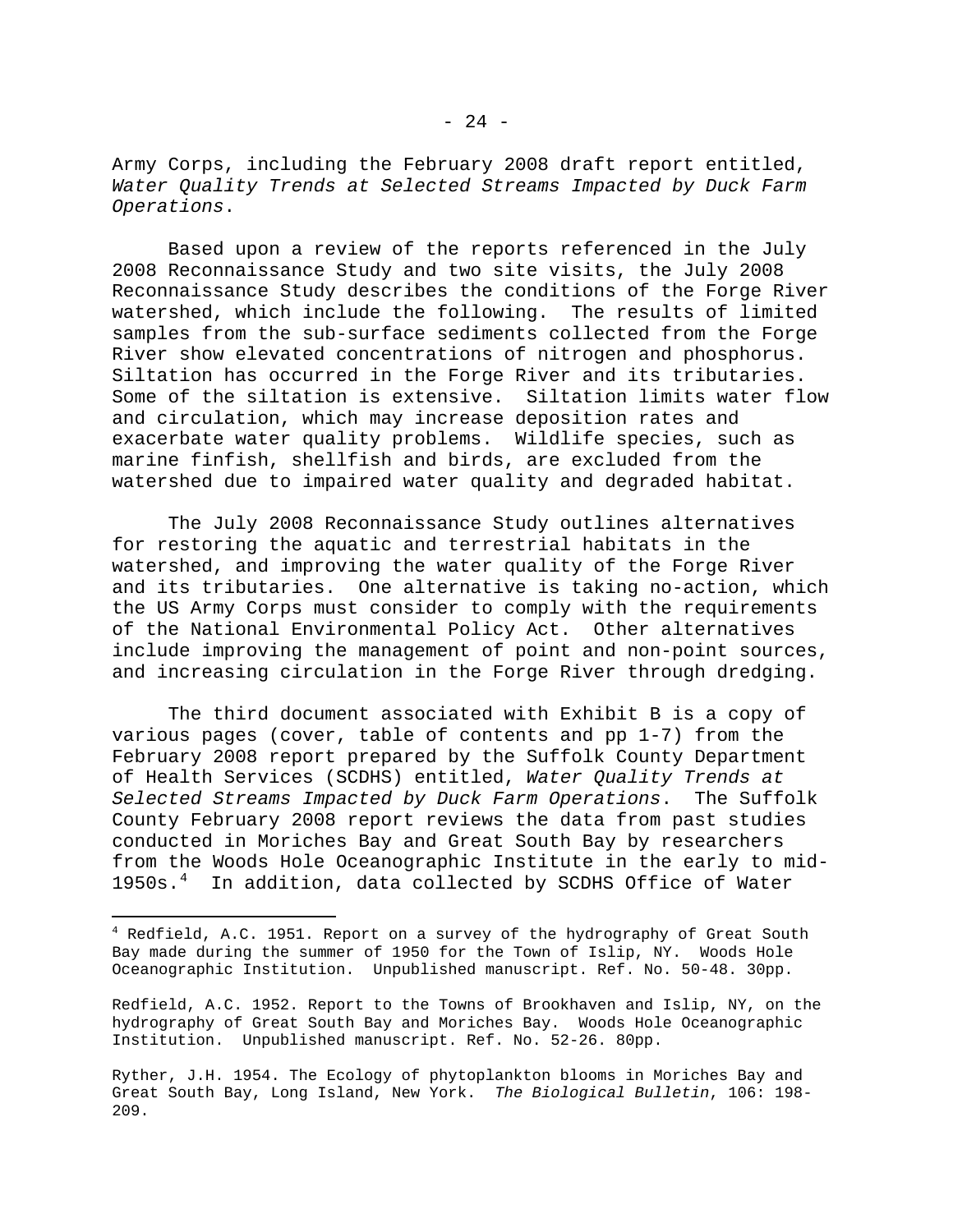Resources from 1970-1999, as part of a routine stream sampling program, and by SCDHS Office of Ecology from 1976-2006, for various environmental management programs, are presented in the Suffolk County February 2008 report. The results of additional samples collected from the Forge River from 2005-2007 are also reported. As noted above the US Army Corps reviewed the Suffolk County February 2008 report before preparing the July 2008 Reconnaissance Study.

 According to the Suffolk County February 2008 report, at one time or another, there were ten duck farms on the Forge River and its tributaries. The report also states that water samples have routinely been collected from East Mill Pond and West Mill Pond from the early 1970s. For East Mill Pond, the data show that the concentration of ammonia-nitrogen has generally decreased over time as the number of duck farms decreased. For West Mill Pond, however, the data show that concentrations of ammonia-nitrogen and phosphorous have increased as duck farming continues. At present, average concentrations of ammonia and total nitrogen in West Mill Pond are four times greater than those in East Mill Pond. Also, average concentrations of ortho-phosphate in West Mill Pond are an order of magnitude greater than those in East Mill Pond. (Suffolk County February 2008 report at 17, 19, 30-31.)

 The Suffolk County February 2008 report (at 2, 31) states, however, that the monitoring data is limited, particularly during times when most duck farms were active. As a result, the report concludes that the significance of apparent water quality trends, and the relationship of these results with former duck farm operations, are uncertain.

 Finally, as noted above, the fourth document associated with Exhibit B is a copy of pages 1 through 7 from the February 2009 US Army Corps of Engineers report entitled, *Long Island Duck Farm History and Ecosystem Restoration Opportunities, Suffolk County, Long Island, New York*. The stated objectives of the report (at 1) are to detail the environmental concerns

Ryther, J.H., R.F. Vaccaro, C.S. Yentsch, and E.M. Hulbert. 1957. Report on a survey of the chemistry and hydrography of Great South Bay and Moriches Bay made in June, 1957 for the Town of Islip, New York. Woods Hole Oceanographic Institution. Unpublished manuscript. Ref. No. 57-59. 16pp.

These hydrography reports are referenced in the SoMAS Reports.

 $\overline{\phantom{0}}$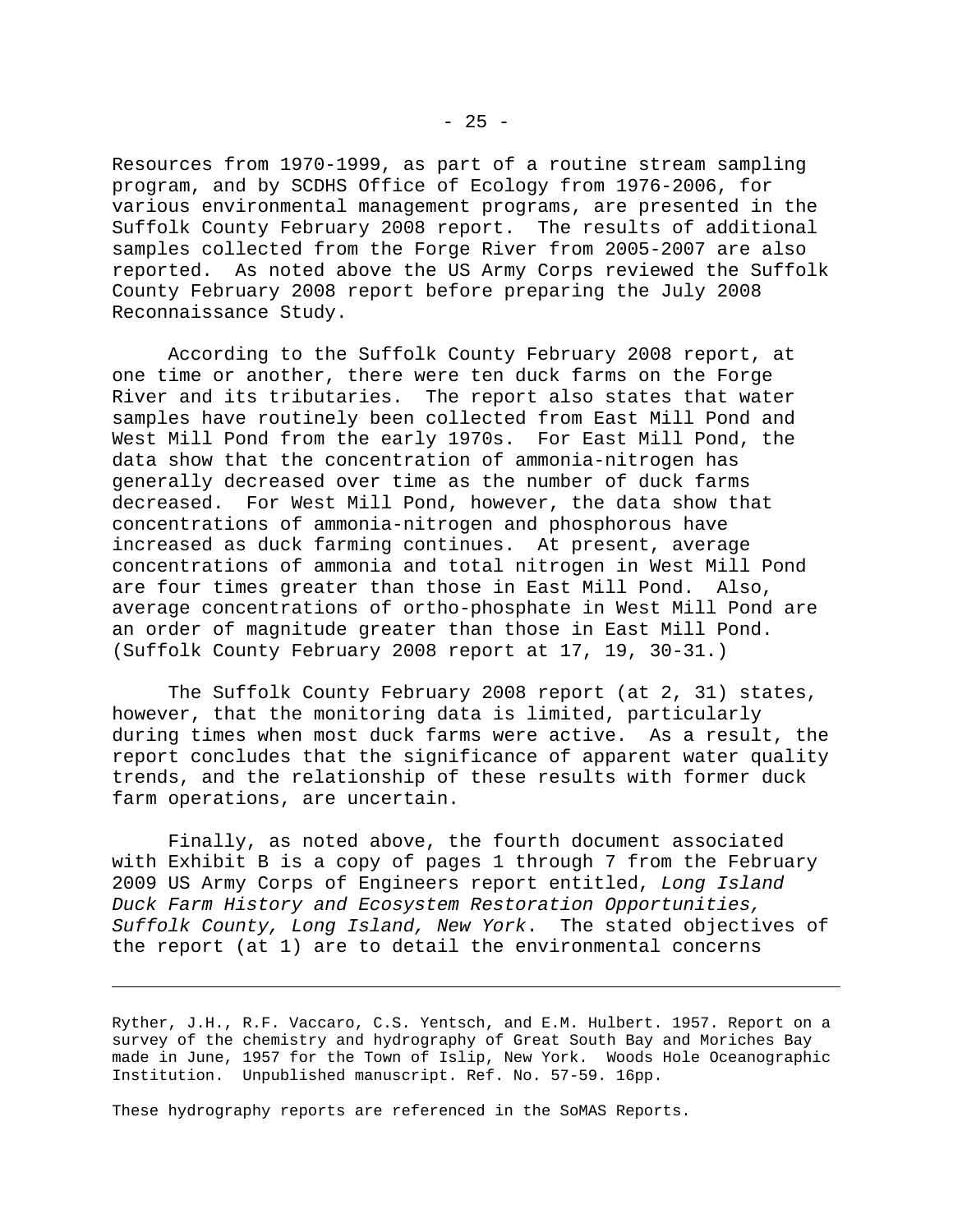associated with past duck farming, to develop restoration plans, and to prioritize areas for restoration. The pages from the February 2009 US Army Corps of Engineers report provided with Exhibit B address the first objective.

 According to the February 2009 US Army Corps of Engineers report (at 3-5), off site impacts from duck farm operations are twofold. First, the nutrients (primarily nitrogen and phosphorous), suspended solids, and coliform bacteria in the wastewater discharged from the duck farms degrade the quality of the receiving waters. As a result, the predominate algae species have changed, and are now dominated by smaller forms. Algae, concentrated in the tens of billions of cells per liter, turn the water a pea green color. Other factors such as shallow water depths, and low tidal flushing rates increase the water temperature, which in turn, contribute to the excessive algae blooms. (*Id*.)

 The second impact is that a thick layer of duck sludge that blankets the bottom of streams and tributaries. The sludge has altered the riverine habitat. It has a high organic content and is a concentrated source of bacteria, nitrogen, phosphorous, potassium and biological oxygen demand. As this organic matter decomposes, dissolved oxygen becomes depleted, and the resulting anaerobic digestion produces hydrogen sulfide gas. Although the number of duck farms has substantially diminished since the 1960s, substantial deposits of duck sludge, and the effects associated with it, remain. (*Id*.)

 Based on the foregoing, wastewater discharges from Jurgielewicz Duck Farm in excess of the effluent limits prescribed in the SPDES permit related to several parameters, among them, ultimate oxygen demand, total suspended solids, settleable solids, oil and grease, and coliform, have adversely impacted the water quality of West Mill Pond and the Forge River.

# c) Dye Test

 In response to Department staff's June 9, 2009 motion for order without hearing, Respondents offered the results from a March 2007 dye test in West Mill Pond as part of Dennis E. Totzke's August 27, 2009 affidavit (Exhibit B, Attachment 2). Mr. Totzke is a member of Respondents' consulting engineers,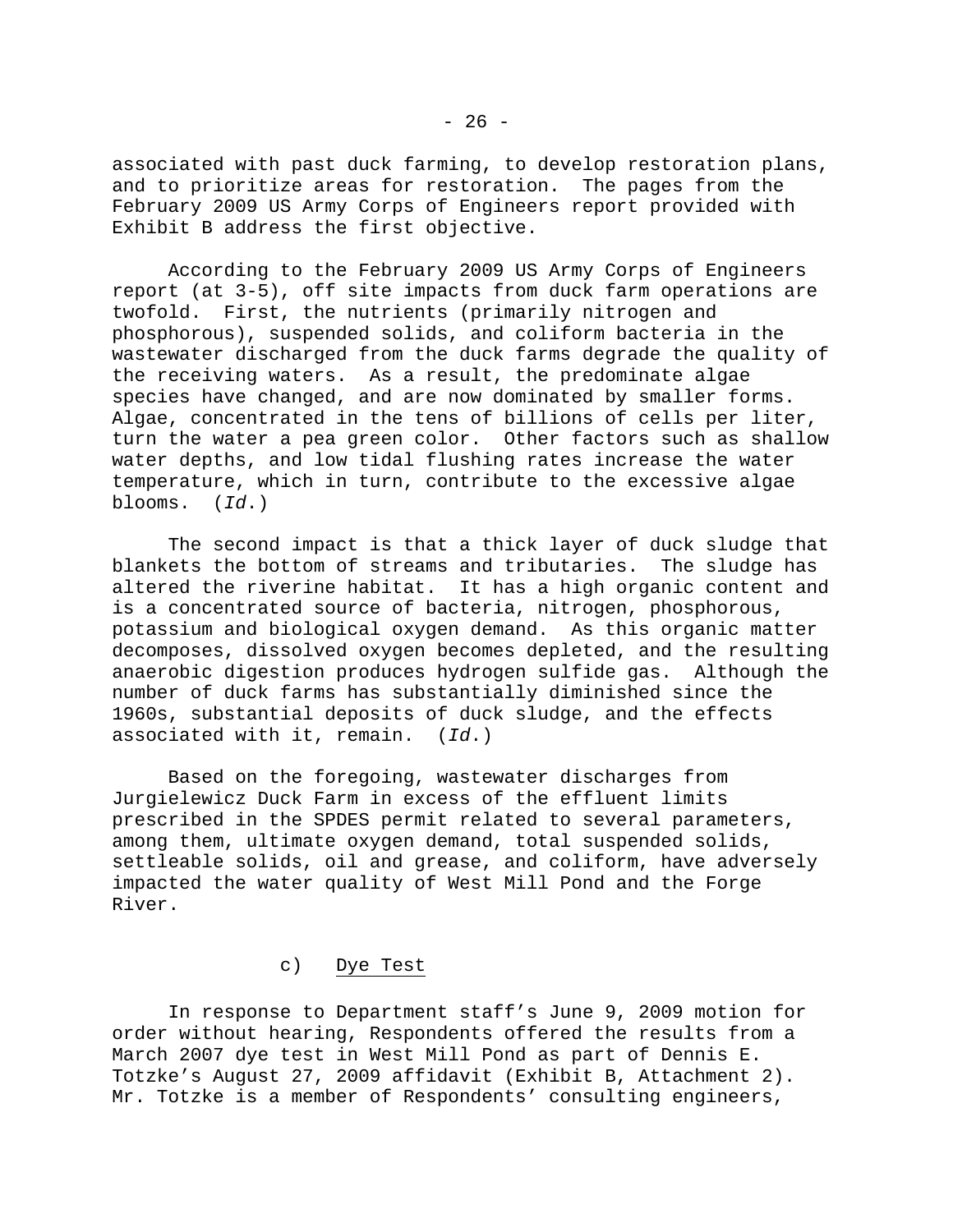Applied Technologies, Inc. Respondents offered this information to support the assertion that wastewater discharges from the duck farm did not adversely impact the water quality of the Forge River.

 However, in the November 18, 2010 motion to renew, Department staff challenges the explanation offered by Mr. Totzke concerning the results of the March 2007 dye test. In its January 11, 2011 response, SFR also challenges that explanation.

 According to Mr. Leung, the March 2007 dye test conducted by Applied Technologies, Inc. was not performed to assess the environmental impacts of the wastewater discharges from the duck farm. Rather, the purpose of the dye test was to verify that a higher percentage of water from West Mill Pond could be used to mix with the wastewater effluent. Mr. Leung states that Department staff used the results from the dye test to recalculate the water quality limits in the March 2008 SPDES permit. In the March 2008 SPDES permit, the effluent limit concentrations for UOD and total nitrogen were decreased from the limits prescribed in the SPDES permit in effect prior to March 2008. (¶ 15 of Mr. Leung's November 18, 2010 affidavit.)

 Mr. Leung states further that Mr. Totzke's description concerning the flow of water from West Mill Pond to the Atlantic Ocean is inaccurate. Absent from Mr. Totzke's description, and significant from Mr. Leung's perspective, is that the Forge River flows into Moriches Bay rather than directly into the Atlantic Ocean. According to Mr. Leung, extensive water quality modeling would be required to determine whether, and if so when, any effluent from the duck farm reaches the Atlantic Ocean. (¶ 17 of Mr. Leung's November 18, 2010 affidavit.)

 With reference to a February 16, 2007 telephone log entry made by Respondents' consulting engineers and obtained through discovery (Exhibit 5 to Mr. Leung's November 18, 2010 affidavit), Mr. Leung states in his November 18, 2011 affidavit (¶ 19) that the recommendation to include a clarifier at the duck farm demonstrates an inconsistency in Mr. Totzke's statements, particularly his conclusion that effluent discharges from the duck farm do not adversely impact the water quality of the Forge River.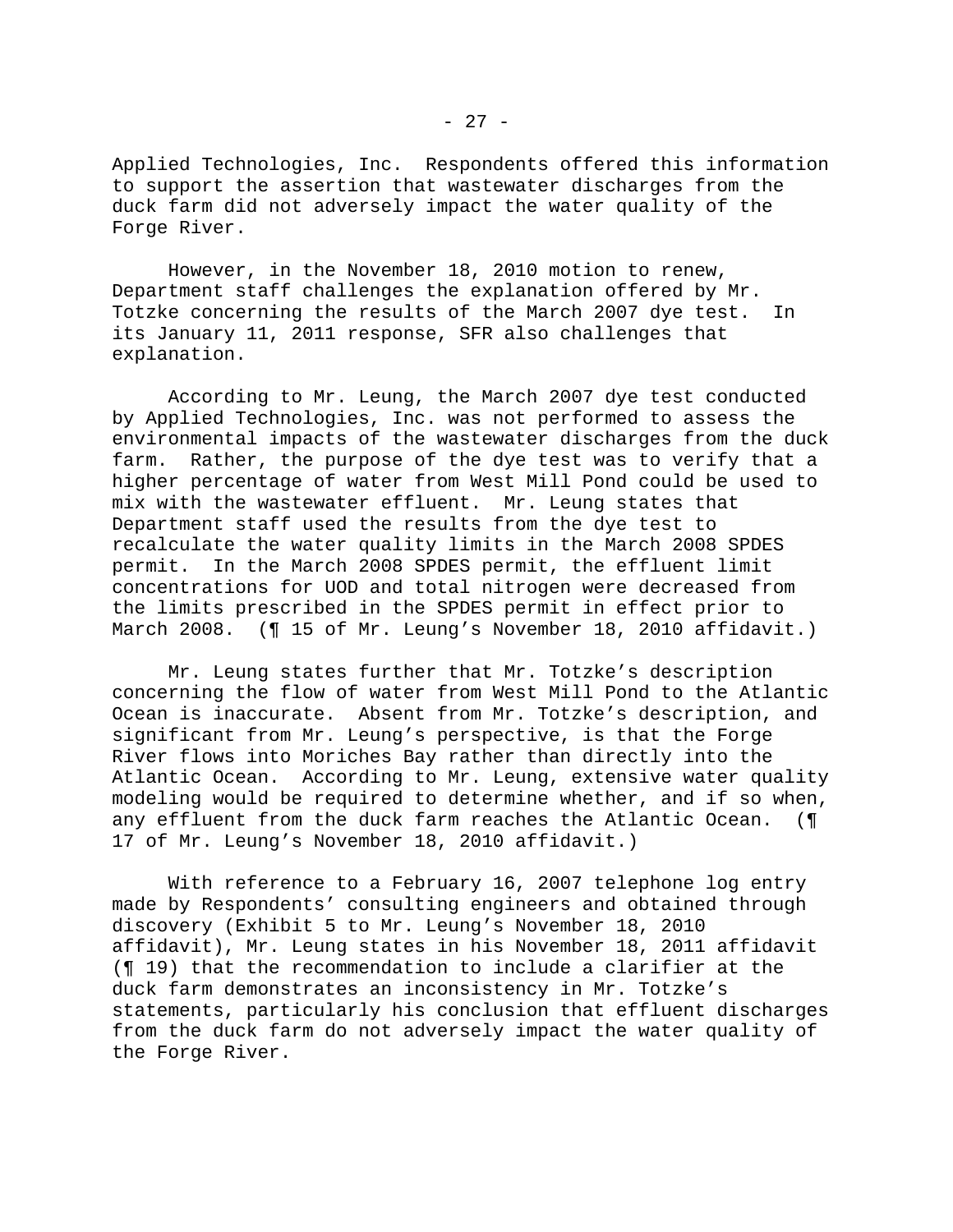In addition, SFR argues that Respondents' initial contention that effluent from the duck farm reaches the Atlantic Ocean within 3.5 days (¶ 8 of Mr. Totzke's August 27, 2009 affidavit, Exhibit B, Attachment 2) is not supported by any evidence (SFR January 11, 2011 brief at 4, 6).

 Tidal flow in the Forge River ends at the Montauk Highway where two box weirs impound East Mill Pond and West Mill Pond. West Mill Pond is depicted on a map dated 1836. Also, East and West Mill Ponds are depicted on a map from 1873. (*History Report* at 2 and 4.) Consistent with the SoMAS *History Report*, Exhibit A to Ms. Kraham's January 11, 2011 affirmation is a map from the Google Earth website, which depicts the location of the dam that impounds West Mill Pond in relationship to the Forge River and its outlet into Moriches Bay.

 Exhibit D to Ms. Kraham's January 11, 2011 affidavit is a copy of a letter dated November 3, 2006 by Mr. Totzke and Gerald L. Bills, from Applied Technologies, Inc., to members of Department staff, including Mr. Leung. The November 3, 2006 letter explains, among other things, that the objectives of the March 2007 dye test were to determine the volume of water in West Mill Pond that would be available for mixing with the effluent from the duck farm, and to calculate the carbonaceous biochemical oxygen demand (CBOD5) effluent limit for the March 2008 SPDES permit. Based on this letter, SFR argues that Respondents mischaracterized the purpose and results of the dye test when they responded to Department staff's June 9, 2009 motion for order without hearing (SFR's January 11, 2011 brief at 4 and 7).

 According to Department staff, the results of the March 2007 dye test do not support Mr. Totzke's statement that the travel time of wastewater effluent from the duck farm to the Atlantic Ocean is short and, the Respondents' contention that wastewater effluent from the duck farm do not adversely impact the water quality of the Forge River (¶¶ 16, 19 and 21-23 of Mr. Rail's November 18, 2010 affirmation; ¶¶ 15-18 of Mr. Leung's November 18 2010 affidavit). Respondents' January 11, 2011 filing, however, is silent about the purpose and results of the March 2007 dye test discussed in Mr. Totzke's August 27, 2009 affidavit, and does not respond to the arguments and proof presented with Department staff's November 18, 2010 motion.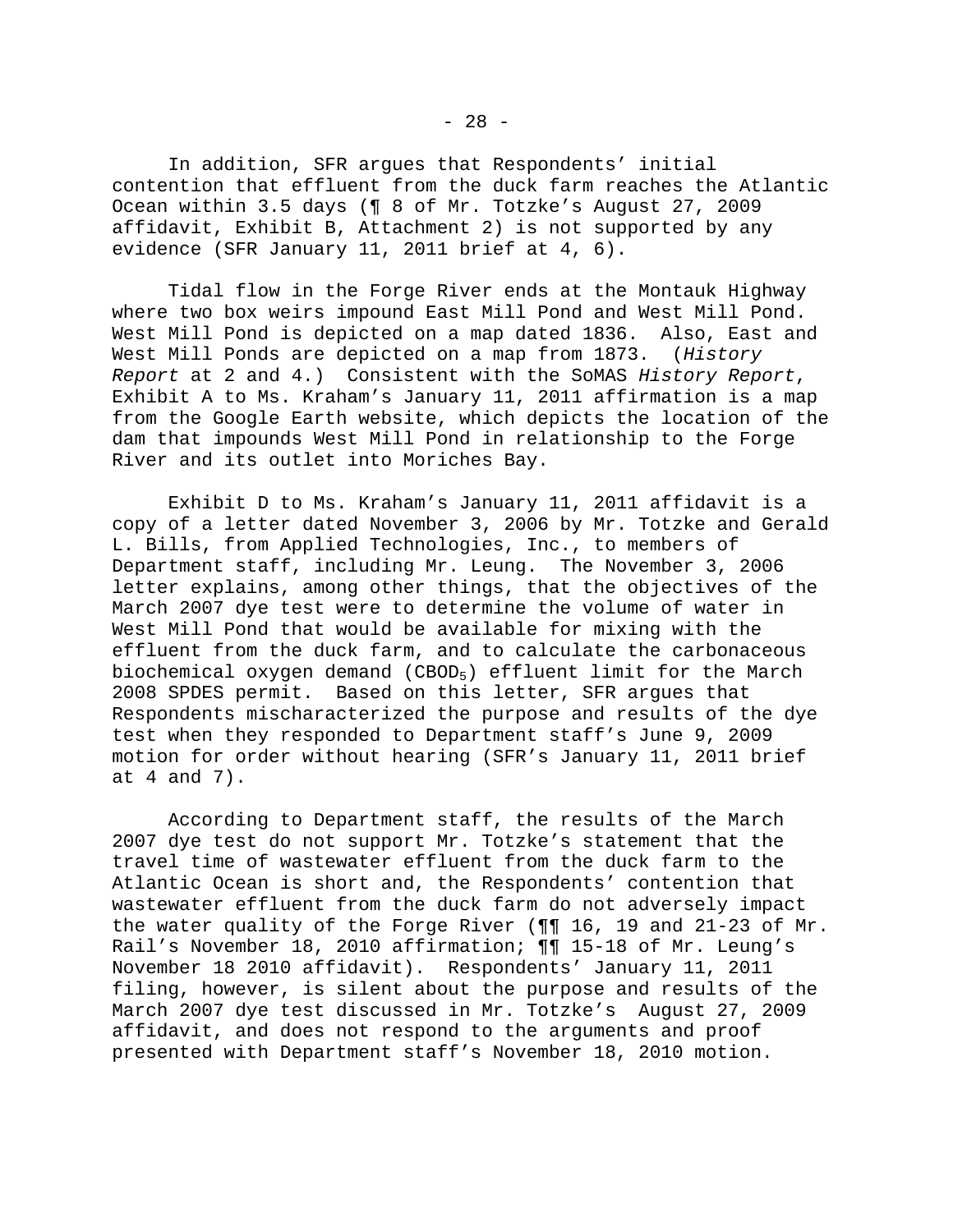## d) Discussion

 Of the documents included with Exhibit B that are attached to Mr. Super's August 14, 2009 affirmation, I assign substantial weight to the SCDHS February 2008 report. This report includes data concerning water samples collected from East and West Mill Ponds from the early 1970s to 2007. The data establish the following trends. First, with respect to East Mill Pond, concentrations of nitrogen and phosphorous have decreased over time as the number of duck farms decreases. Second, with respect to West Mill Pond, concentrations of nitrogen and phosphorous have increased over time as duck farms remain in operation. (SCDHS February 2008 report at 17-21.)

 Based on the geographic information related to the Forge River that Department staff provided with the November 18, 2010 motion to renew, and that SFR provided with its January 11, 2011 response, Mr. Totzke's statement that discharges from the duck farm flow rapidly from the Forge River to the Atlantic Ocean is not reliable.

 Finally, the SoMAS reports provide specific information about the Forge River, and demonstrate that wastewater discharges from the duck farm have adversely impacted its water quality and the riverine habitat. Furthermore, the SoMAS reports quantify the adverse impact of the wastewater discharges from the duck farm. Although the duck farm is a significant source of nitrogen and phosphorous, the SoMAS reports demonstrate that the more significant source of nitrogen and phosphorous is related to groundwater discharges from residential septic systems.

 With respect to the gravity component of the civil penalty calculation, the fact that Respondents' wastewater discharges are neither the only, nor the most significant source, of pollution should not be considered a mitigating factor. Rather, as Department staff correctly points out, the scope of the Department's jurisdiction is limited to the wastewater discharges from the duck farm. As determined in the April 29, 2010 ruling, Respondents have frequently exceeded the effluent limits for several parameters prescribed in the March 2008 SPDES permit. Moreover, Respondents acknowledge that they must comply with the terms and conditions of their SPDES permit.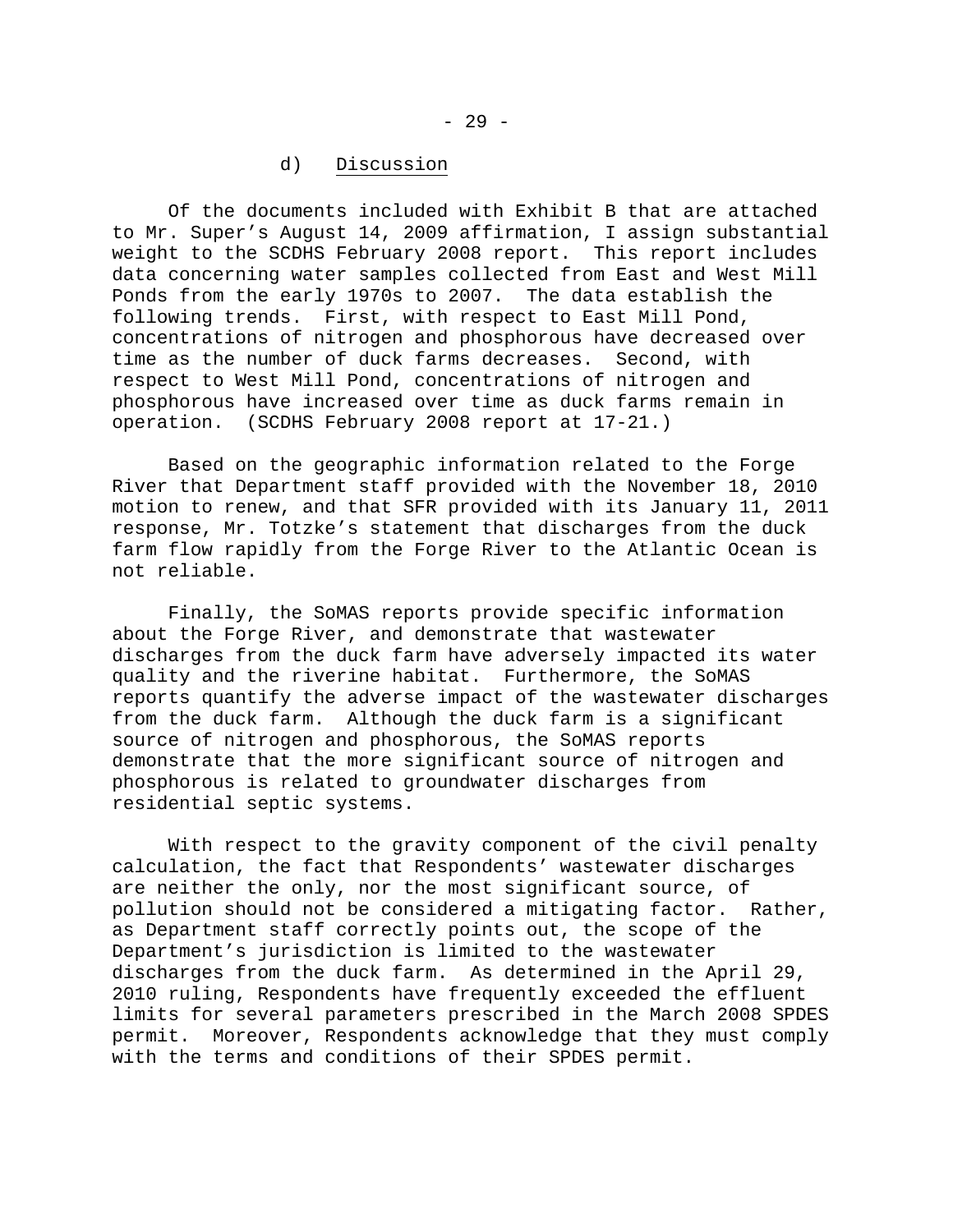Based on the foregoing, I conclude that the requested civil penalty of \$600,000 is reasonable given the actual environmental harm associated with the demonstrated violations.

### 3. Civil Penalty Adjustment Factors

 After the economic benefit and the gravity components are determined, the final civil penalty may be adjusted based on factors such as respondent's culpability, respondent's cooperation to resolve the violations, respondent's history of non-compliance, and respondent's ability to pay a civil penalty, among other things. (DEE-1 § IV.E.)

 Respondents assert two mitigating factors, which they argue should either significantly reduce the requested civil penalty, or obviate the need to assess any civil penalty. The first is Respondents' willingness to cooperate with Department staff to bring operations at the duck farm into compliance with the terms and conditions of the March 2008 SPDES permit. For the second factor, Respondents assert that they are not able to pay any civil penalty. Department staff and SFR contend, however, that the continuous nature of the demonstrated violations should be considered an aggravating factor that further justifies the requested civil penalty. These factors are discussed below.

# a) Respondents' Level of Cooperation

 Respondents acknowledge that the duck farm cannot continue to operate unless it complies with permit conditions and all other applicable statutory and regulatory requirements. Accordingly, Respondents offer the following to demonstrate their efforts to cooperatively resolve the disputes related to this administrative enforcement proceeding.

 In response to Department staff's June 9, 2009 motion for order without hearing, Respondents assert that they borrowed almost \$2 million to comply with environmental requirements such as, cleaning up the composting facilities, and dredging West Mill Pond and the duck farm's aeration lagoon (¶ 10 of Mr. Sinnreich's August 28, 2009 affirmation). Also, Mr. Jurgielewicz stated that he used the proceeds from selling the duck farm's development rights to Suffolk County and the Town, in part, to pay off debts associated with environmental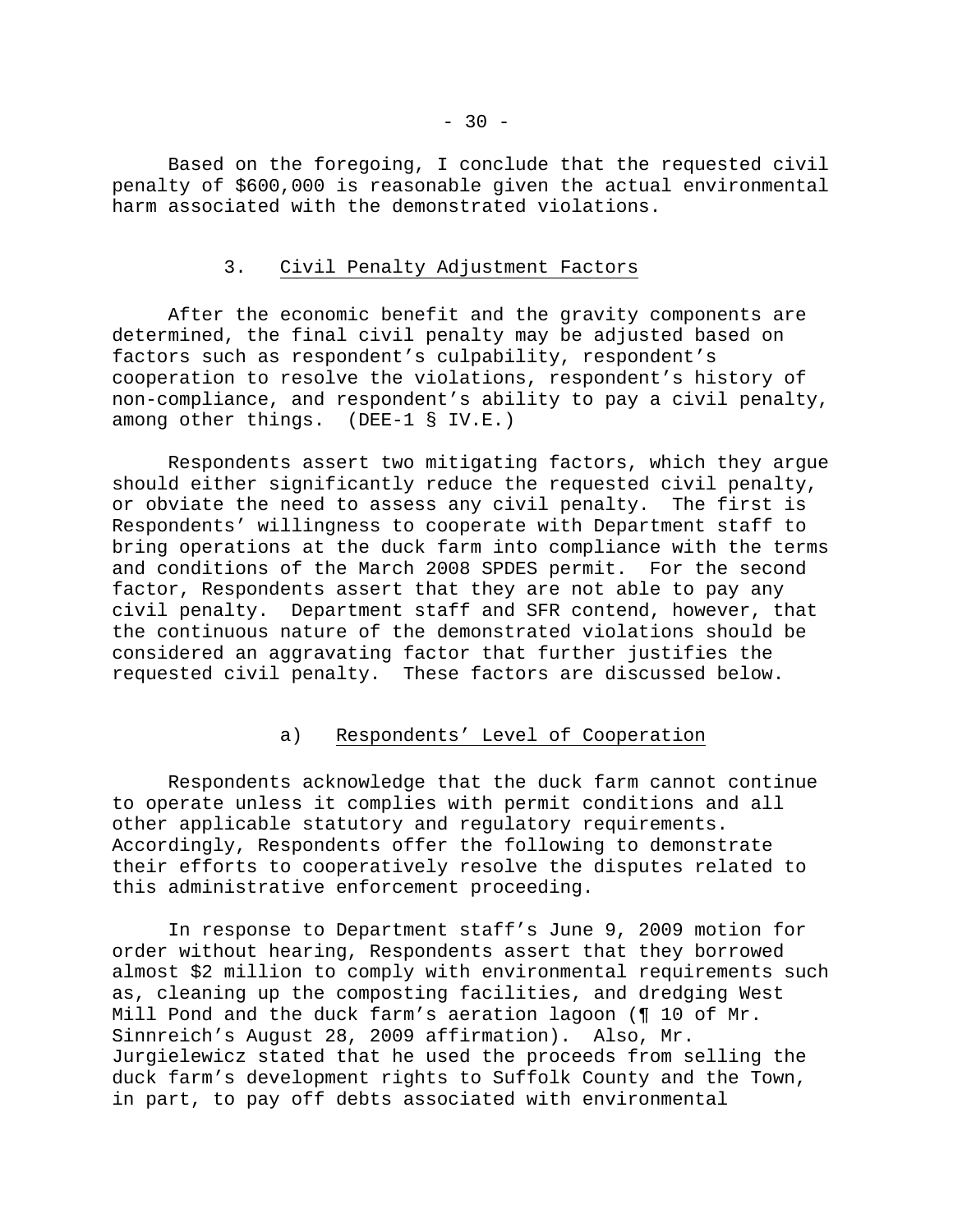improvements (¶¶ 8-9, 17, 21 and 22, and Exhibit B of Mr. Jurgielewicz's August 28, 2009 affidavit; ¶¶ 6 and 7 of Mr. Fuchs's August 28, 2009 affidavit, and Exhibits C and D).

 Subsequently, in his January 11, 2011 affirmation (¶¶ 4- 23), Mr. Sinnreich asserts that Department staff actively impeded Respondents' ability to achieve compliance with the terms and conditions of the March 2008 SPDES permit. Mr. Sinnreich outlines, in detail, the efforts that Respondents, Respondents' consultants, and he made to schedule meetings with Department staff in order to discuss operations at the duck farm, and to work out a plan to bring these operations into compliance (*id*.).

 In addition to Mr. Sinnreich's January 11, 2011 affirmation, Respondents offer an affidavit by Daniel L. Gordon, sworn to January 10, 2011, with attached exhibits. Mr. Gordon is President of Couak Capital Corporation (Couak). One purpose of Mr. Gordon's affidavit and exhibits is to demonstrate the efforts that Respondents took to meet with Department staff and to develop a plan to upgrade operations at the duck farm. (¶¶ 4 and 6 of Mr. Sinnreich's January 11, 2011 affirmation.)

 According to Mr. Sinnreich, he telephoned Ms. Wilkinson on February 6, 2010 to schedule a meeting. Ms. Wilkinson agreed to schedule a meeting, but advised that she would have to confer with Department Staff and would telephone Mr. Sinnreich to schedule the meeting. Ms. Wilkinson telephoned Mr. Sinnreich on March 4, 2010, but no meeting was scheduled. Mr. Sinnreich telephoned Department staff on March 22, 2010 to schedule a meeting, and followed up with an email dated March 25, 2010, which is attached to his January 11, 2011 affirmation as Exhibit A. When Mr. Sinnreich did not hear back from Department staff, he spoke with Mr. Rail on April 1, 2010. Mr. Rail advised that he would have to confer with other members of Department staff as well as Assistant Attorney General Isaac Cheng, Esq., before he could schedule a meeting. In addition, Mr. Rail requested a "business plan" from Couak to guide the Department staff's consideration of Respondents' March 29, 2010 transfer application (*see* 6 NYCRR 750-1.17 [Transfer of permit]). With a cover letter dated April 7, 2010, Mr. Sinnreich filed the business plan, and a copy of it is attached to his January 11, 2011 affirmation as Exhibit B. Mr. Sinnreich states that Department staff did not respond to the proposed business plan. On June 4, 2010, a meeting was held with Mr. Gordon,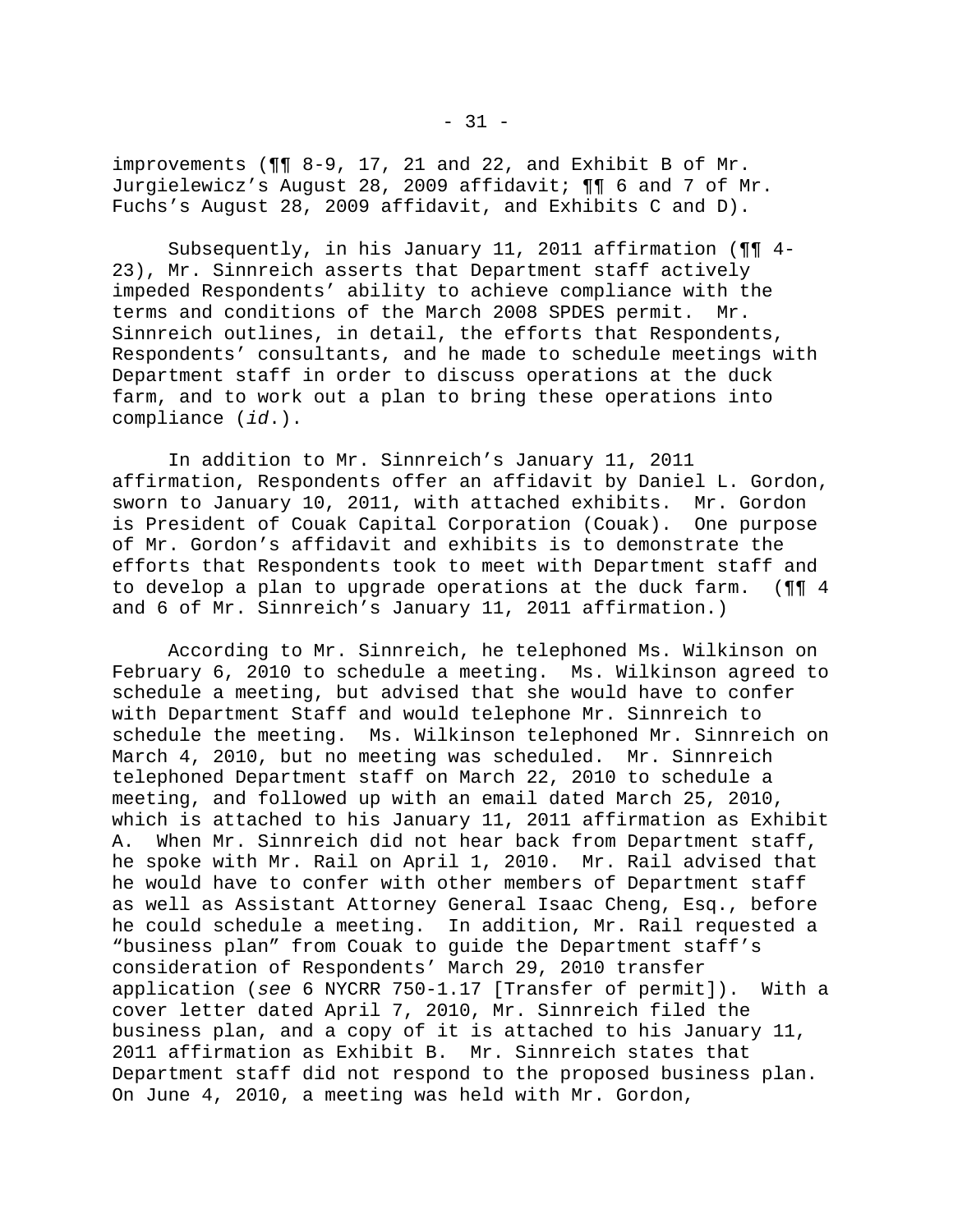Respondents' counsel, Department staff, a representative for SFR, and Mr. Cheng. (¶¶ 7-11, 16 of Mr. Sinnreich's January 11, 2011 affirmation.)

 Respondents' counsel contends further that the parties dispute the need for a denitrification system and its design. Respondents maintain that installation of a clarifier and other upgrades may either obviate the need for a denitrification system, or otherwise impact its design, particularly the size of the system. In addition, Respondents have sought guidance from Department staff about how to integrate the north farm (*i.e.*, the former Titmus duck farm) with the Jurgielewicz duck farm because the SPDES permit for the Titmus duck farm has expired. The integration of the two farms would also impact the design of the denitrification system. Without any input from Department staff, Respondents contend that they are stuck in a classic "catch 22" situation despite Respondents' willingness to come into compliance. (¶¶ 19, 20, 21 of Mr. Sinnreich's January 11, 2011 affirmation.)

 In his January 10, 2011 affidavit, Mr. Gordon states that he is the President of Couak, which is a wholly owned subsidiary of Rosedale Cooley & Co., LP. Since March 2010, Couak has provided debtor-in-possession financing for the duck farm. Mr. Gordon states further that during the bankruptcy proceeding, Couak offered to purchase the duck farm's assets. An auction was held, and Couak was the highest, and only, bidder. According to Mr. Gordon, the sale was cancelled because the Department refused to transfer the SPDES permit from the duck farm to Couak, and to discuss the conditions whereby the Department would authorize such a transfer. (¶ 1 of Mr. Gordon's January 10, 2011 affidavit.)

 Mr. Gordon states that he attempted, on behalf of Couak, to meet with Department staff to seek guidance about how to integrate the wastewater treatment facilities at the Titmus duck farm into the facilities at the Jurgielewicz duck farm to ensure compliance with the applicable statutory and regulatory requirements. With reference to Mr. Sinnreich's affirmation, Mr. Gordon states further that Department staff did not respond to Respondents' many requests for guidance. (¶¶ 11 and 12 of Mr. Gordon's January 10, 2011 affidavit.)

 With the benefit of working capital from Couak, Mr. Gordon explains that the duck farm implemented the following procedures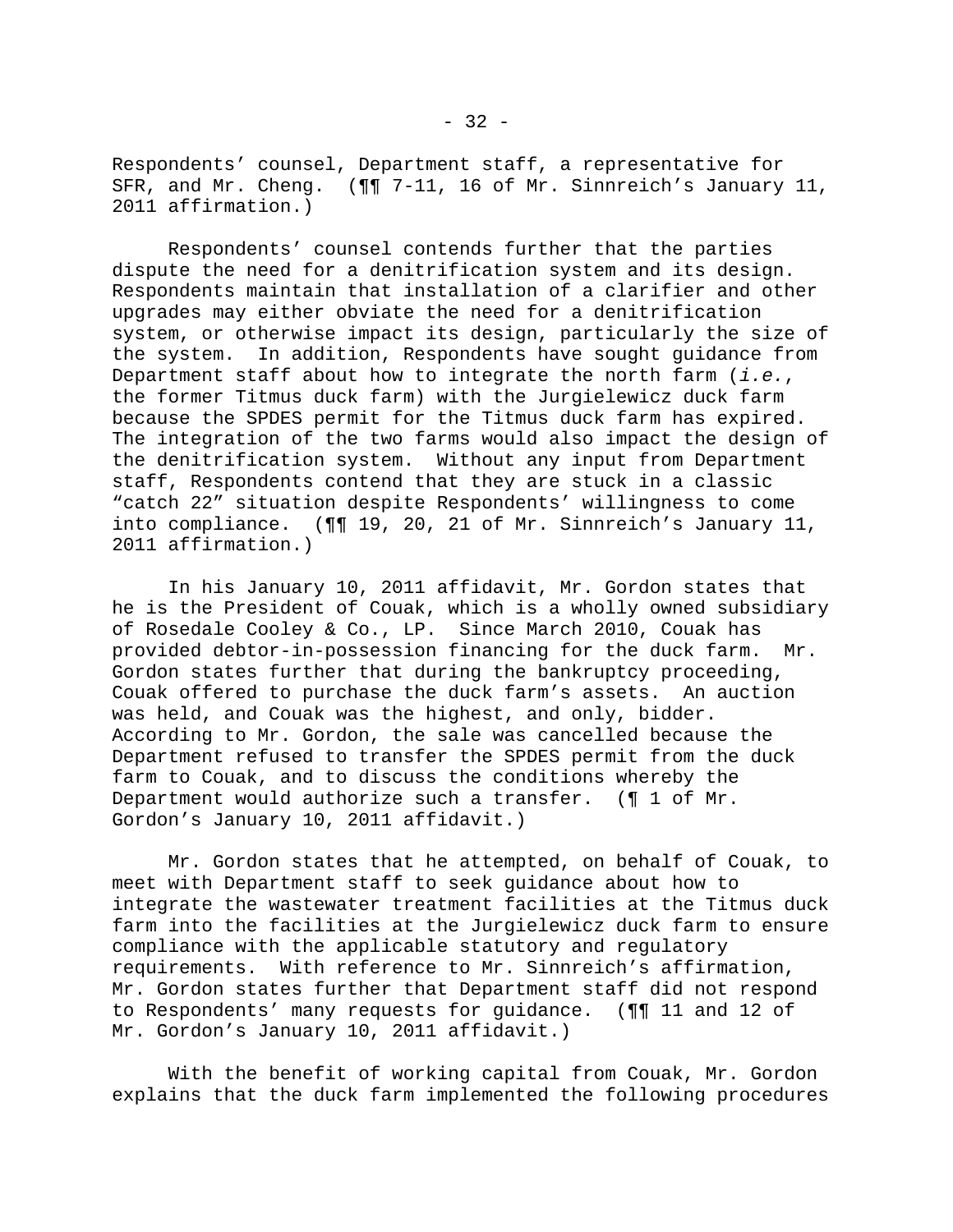to move toward permit compliance. WASTE, Inc. was retained to service, maintain, and operate the existing wastewater treatment facilities at the duck farm, and to complete and file discharge monitoring reports (DMRs). Wastewater samples are being collected and analyzed by a testing company, and the results have been reported in the DMRs filed by WASTE, Inc. Couak prepared a preliminary business plan related to operations and environmental upgrades at the duck farm. Finally, Couak retained Respondents' consulting engineers, Applied Technologies, Inc., to prepare a preliminary engineering report. According to Mr. Gordon, Department staff's refusal to approve the preliminary engineering report prevented Respondents from obtaining a \$300,000 grant from the Suffolk County Soil and Water Conservation District. Respondents had intended to use the grant to purchase and install the required clarifier. (¶ 14 of Mr. Gordon's January 10, 2011 affidavit.)

 Department staff asserts that the information presented in Mr. Gordon's January 10, 2011 affidavit is irrelevant because he has no training or previous experience with either duck farming or wastewater management. Department staff notes that Mr. Gordon is not a party to the proceeding, and that his involvement with the duck farm began after the commencement of the captioned administrative enforcement proceeding. (¶ 4 of Mr. Rail's February 4, 2011 affirmation.) In addition to being irrelevant, Department staff contends that Mr. Gordon's affidavit is unreliable because Couak has a monetary interest in the duck farm and its continued operations. (¶ 4 [at 15-16] of Mr. Rail's February 4, 2011 affirmation.)

 The environmental improvements identified in Respondents' August 28, 2009 response, and the associated costs, do not demonstrate Respondents' efforts to cooperate and to resolve the violations alleged in the June 9, 2009 motion for order without hearing. These improvements were required by either the 2007 Order on Consent or the schedule of compliance incorporated into the March 2008 SPDES permit. In part, it was Respondents' failure to meet the milestones outlined in the schedule of compliance that prompted Department staff to commence the captioned enforcement matter.

 Also, Respondents' repeated attempts to meet with Department staff as outlined in their January 11, 2011 response do not demonstrate a cooperative effort by them to resolve the violations alleged in the June 9, 2009 motion. As outlined in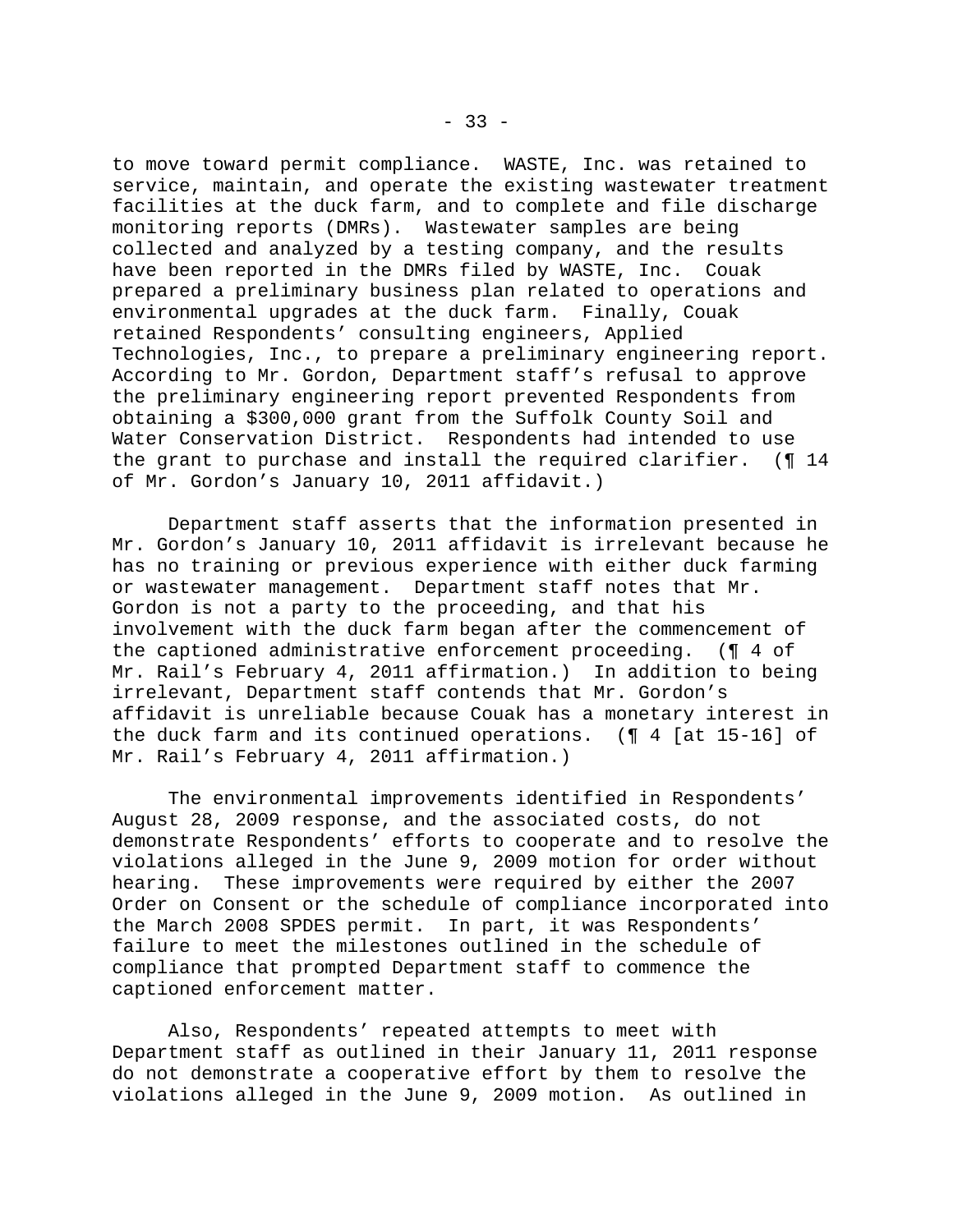their January 11, 2011 response, Respondents' initial request for a meeting with Department staff came after Respondents filed the bankruptcy petition, and after Couak agreed to provide working capital for the duck farm.

 When Respondents requested a meeting with Department staff on February 6, 2010, I was reviewing the parties' submissions concerning Department staff's June 9, 2009 motion, and a ruling from me was pending. Because Respondents admitted to several of the violations alleged in the June 9, 2009 (¶¶ 13-14 of Mr. Sinnreich's August 28, 2009 affirmation), Department staff reasonably anticipated that it would prevail on the merits. Under these circumstances, Department staff may not have been inclined to negotiate a settlement.

 A respondent's level of cooperation may be considered a mitigating factor in determining the appropriate civil penalty. DEE-1, however, does not require Department staff to participate in settlement discussions while an administrative enforcement proceeding is pending. Nevertheless, all parties are encouraged to resolve disputes, and the parties may reach stipulations any time prior to receipt of the ALJ's report (*see* 6 NYCRR 622.18[c]).

 I conclude that the circumstances discussed above do not constitute a mitigating factor that would serve as a basis for reducing the requested civil penalty.

## b) Respondents' Ability to Pay a Civil Penalty

 Respondents assert that they cannot pay the requested civil penalty. To support this assertion, Respondents initially provided an affidavit by Benjamin Jurgielewicz, sworn to August 28, 2009. In addition, Respondents provided an affidavit by Jeffrey S. Fuchs, sworn to August 28, 2009, with Exhibits A through D. The exhibits offered with Mr. Fuchs's affidavit are a set of tables that present the financial history of the duck farm from 2004 to 2008. The August 28, 2009 affidavits filed by Messrs. Jurgielewicz and Fuchs, and the exhibits attached to these affidavits are summarized in the April 29, 2010 ruling (at  $42 - 44$ ).

 In the November 18, 2010 motion to renew, Department staff argues that Respondents failed to meet their burden to show that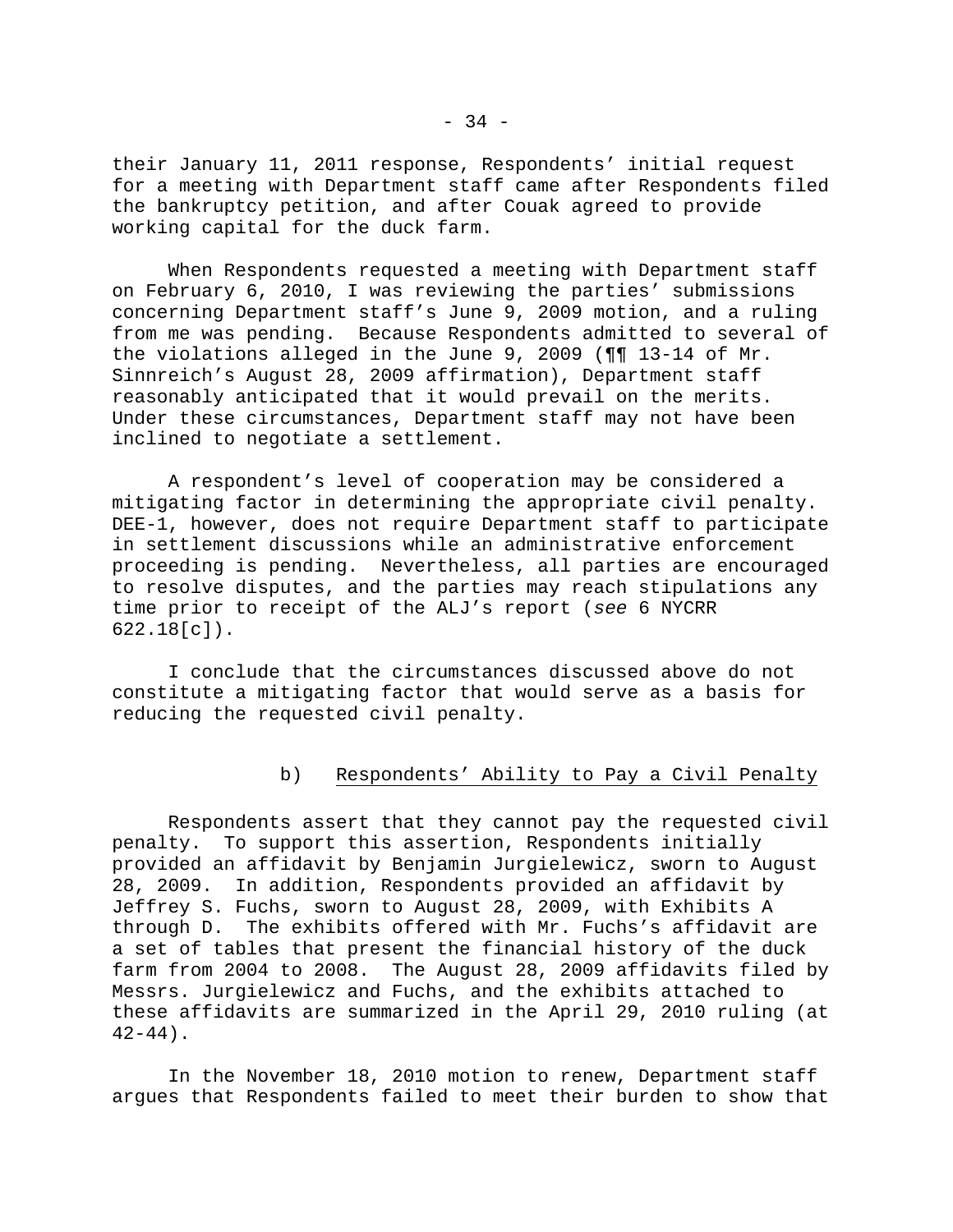they cannot pay the requested civil penalty. Department staff states that it requested financial information from Respondents as part of discovery subsequent to the April 29, 2010 ruling. Sharon L. Brooks, Associate Economist, from the Bureau of Remediation and Revitalization, reviewed the materials provided by the Respondents, and determined that it was insufficient to find that Respondents cannot pay the requested civil penalty. (¶¶ 49-50 of Mr. Rail's November 18, 2009 affirmation.)

 To support her determination, Ms. Brooks prepared an affidavit, sworn to November 5, 2010, with Exhibit 1. Exhibit 1 is a copy of Ms. Brooks's resume. In her November 5, 2010 affidavit, Ms. Brooks states that she reviewed copies of the following documents. They are:

- a) IRS Form 1065 filed by the duck farm (EIN #11-1684917) for 2006, 2007 and 2008;
- b) IRS Form 1040 filed by Benjamin and Christine Jurgielewicz for 2006, 2007, 2008 and 2009;
- c) Financial statements for the duck farm for 2006, 2007 and 2008, which had been reviewed by Mr. Fuchs or other members of his accounting firm;
- d) Personal financial statements of Mr. and Mrs. Jurgielewicz for 2006, 2007 and 2008;
- e) A partially completed individual ability to pay (INDY) form generated with a US Environmental Protection Agency (US EPA) computer model;
- f) Corporate information forms for 2006, 2007 and 2008; and
- g) A handwritten list of checks, listed by year with the note, "Environmental."

Copies of these documents are not part of the record. (¶¶ 6, 7, and 11 of Ms. Brooks's November 5, 2010 affidavit.)

 Based on her review of the documents identified above, Ms. Brooks concludes as follows. The IRS forms (*i.e.*, Items a and b) were not signed, which makes it impossible to determine whether the copies of the forms provided to the Department are identical to those filed with the IRS. The financial statements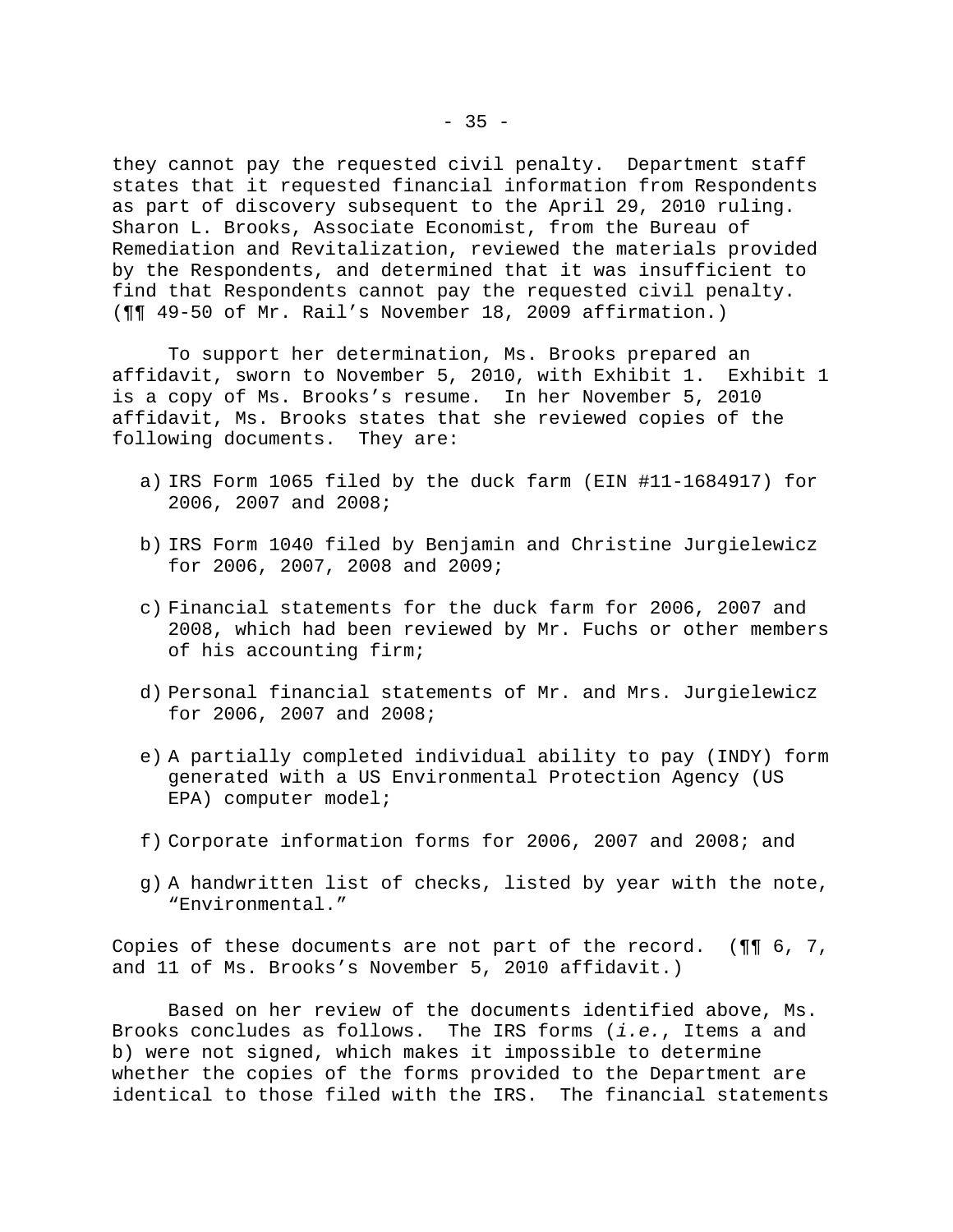(*e.g.*, Items c and d) were not audited prior to being disclosed, and cannot be authenticated. The checks listed in Item g, were not substantiated with bank statements. Information requested by Department staff is missing, according to Ms. Brooks. For example, Respondents only provided every other page of IRS Form 1040 for 2009, and they did not provide any copies of the IRS 1065 partnership forms. (¶¶ 14, 15 and 18 of Ms. Brooks's November 5, 2010 affidavit.)

 In her November 5, 2011 affidavit, Ms. Brooks outlines discrepancies among the financial documents that Respondents provided. For example, IRS 1065 forms for 2006-2008 show total distributions to Benjamin Jurgielewicz of about \$275,000. These distributions, however, are not shown on Mr. Jurgielewicz's IRS 1045 returns for the corresponding years, but are identified as distributions from the partnership to Mr. Jurgielewicz. Ms. Brooks notes that during this period, Respondents claim that the duck farm was losing millions of dollars. (¶ 20 of Ms. Brooks's November 5, 2010 affidavit.)

 In addition, IRS 1065 forms for 2006-2008 show guaranteed payments, of various amounts, to Paul Jurgielewicz totaling \$235,000. Respondents offered nothing to show that Paul Jurgielewicz owns any percentage of the partnership, and did not explain why Paul Jurgielewicz received any payments. (¶ 21 of Ms. Brooks's November 5, 2010 affidavit.)

 According to Ms. Brooks, the individual ability to pay forms and the personal finance statements provided by Respondents show that Benjamin Jurgielewicz has not paid any living expenses outside of food and clothing. These documents show that Mr. Jurgielewicz did not pay any property taxes, and did not report any expenses associated with heat, utilities, and automobiles. Although the duck farm or another entity may have paid these expenses, Ms. Brooks notes that Respondents provided no information to that effect. Also, these documents show that Mr. Jurgielewicz's personal net worth is zero, and that the balances in his checking and savings accounts are zero. Ms. Brooks observes, however, that records show a credit card balance of \$40,000, and a Sallie Mae debt of \$180,000. (¶¶ 23, 24 and 25 of Ms. Brooks's November 5, 2010 affidavit.)

 Ms. Brooks further states that, on the one hand, the IRS 1045 tax returns filed by Mr. and Mrs. Jurgielewicz for 2006- 2009 show little or no personal income. On the other hand, the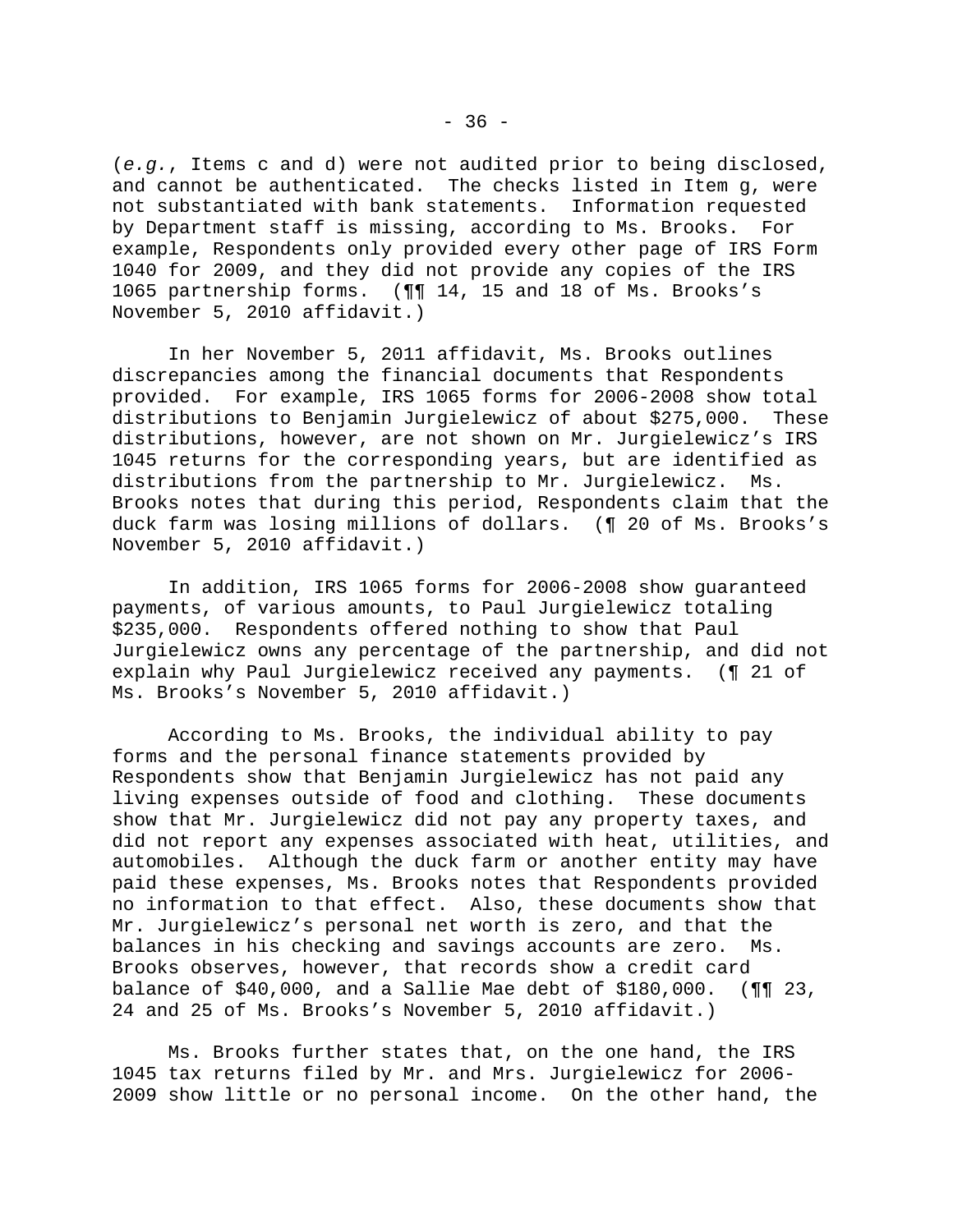IRS 1065 tax returns for the duck farm, during the same period, disclose that Mr. Jurgielewicz contributed more than \$1 million to the duck farm. Respondents did not provide any information about the source, or sources, of these personal contributions. Based on these and other discrepancies in the financial materials that Respondents gave to Department staff, Ms. Brooks concludes that Respondents did not demonstrate that they cannot pay the requested civil penalty. (¶ 26 and 30 of Ms. Brooks's November 5, 2010 affidavit.)

 According to Ms. Brooks, Department staff requested financial information and tax returns for other entities related to Respondents, but did not receive any of this information. Department staff sought additional information about the following:

- a) Jurgielewicz Feeds, LLC;
- b) Jurgielewicz Trucking, Inc.;
- c) South Shore Acres, Inc (EIN #11-2319615);
- d) South Side Packers, Inc. (EIN #34-1552433);
- e) Jurgielewicz Estates, LLC (EIN #11-3376068);
- f) Jurgielewicz Duck Farm doing business as (d/b/a) Benjamin & Paul Jurgielewicz;
- g) Jurgielewicz Hatcheries, LLC; and
- h) Jurgielewicz Duck Farm, LP.

Ms. Brooks notes that the above listed entities may share income, expenses, as well as other financial resources or obligations with Respondents. Ms. Brooks notes further that without any information related to these other entities, a complete understanding of Respondents' finances is not known. (¶¶ 16 and 17 of Ms. Brooks's November 5, 2010 affidavit.)

 With their January 11, 2011 response, Respondents offer an affidavit by Mr. Gordon, sworn to January 10, 2011. As noted above, Mr. Gordon is President of Couak Capital Corporation (Couak), which is a wholly owned subsidiary of Rosedale Cooley & Co., LP. Couak is providing debtor-in-possession financing to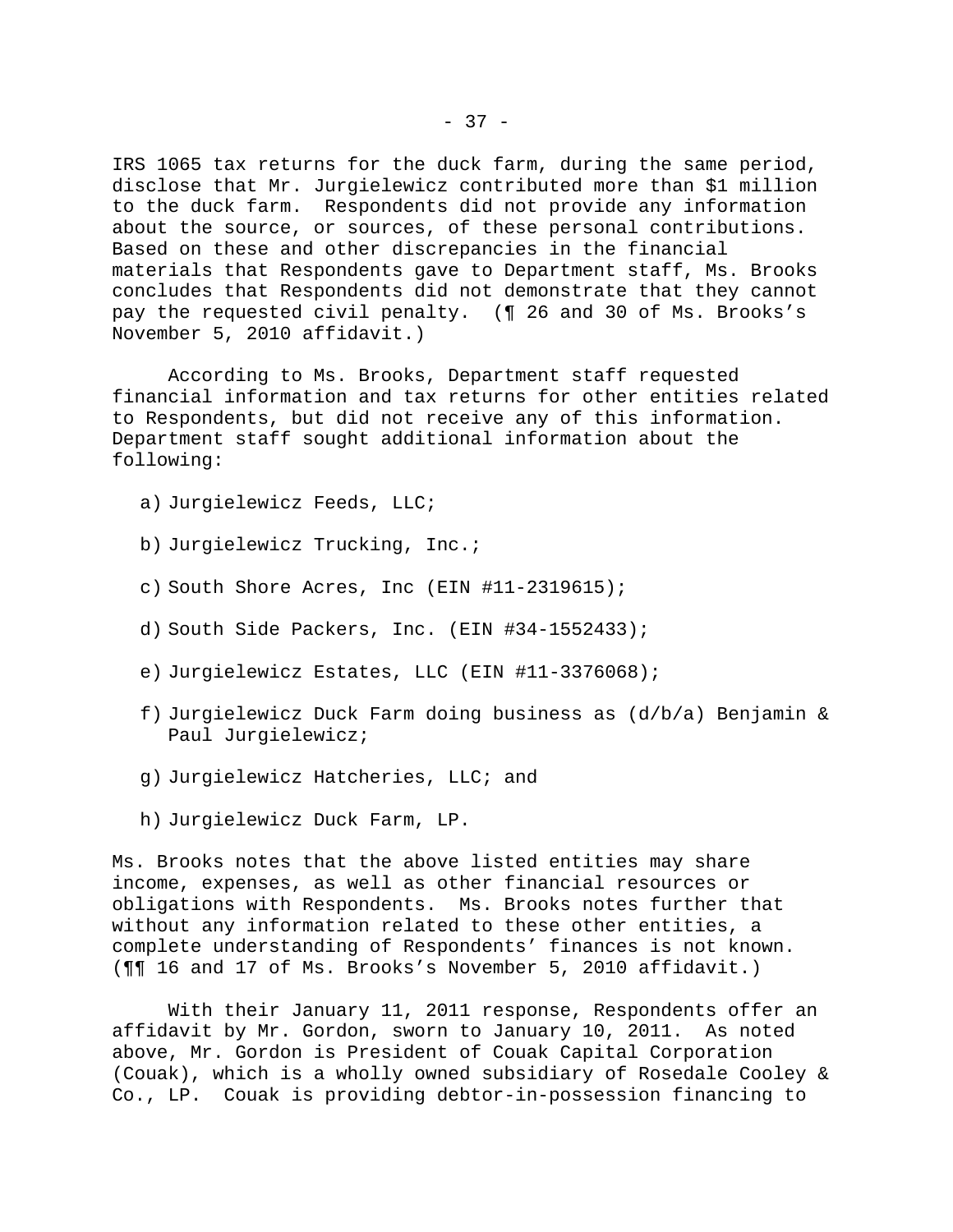the duck farm as it is reorganized. (¶ 1 of Mr. Gordon's January 10, 2011 affidavit.) Mr. Gordon's affidavit does not respond to Ms. Brooks's review of the financial information Respondents provided through discovery.

 Mr. Gordon attached three exhibits to his January 10, 2011 affidavit. Exhibit A consists of copies of the Jurgielewicz Duck Farm bankruptcy petition, sighed by Benjamin Jurgielewicz, General Partner, dated January 12, 2010, and accompanying disclosure schedules. Exhibit B is a copy of the engineering report signed by Dennis E. Totzke, P.E., from Applied Technologies, Inc., dated January 10, 2011. Implementation of the operational changes and equipment enhancements outlined in the January 10, 2011 engineering report would bring the duck farm into compliance with the terms and conditions of the March 2008 SPDES permit, according to Mr. Gordon. Exhibit C is a partial copy of the transcript (pp 42-44) from the December 21, 2010 bankruptcy proceeding. (¶¶ 7, 17 and 18 of Mr. Gordon's January 10, 2011 affidavit.)

 Mr. Gordon states that Couak performed an in-depth review and evaluation of the duck farm's financial status and operations. Based on upon this review, Couak determined that the duck farm was insolvent and had not been profitable for many years. Mr. Gordon states further that the costs associated with the requirements outlined in the 2007 Order on Consent, such as dredging West Mill Pond and the aeration lagoons, exceeded \$1 million and, in part, drove the duck farm into bankruptcy. (¶ 6 of Mr. Gordon's January 10, 2011 affidavit.)

 Mr. Gordon states further that when Respondents filed for bankruptcy in early January 2010, the ducks at the farm had not been fed in days, and the Long Island Power Authority was preparing to shut off electric power to the duck farm. According to Mr. Gordon, vendors would not deliver any products or provide any services to the duck farm unless they were paid with either cash or a certified check. In addition, Mr. Jurgielewicz had not taken a paycheck from the duck farm in three months. Mr. Gordon concludes that, under these circumstances, Respondents do not have the financial means to operate the duck farm much less implement any additional environmental improvements or pay a civil penalty. (¶8 of Mr. Gordon's January 10, 2011 affidavit.)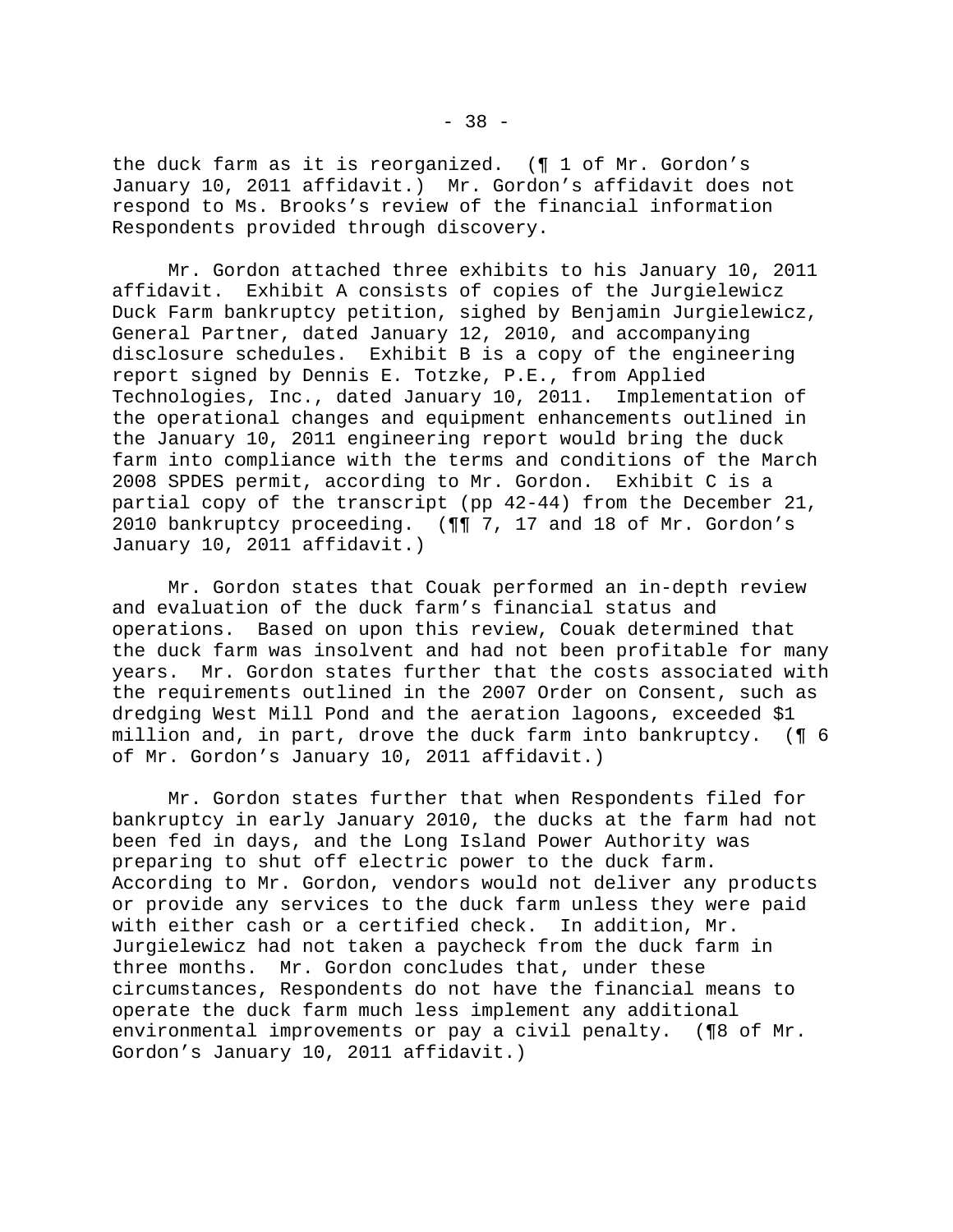In Department staff's February 4, 2011 reply, Mr. Rail argues that Respondents did not meet their burden to show they cannot pay a civil penalty. To support this argument, Mr. Rail refers to Ms. Brooks's November 18, 2010 affidavit. (¶ 3 of Mr. Rail's February 4, 2011 affirmation.) Department staff notes that if the Commissioner assesses the requested civil penalty, Respondents would, nonetheless, have "the protections afforded to them by the bankruptcy court to fend off any creditor claims that the bankruptcy court determines cannot be satisfied by the Respondents/Debtor" (¶ 4 [at 15-16] of Mr. Rail's February 4, 2011 affirmation).

 As noted above, DEE-1 (§ IV.E.4) states that a respondent has the burden to demonstrate an inability to pay, and that when the violator fails to provide sufficient credible information, Department staff should disregard this factor. DEE-1 (*id*.) states further that that adjusting a civil penalty based on a respondent's inability to pay would require a significant amount of financial information.

 The evidence offered by Respondents to support the claim that they could not pay the requested civil penalty is limited to Mr. Jurgielewicz's August 28, 2009 affidavit, Mr. Fuchs's August 28, 2009 affidavit with attached exhibits, and Mr. Gordon's January 10, 2011 affidavit with attached Exhibits A, B and C. The August 2009 affidavits by Messrs. Jurgielewicz and Fuchs were sufficient to raise a fact issue for adjudication, as discussed in my April 29, 2010 ruling (at 42-44). This evidence, however, is not sufficient to demonstrate that Respondents could not pay the requested civil penalty based on the new evidence that Department staff presents in the November 18, 2010 motion to renew. With their January 11, 2011 response to Department staff's November 18, 2010 motion to renew, Respondents do not offer any of the financial information disclosed to Department staff, which Ms. Brooks reviewed before preparing her November 18, 2010 affidavit.

 Based on Ms. Brooks's review of the information provided by Respondents, I find that Respondents, though given the opportunity, did not provide sufficient information to demonstrate that they could not pay the requested civil penalty. As detailed in Ms. Brooks's November 18, 2010 affidavit, some of the financial information that Respondents provided could not be verified. Ms. Brooks also identified several significant inconsistencies in the information that Respondents provided.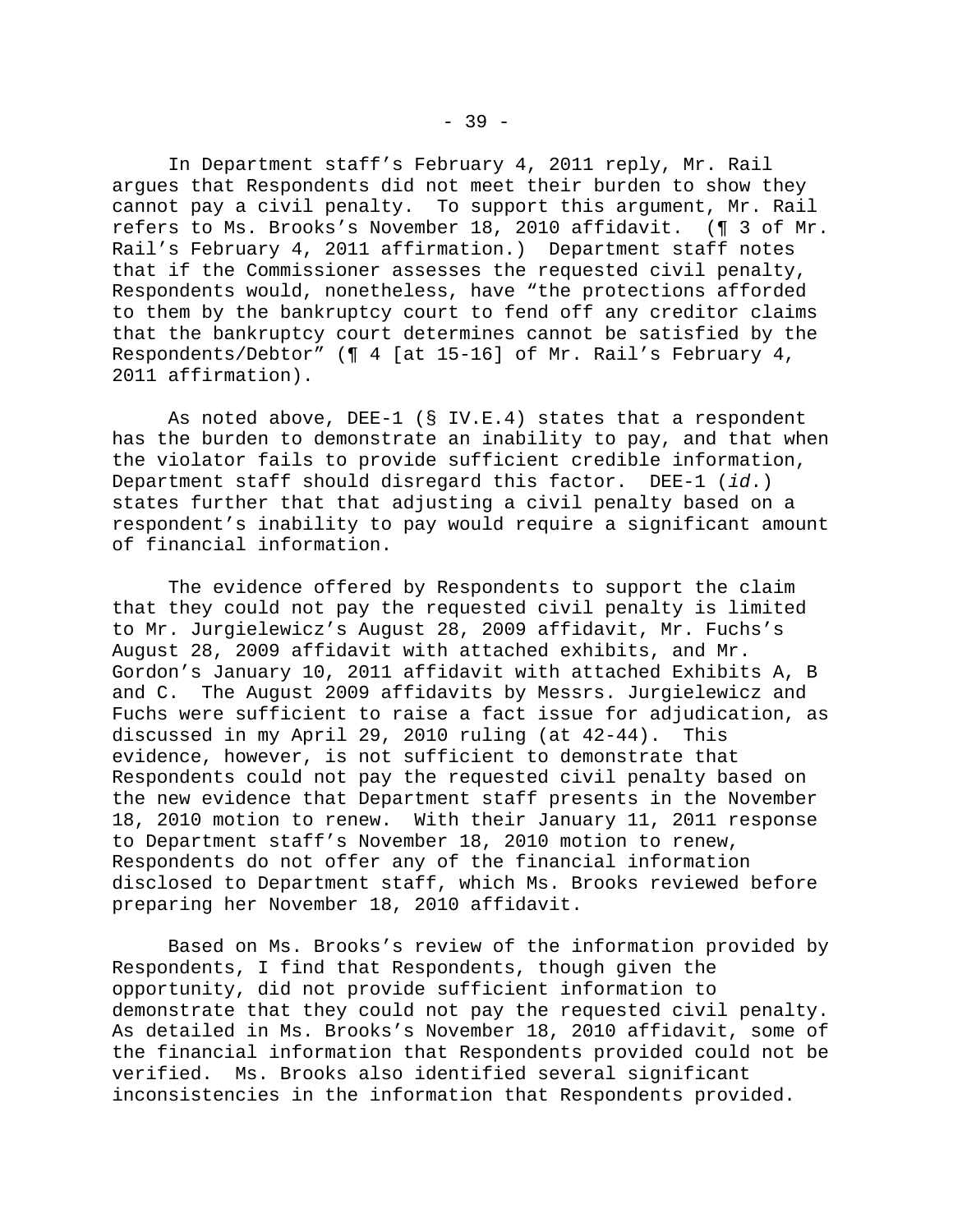Of particular concern is the absence of any information about entities potentially related to Respondents. Although Ms. Brooks outlined all the defects associated with Respondents' financial information in her November 18, 2010 affidavit, it is significant to note that Respondents' January 11, 2011 response is silent about all of these concerns. In the absence of a sufficient showing by Respondents that they cannot pay a civil penalty, I recommend that the requested civil penalty not be reduced.

### c) Continuous Nature of Violations

 The March 2008 SPDES permit incorporates a schedule of compliance to improve the wastewater treatment facilities at the duck farm (Exhibit 3 [page 11 of 13] to Ms. Haas's June 10, 2009 affidavit). Among other things, the schedule required Respondents to prepare various plans and reports, and to submit them to Department staff for review by specific dates. Subsequent to Department staff's review and approval of the required plans and reports, Respondents were required to implement the plans. The latest date in the schedule of compliance was November 1, 2009. The parties did not submit any evidence to show that the dates in the schedule of compliance changed.

 In the Department staff's June 9, 2009 motion for order without hearing, Department staff alleged, as the ninth through thirteenth causes of action, that Respondents failed to comply with the terms and conditions of the schedule of compliance (¶¶ 42-51 of Ms. Wilkinson's June 9, 2009 affirmation). I determined, in the April 29, 2010 ruling (at 68-69), that these violations occurred.

 In his November 18, 2010 affidavit, Mr. Leung states that subsequent to the April 29, 2010 ruling, Respondents filed an engineering report on June 14, 2010 (Exhibit 6 to Mr. Leung's November 18, 2011 affidavit). Mr. Leung reviewed the report, and found it deficient (Exhibit 7 to Mr. Leung's November 18, 2011 affidavit). Mr. Leung states further that Respondents subsequently filed a second engineering report in the form of a letter dated September 27, 2010 (Exhibit 8 to Mr. Leung's November 18, 2011 affidavit). Upon review, Mr. Leung found the September 27, 2010 letter-report deficient (Exhibit 9 to Mr. Leung's November 18, 2011 affidavit). As of the date of the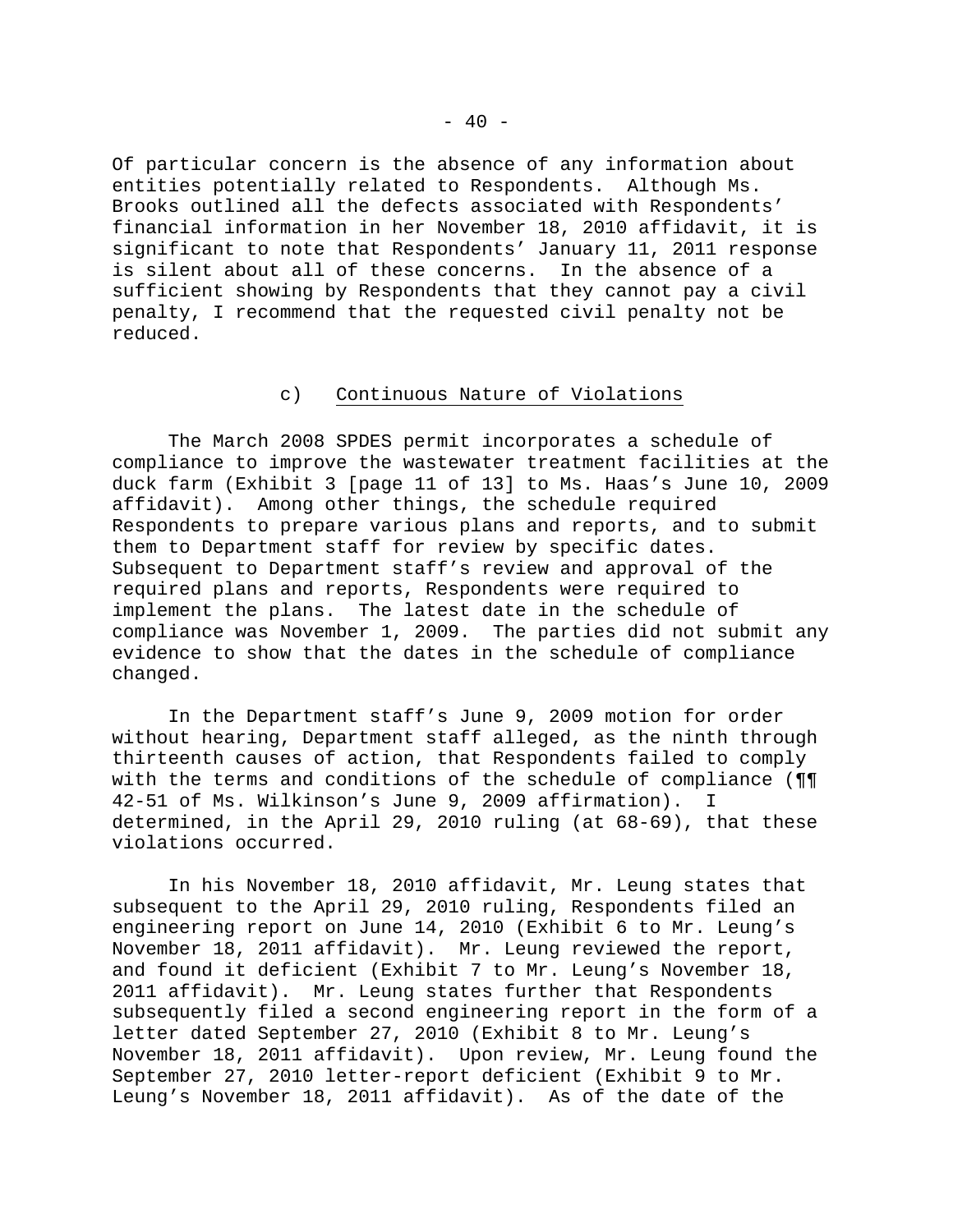November 18, 2010 motion to renew, Mr. Leung notes that Respondents had not complied with any of the deadlines outlined in the schedule of compliance. (¶¶ 21-24 and 27 of Mr. Leung's November 18, 2010 affidavit.)

 Mr. Leung reviewed a third engineering report from Respondents' consulting engineers dated January 10, 2011 (*see* Exhibit B to Mr. Gordon's January 10, 2011 affidavit). Upon review of the January 10, 2011 engineering report, Mr. Leung determined that the report was not approvable. Mr. Leung prepared comments dated February 1, 2011 concerning the January 10, 2011 report, which are attached as Exhibit 3 to Mr. Leung's February 4, 2011 affidavit. (¶ 9 of Mr. Leung's February 4, 2011 affidavit.)

 Mr. Leung offered the various engineering reports and his comments about them to show that, as of the date of Department staff's November 18, 2010 motion to renew, Respondents had not met the requirements outlined in the schedule of compliance incorporated into the March 2008 SPDES permit. (¶ 9 of Mr. Leung's February 4, 2011 affidavit.) Department staff argues, therefore, that the longer a violation continues uncorrected or unremediated, the greater the risk of harm to, and the loss of benefits from, the natural resource and, correspondingly, the greater the size of the gravity component associated with the civil penalty (DEE-1 § IV.D.2.a; and ¶ 44 of Mr. Rail's November 18, 2010 Affirmation).

 In addition to the violations associated with the schedule of compliance, Mr. Leung refers to the duck farm's DMRs for June and July 2010 and a memorandum that he prepared dated October 12, 2010 (Exhibit 9 to Mr. Leung's November 18, 2011 affidavit). During the summer, the March 2008 SPDES permit limits UOD from the duck farm to 153 pounds per day (lb/day). The June 2010 DMR, however, shows a discharge of 3,409 lb/day of UOD, which is 2,128% above the allowable permit limit. The July 2010 DMR shows a discharge of 1,184 lb/day of UOD, which is 673% above the limit. During the summer, the March 2008 SPDES permit limits total nitrogen to 25 lb/day. The June 2010 DMR, however, shows a discharge of 319 lb/day, which is 1,176% above the permit limit. The July 2010 DMR shows a discharge of 187 lb/day, which is 648% above the limit. (¶ 26 of Mr. Leung's November 18, 2010 affidavit.)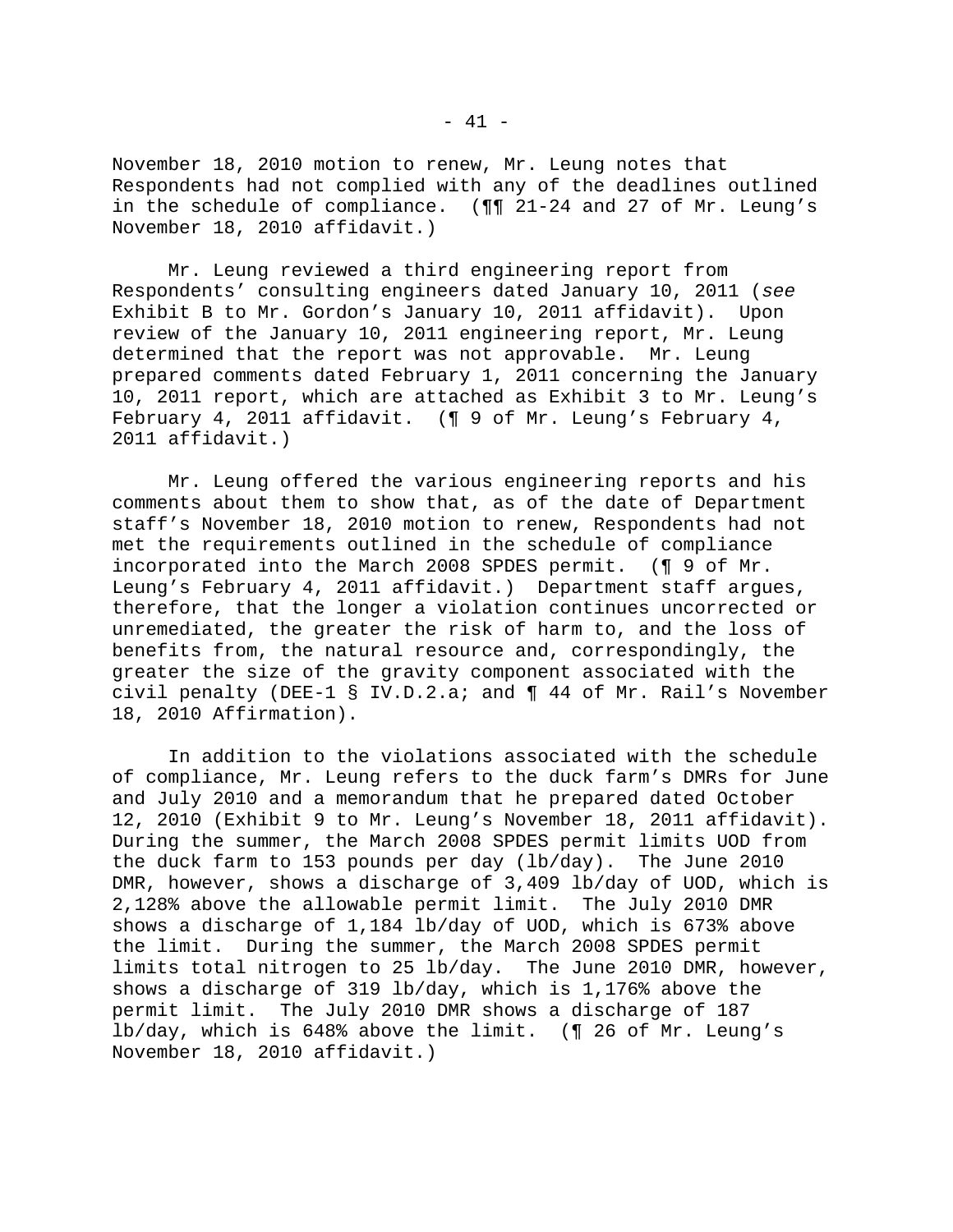SFR attached a copy of Respondents' November 2010 DMR as Exhibit C to Ms. Kraham's January 11, 2011 affirmation. According to the November 2010 DMR, Respondents exceeded the effluent limits for UOD, total suspended solids, total nitrogen, and carbonaceous biological oxygen demand. In addition, SFR provided a copy of a letter dated December 6, 2010 from Mr. Leung to Mr. Jurgielewicz as Exhibit B to Ms. Kraham's January 11, 2011 affirmation. Mr. Leung's December 6, 2010 letter reminds Respondents of their obligation to advise Department staff of any operational changes at the duck farm that would decrease process flow. The letter also states that Department staff's review of the DMRs shows that effluent limits for certain parameters have been exceeded, and that under such circumstances, Respondents are obliged to file noncompliance reports with the DMRs. (¶¶ 5 and 6 of Ms. Kraham's January 11, 2011 affirmation.) SFR argues that these ongoing permit violations are an aggravating factor with respect to the civil penalty calculation (SFR's January 11, 2011 brief at 9).

 Respondents object to the evidence described above by Department staff and SFR that is offered to demonstrate the continuing nature of the violations asserted in the June 9, 2009 motion for order without hearing. Respondents assert that to rely on this evidence to justify the requested civil penalty would be a violation of due process. Respondents argue that any violations not initially alleged in the June 9, 2009 motion, and proven, should not be considered now unless Department staff amends its pleadings. (¶ 2[v] of Mr. Sinnreich's January 11, 2011 affirmation; Respondents' memorandum of law at 5 and 32.)

 Regardless of whether any violations continued or new ones occurred subsequent to either service of the June 9, 2009 motion for order without hearing, or issuance of the April 29, 2010 ruling, Mr. Leung states that wastewater discharges from the duck farm consistently exceeded several effluent limits from 2005 to February 2009. To support this statement, Mr. Leung refers to Exhibit 1 attached to his February 4, 2011 affidavit. Exhibit 1 is a list of the number of DMR violations from January 31, 2005 to February 28, 2009. These violations correspond to the charges alleged in the June 9, 2009 motion. (¶ 5 of Mr. Leung's February 4, 2011 affidavit.)

 The continuous nature of the violations alleged in the June 9, 2009 motion is not in dispute. For the reasons discussed in the April 29, 2010 ruling, Respondents reported excess effluent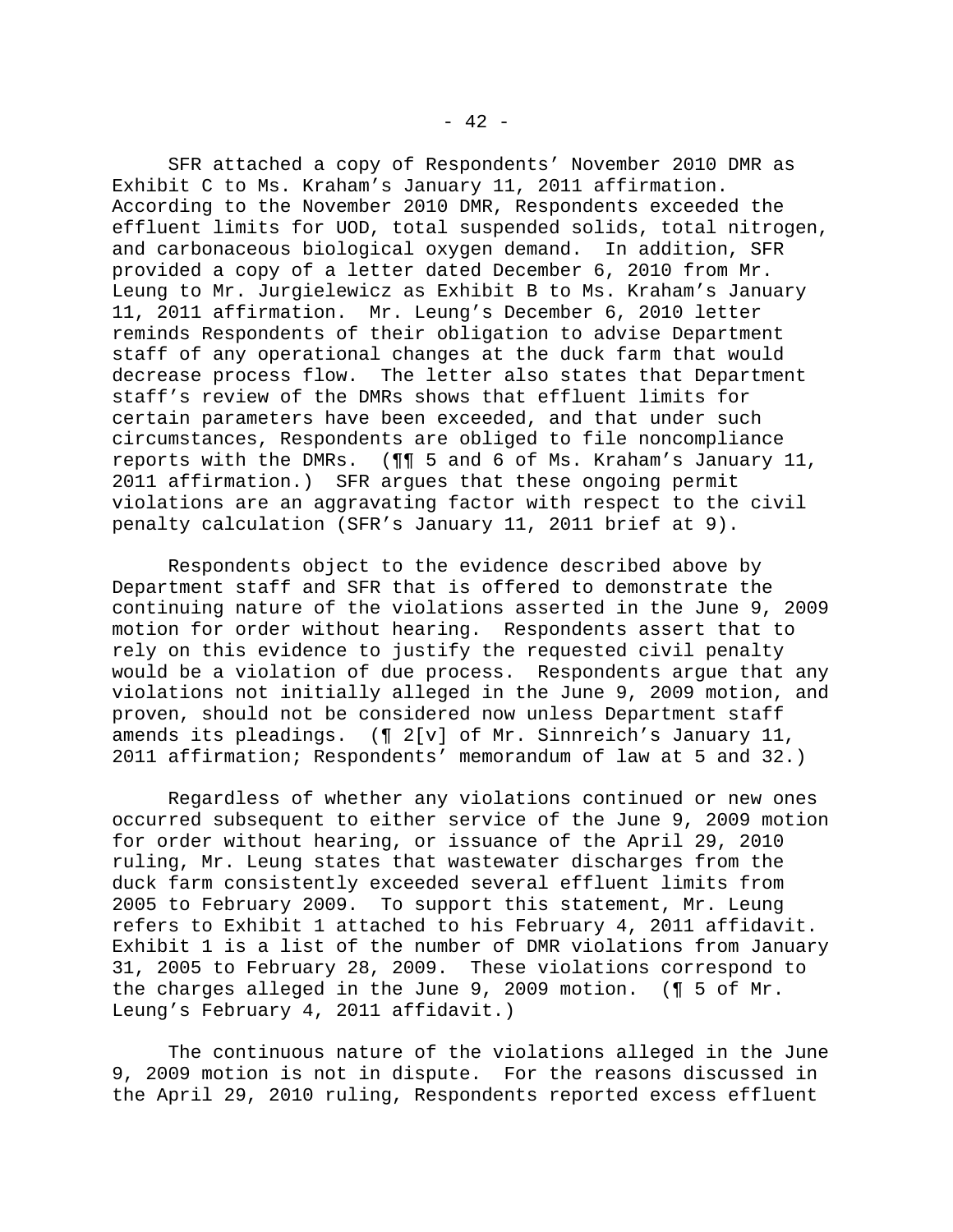limits for several parameters regulated by the SPDES permit from January 2005 to February 2009. On several occasions during that same period, Respondents either did not file DMRs, or did not file them on time, in violation of the terms and conditions of the SPDES permit (April 29, 2010 ruling at 69-70 and 73). I conclude that the continuous nature of these demonstrated violations, as asserted in the June 9, 2009 motion, should be considered an aggravating factor that provides justification for the requested civil penalty.

 In order to determine the appropriate civil penalty, it is not necessary to reach the questions of whether new violations occurred, subsequent to service of the June 9, 2009 motion, or whether violations initially alleged in the June 9, 2009 motion for order without hearing continued.

## 4. Recommended Civil Penalty

 In the June 9, 2009 motion for order without hearing, Department staff originally requested \$37,500 for each of the 16 causes of action for a total requested civil penalty of \$600,000 (16 causes of action x \$37,500 = \$600,000). Department staff seeks the same civil penalty in the November 18, 2010 motion to renew (¶ I of Mr. Rail's November 18, 2010 affirmation at 23).

 For the reasons outlined above, Respondents obtained an economic benefit by avoiding costs related to compliance with statutory and regulatory requirements. The estimated economic benefit associated with Respondents' noncompliance is at least \$733,000. It is significant to note that the estimated economic benefit exceeds the requested civil penalty by more than \$100,000.

 With the November 18, 2010 motion to renew, Department staff provided evidence to show that actual harm to the Forge River resulted from the violations. Residential development is the main source of nitrogen loading in the Forge River. The duck farm, nonetheless, is a significant secondary source of nitrogen loading particularly in West Mill Pond. As Department staff correctly argues, the Department has an obligation to enforce compliance among facilities, such as the duck farm, under its jurisdiction. The actual environmental harm as well as the continuous nature of the violations, which occurred from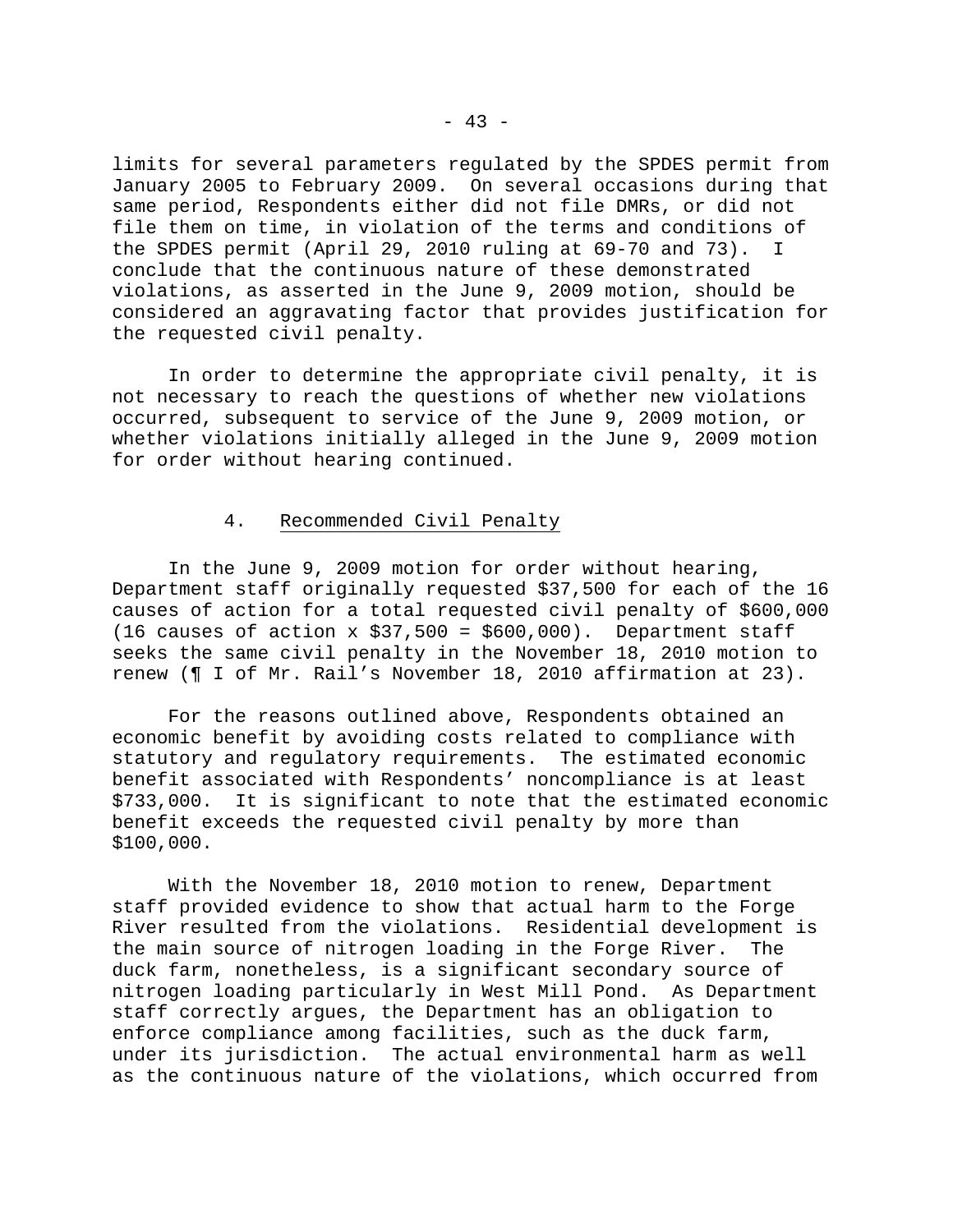January 2005 to February 2009, provide a reasonable basis for the requested civil penalty.

 For the foregoing reasons, I recommend that the Commissioner assess a total civil penalty of \$600,000. This is the full amount requested by Department staff.

## B. Permit Suspension or Revocation

 Respondents objections concerning permit suspension or revocation have been addressed above. In the June 9, 2009 motion for order without hearing, Department staff requested "such other relief as the Commissioner shall deem just, necessary and appropriate" (¶ V of Ms. Wilkinson's June 9, 2009 affirmation at 14). With its petition to intervene, SFR expressly asked the Commissioner to prohibit further wastewater discharges from the duck farm until Respondents' could demonstrate compliance with the terms and conditions of the SPDES permit (SFR's August 14, 2009 brief at 42-44). Such a request reasonably implies permit suspension. In addition, SFR expressly requested that Department staff commence a permit revocation hearing pursuant to 6 NYCRR 621.13(b) (*id*.; ¶ 28 to Mr. Super's August 14, 2009 affirmation, and Exhibit Y). Finally, the April 29, 2010 ruling (at 51 and 64) provided the parties with the opportunity to develop a record about whether Respondent's SPDES permit should be suspended or revoked. Respondents, therefore, had notice of this potential outcome, and were provided with an opportunity to address the appropriateness of permit suspension or revocation.

 Permit suspension or revocation would result in, at least, a temporary, if not the permanent, closure of the duck farm. In his August 28, 2009 affidavit (¶ 15), Mr. Jurgielewicz outlines the adverse economic impacts associated with permit suspension or revocation. In addition to Mr. Jurgielewicz, the supervisory staff for the duck farm consists of five other individuals. They are Mr. Jurgielewicz's brother, Paul, one clerical assistant, two people who oversee hatching, and a labor foreperson. The foreperson oversees 60 unskilled laborers who work on the duck farm and the processing plant. If the SPDES permit for the duck farm is suspended or revoked, Mr. Jurgielewicz states that the supervisory staff and laborers would lose their jobs.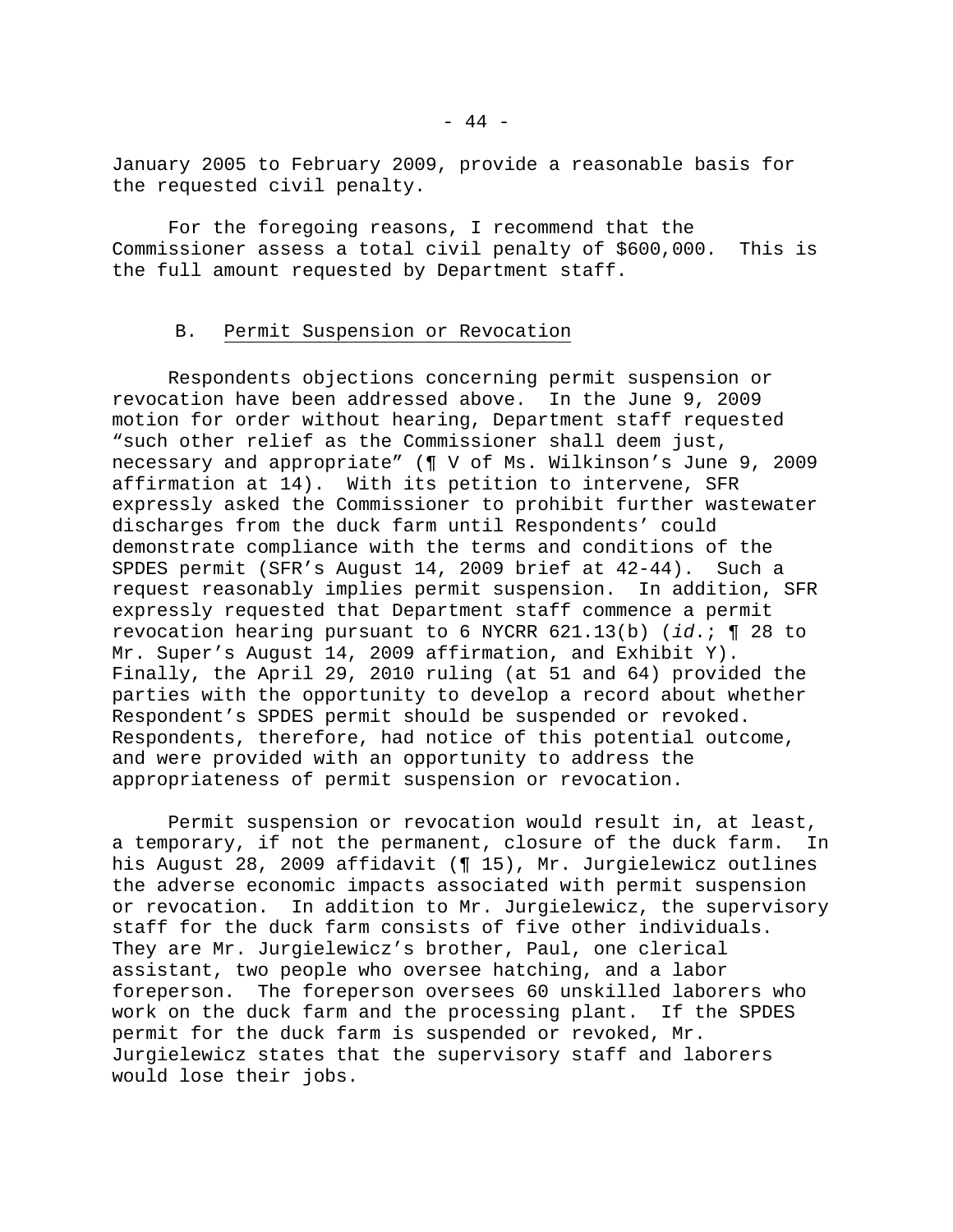Since Respondents filed their January 11, 2011 response to Department staff's November 18, 2010 motion to renew, it is not known whether any, and if so how many, people are currently employed at the duck farm. It would be reasonable to expect, however, that the number of employees working at the duck farm has been reduced, based on the operational changes outlined in Mr. Gordon's January 10, 2011 affidavit (¶ 15).

 The regulations at 6 NYCRR 750-2.1(e) state, in pertinent part, that

[a]ny permit noncompliance constitutes a violation of the Environmental Conservation Law and the Clean Water Act and is grounds for: enforcement action; for permit suspension, revocation or modification; and for denial of a permit renewal application.

 Based on the number and duration of established violations, as determined in the April 29, 2010 ruling (at 68-73), the Commissioner should either suspend or revoke Respondents' SPDES permit, and prohibit any further discharges from the duck farm. Permit suspension or revocation should remain in effect until Respondents can demonstrate that the practices and treatment facilities at the duck farm ensure that wastewater discharges would comply with the effluent limits for all parameters set forth in the SPDES permit.

# C. Remediation and Closure Plan

 Initially, SFR requested an order directing Respondents to restore West Mill Pond. SFR contended that restoration should include dredging West Mill Pond to remove sludge, installing aerators to improve oxygen levels, and funding a project to remove sea lettuce (*Ulva lactuca*) (SFR's August 14, 2009 brief at 45.)

 In its response to the November 18, 2010 motion to renew, SFR supports Department staff's request for relief provided the Commissioner orders either permit revocation or suspension, and an immediate injunction against further wastewater discharges from the duck farm. SFR contends that substantial remediation of West Mill Pond is necessary; however, SFR would accept a closure plan that would provide for some remediation. (SFR's January 11, 2011 brief at 1-2.)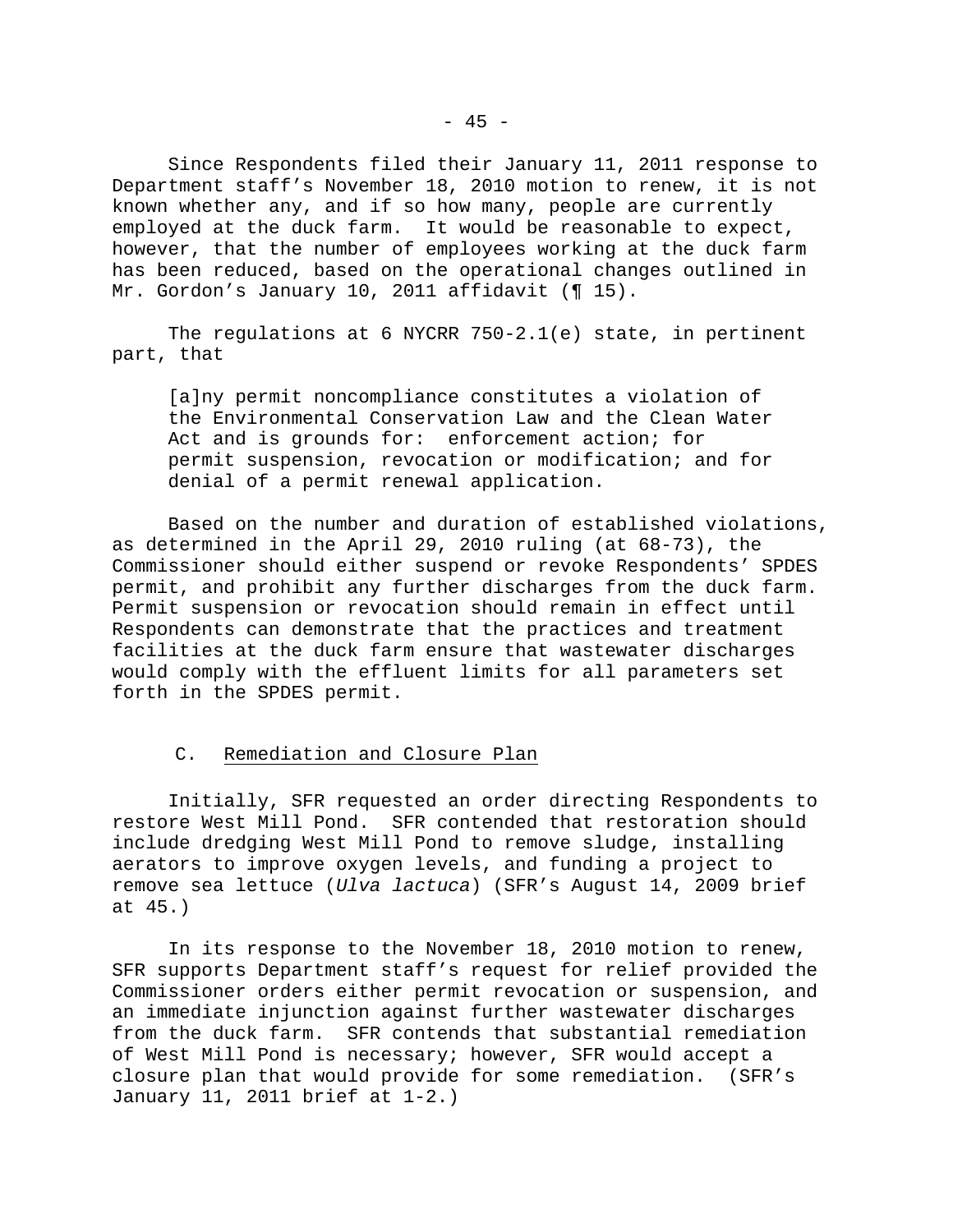As part of its request for relief, Department staff seeks an order directing Respondents to "submit an approvable closure plan" (¶ IV of Mr. Rail's November 18, 2010 affirmation at 23). In his November 18, 2010 affidavit (¶ 29), Mr. Leung requests a closure plan. According to Mr. Leung, the closure plan must address all parts of the wastewater system, "including removal of stockpiled duck manure" (*id*.).

 Respondents' January 11, 2011 response is silent about remediating West Mill Pond, and developing a closure plan for the duck farm. In his January 10, 2011 affidavit (¶¶ 15 and 16), Mr. Gordon states that Respondents have implemented a number of changes to scale back activities at the duck farm in order to significantly reduce the volume of wastewater discharged from the duck farm. These changes, however, do not appear to address how to close the duck farm.

 Before the Commissioner could order Respondents to prepare a closure plan, Department staff would need to provide additional guidance about the scope of the requested plan. I recommend that the Commissioner reserve on this portion of the request until Department staff provides additional details about the scope of the closure plan.

## **Findings of Fact**

 The findings of fact set forth in the April 29, 2010 ruling (at 64-73) are incorporated by reference in to this ruling. In addition, the following findings of fact are established, as a matter of law, for the purpose of this proceeding.

### I. The Forge River

- 1. The Forge River is an estuary that flows south into Moriches Bay. Moriches Bay is part of the Long Island south shore lagoon system. (*Nutrient Report* at 2.)
- 2. Tidal flow in the Forge River extends up to the Montauk Highway where two box weirs are located. These weirs impound East Mill Pond and West Mill Pond. (*History Report* at 2 and 4; Exhibit A to Ms. Kraham's January 11, 2011 affirmation.)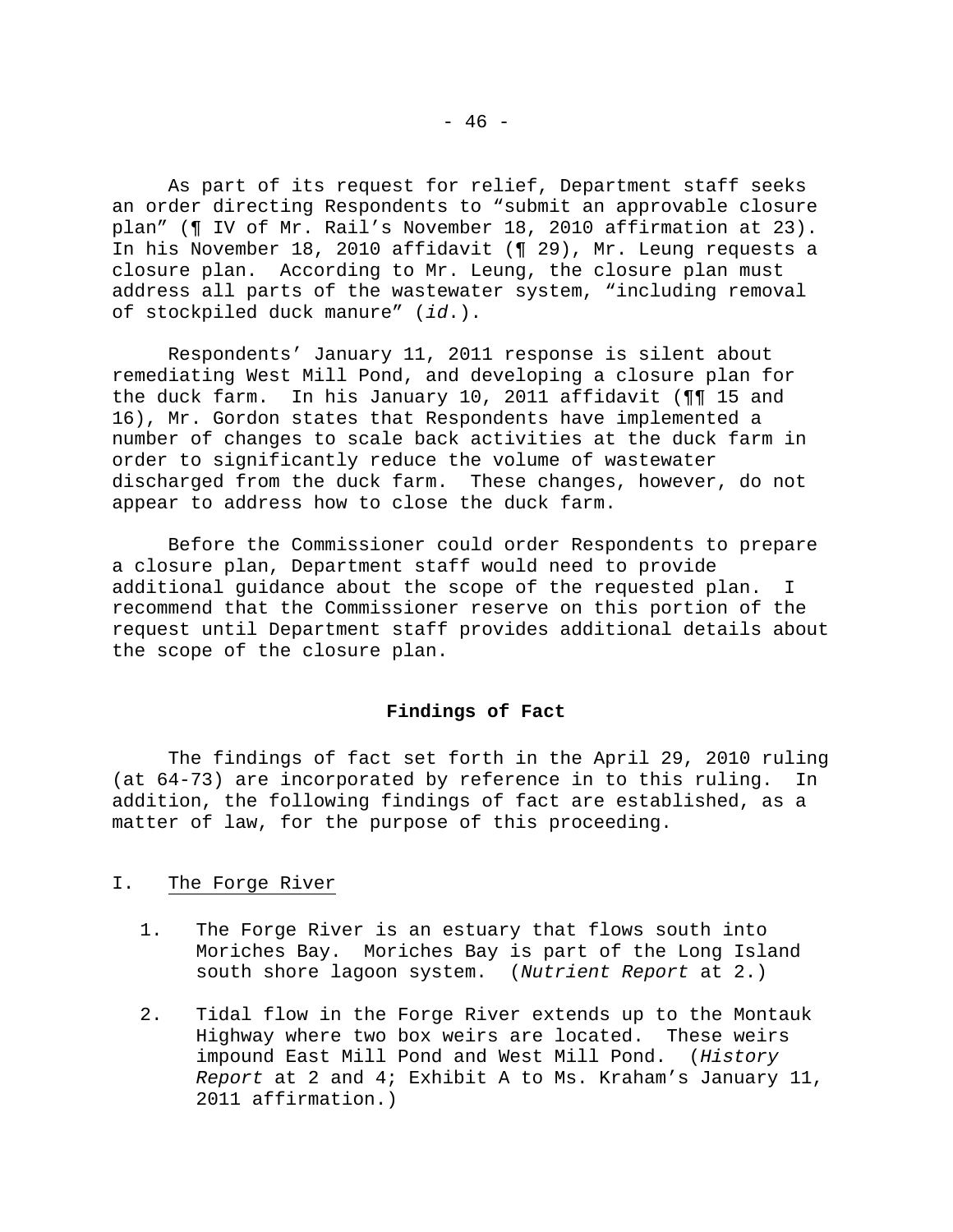## II. Economic Benefit

- 3. The September 25, 2010 engineering report by Applied Technologies, Inc., identifies and reviews the existing wastewater treatment facilities at the Jurgielewicz Duck Farm. The engineering report recommends the installation of the following improvements: (1) a clarifier system, (2) a denitrification system, and (3) aerators.
- 4. The September 25, 2010 engineering report estimates the capital costs of these improvements. The approximate cost for the clarifier would be \$350,000. The estimated costs for the denitrification system and the aerators would be \$250,000, and \$133,000, respectively. The sum of these costs is \$733,000. (Exhibit 8 to Mr. Leung's November 18, 2010 affidavit.)
- 5. Based on the September 25, 2010 engineering report, Respondents realized an economic benefit of at least \$733,000 by not installing these improvements in violation of the terms and conditions of the March 2008 SPDES permit.

# III. Gravity Component

- 6. Nutrients enter the Forge River from groundwater, runoff from land, and the atmosphere. Excess nutrients fertilize the waterway, and cause the overproduction of phytoplankton and algae. The microbial degradation of this organic matter can lead to hypoxic (low dissolved oxygen concentrations) or anoxic (no oxygen) conditions. (*Nutrient Report* at 2.) Under these conditions, marine life and biodiversity decrease, and the overall health of the riverine habitat degrades (*Ecology Report* at 6).
- 7. The largest source of nitrogen to the Forge River is associated with groundwater flows within the watershed (*Nutrient Report* at 12). The volume of groundwater entering the Forge River can be estimated by measuring the salinity of the incoming and outgoing tidal volumes, the volume of water between the high and low water, and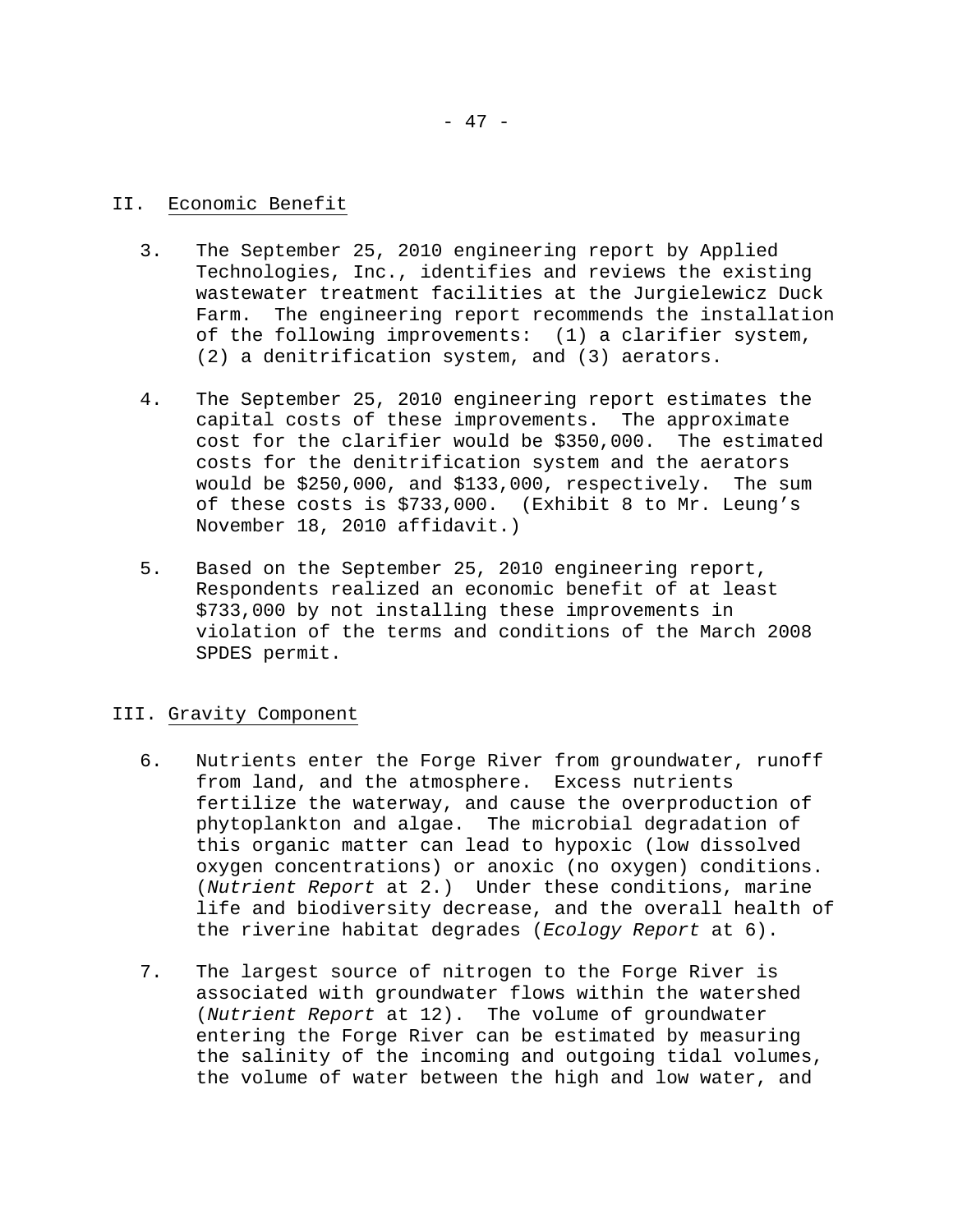the stream flow during the tidal cycle (*Oceanography Report* at 11-12.)

- 8. The primary source of nitrogen in the groundwater flowing into the Forge River is from cesspools and septic tanks associated with residential development. A secondary source of nitrogen in the groundwater is from the application of commercial and residential fertilizers. Approximately 64% of the nitrogen entering the Forge River comes from groundwater flows. (*Nutrient Report* at  $12 - 14.$
- 9. The second largest source of nitrogen to the Forge River is from surface water sources that include its tributaries. East Mill Pond and West Mill Pond are the largest tributaries with the highest flow rates to the Forge River. West Mill Pond is about 72% of the total flow from the two ponds, and contributes the largest amount of nitrogen from non-groundwater sources. Nitrogen from West Mill Pond is associated with the Jurgielewicz Duck Farm. The amount of nitrogen from ducks is estimated at 91,730 lbs. per year, which is approximately 19% of the nitrogen entering the Forge River. (*Nutrient Report* at 13-14; *Oceanography Report* at 11.)
- 10. Tidal exchange removes about 85% of the total amount of nitrogen that enters the Forge River. In addition, some nitrogen is removed from the water column when it becomes buried in sediments. (*Nutrient Report* at 14; *Ecology Report* at 7.)
- 11. Off site impacts from duck farm operations are twofold. First, the nutrients (primarily nitrogen and phosphorous), suspended solids, and coliform bacteria in the wastewater discharged from the duck farm degrade the quality of the receiving waters. As a result, the predominate algae species have changed, and are now dominated by smaller forms. Algae, concentrated in the tens of billions of cells per liter, turn the water a pea green color. Other factors such as shallow water depths, and low tidal flushing rates increase the water temperature, which in turn, contribute to the excessive algae blooms. (February 2009 US Army Corps of Engineers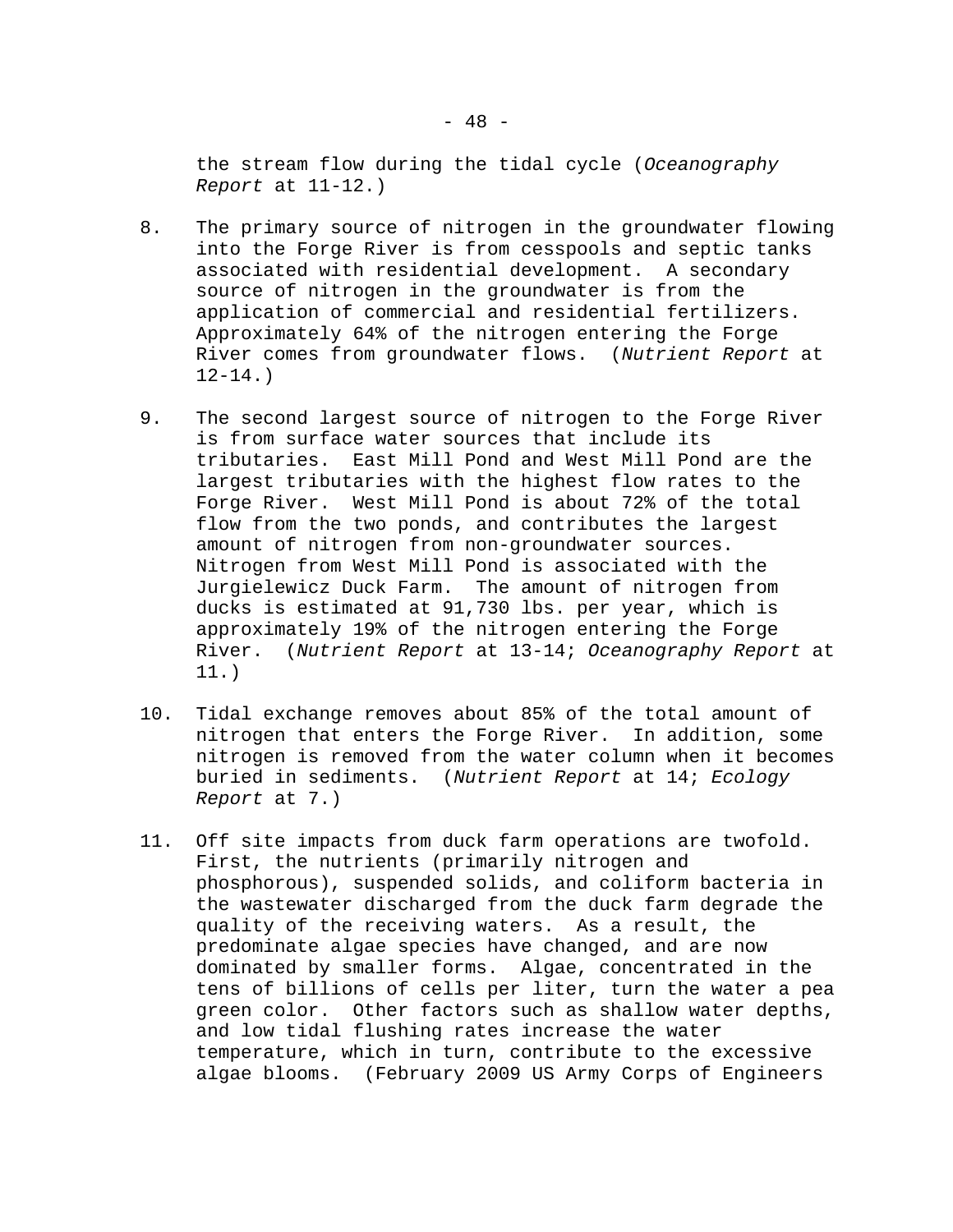report at 3-5; ¶ 5 and Exhibit B to Mr. Super's August 14, 2009 affirmation.)

- 12. The second impact is from a thick layer of duck sludge that blankets the bottom of Forge River and its tributaries. The sludge has altered the riverine habitat. It has a high organic content and is a concentrated source of bacteria, nitrogen, phosphorous, potassium and biological oxygen demand. As this organic matter decomposes, dissolved oxygen becomes depleted, and the resulting anaerobic digestion produces hydrogen sulfide gas. Although the number of duck farms has substantially diminished since the 1960s, substantial deposits of duck sludge, and the effects associated with it, remain. (February 2009 US Army Corps of Engineers report at 3-5; ¶ 5 and Exhibit B to Mr. Super's August 14, 2009 affirmation.)
- 13. Wastewater discharges from Jurgielewicz Duck Farm in excess of the effluent limits prescribed in the SPDES permit related to several parameters, among them, ultimate oxygen demand, total suspended solids, settleable solids, oil and grease, and coliform, adversely impacted the water quality of West Mill Pond and the Forge River.

## IV. Respondents' Ability to Pay a Civil Penalty

- 14. On January 12, 2010, Benjamin Jurgielewicz, as general partner of the Jurgielewicz Duck Farm, filed a voluntary petition and supporting documents with the US Bankruptcy Court, Eastern District of New York, pursuant to Chapter 11 (Exhibit A to Mr. Gordon's January 10, 2011 affidavit).
- 15. In response to Department staff's discovery demands, Respondents provided copies of the following documents for Department staff's review:
	- a. IRS Form 1065 filed by the Jurgielewicz Duck Farm (EIN #11-1684917) for 2006, 2007 and 2008;
	- b. IRS Form 1040 filed by Benjamin and Christine Jurgielewicz for 2006, 2007, 2008 and 2009;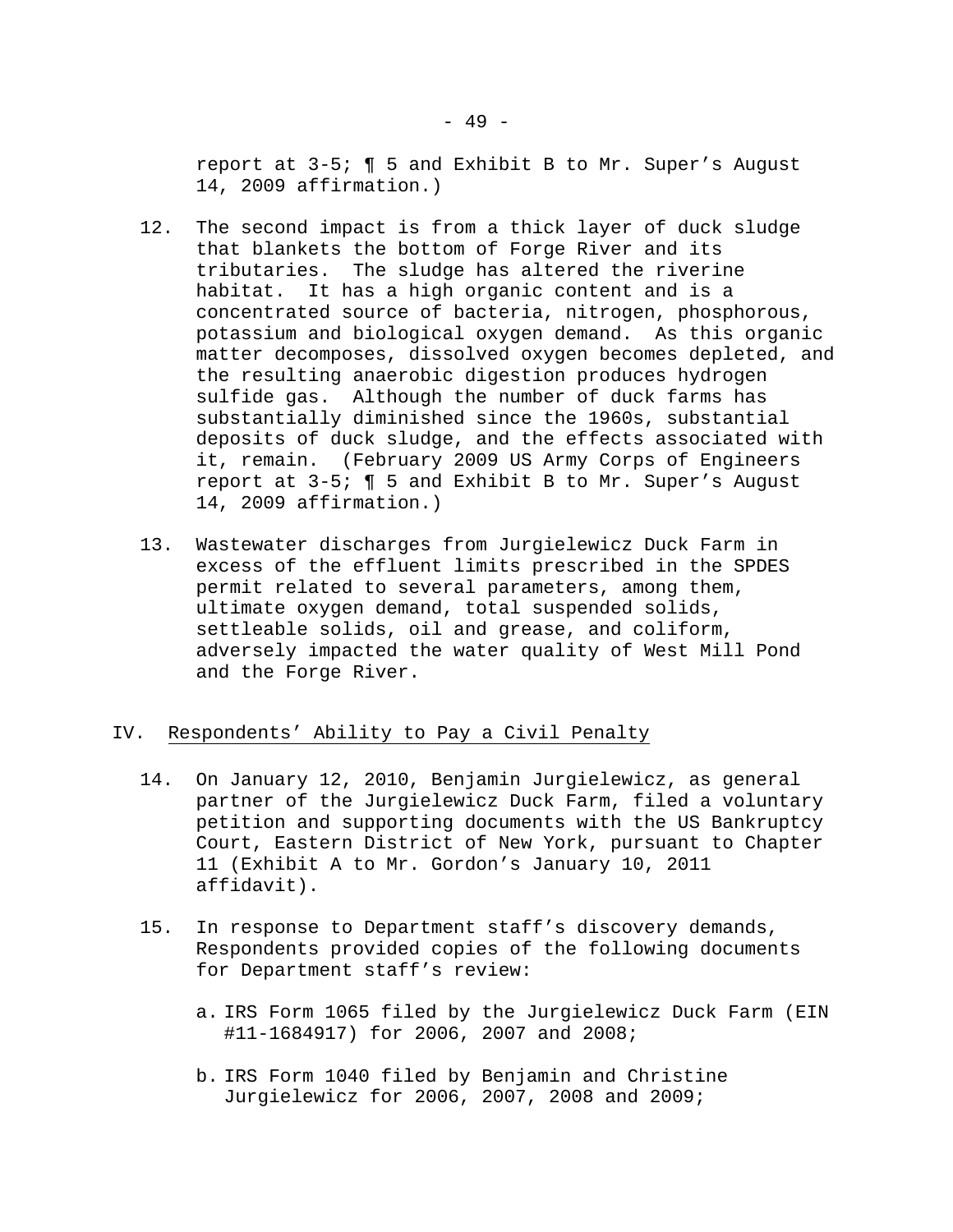- c. Financial statements for the duck farm for 2006, 2007 and 2008, which had been reviewed by Mr. Fuchs or other members of his accounting firm;
- d. Personal financial statements of Mr. and Mrs. Jurgielewicz for 2006, 2007 and 2008;
- e. A partially completed individual ability to pay (INDY) form generated with a US Environmental Protection Agency (US EPA) computer model;
- f. Corporate information forms for 2006, 2007 and 2008; and
- g. A handwritten list of checks, listed by year with the note, "Environmental." (¶¶ 6, 7, and 11 of Ms. Brooks's November 5, 2010 affidavit.)
- 16. The above identified IRS forms (i.e., Items a and b) were not signed. Consequently, it is impossible to determine whether the copies of the forms provided to Department staff are identical to those filed with the IRS. The financial statements (e.g., Items c and c) were not audited prior to being disclosed, and cannot be authenticated. The checks listed in Item g, were not substantiated with bank statements. (¶¶ 14 and 15 of Ms. Brooks's November 5, 2010 affidavit.)
- 17. A number of discrepancies and inconsistencies exist among the financial documents that Respondents provided to Department staff. For example, IRS 1065 forms for 2006- 2008 show total distributions to Benjamin Jurgielewicz of about \$275,000. These distributions, however, are not shown on Mr. Jurgielewicz's IRS 1045 returns for the corresponding years, but are identified as distributions from the partnership to Mr. Jurgielewicz. (¶ 20 of Ms. Brooks's November 5, 2010 affidavit.)
- 18. In addition, IRS 1065 forms for 2006-2008 show guaranteed payments, of various amounts, to Paul Jurgielewicz totaling \$235,000. Respondents offered nothing to show that Paul Jurgielewicz owns any percentage of the partnership, and did not explain why Paul Jurgielewicz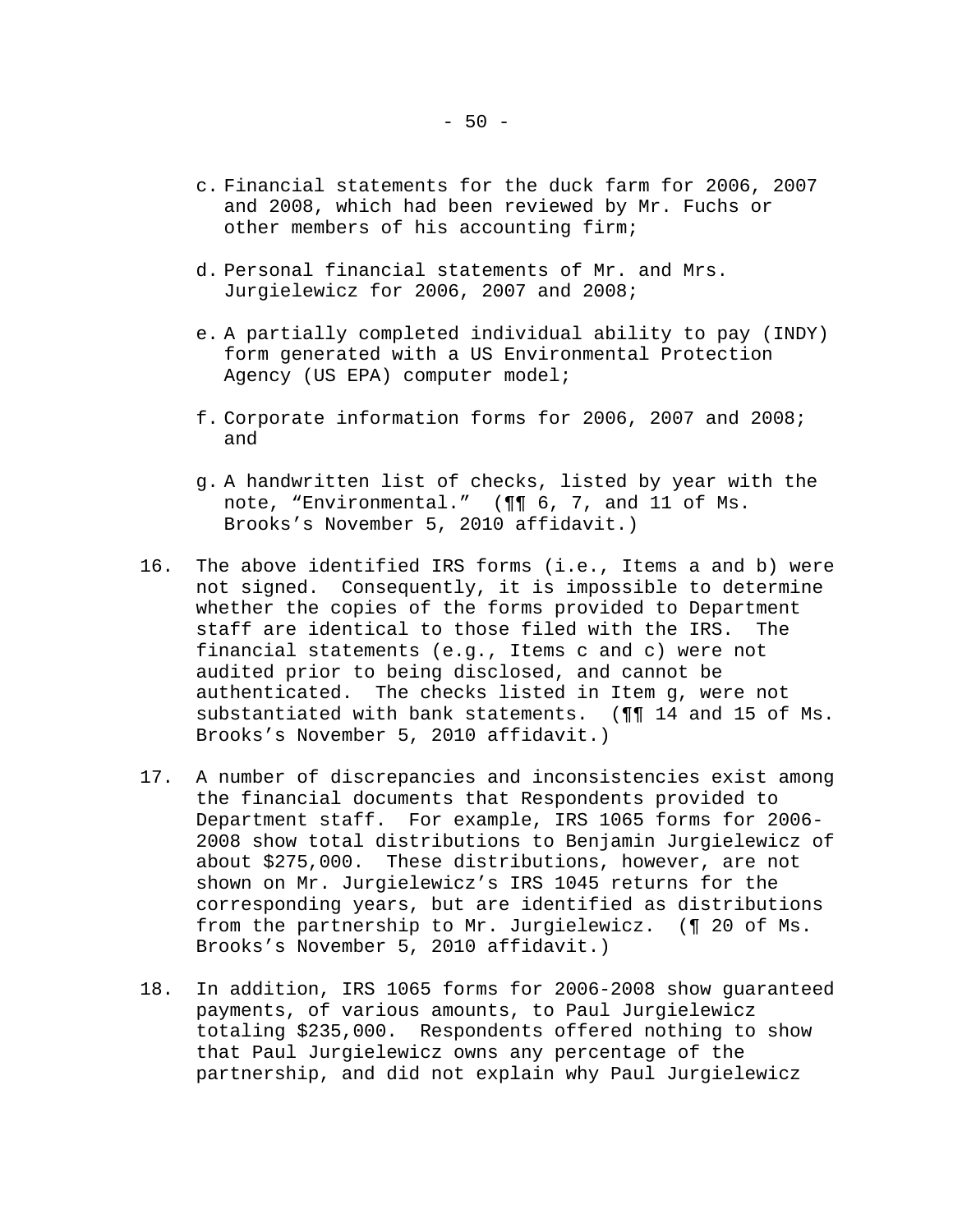received any payments. (¶ 21 of Ms. Brooks's November 5, 2010 affidavit.)

- 19. The individual ability to pay forms and the personal finance statements provided by Respondents show that Benjamin Jurgielewicz has not paid any living expenses outside of food and clothing. These documents show that Mr. Jurgielewicz did not pay any property taxes, and did not report any expenses associated with heat, utilities, and automobiles. Although the duck farm or another entity may have paid these expenses, Respondents provided no information to that effect. Also, these documents show that Mr. Jurgielewicz's personal net worth is zero, and that the balances in his checking and savings accounts are zero. However, records show a credit card balance of \$40,000, and a Sallie Mae debt of \$180,000. (¶¶ 23, 24 and 25 of Ms. Brooks's November 5, 2010 affidavit.)
- 20. Finally, the IRS 1045 tax returns filed by Mr. and Mrs. Jurgielewicz for 2006-2009 show little or no personal income. During the same period, however, the IRS 1065 tax returns for the duck farm disclose that Mr. Jurgielewicz contributed more than \$1 million to the duck farm. Respondents did not provide any information about the source, or sources, of these personal contributions. (¶ 26 of Ms. Brooks's November 5, 2010 affidavit.)
- 21. Department staff requested financial information and tax returns for other entities related to Respondents, but did not receive any of this information. Department staff sought additional information about the following:
	- a. Jurgielewicz Feeds, LLC;
	- b. Jurgielewicz Trucking, Inc.;
	- c. South Shore Acres, Inc (EIN #11-2319615);
	- d. South Side Packers, Inc. (EIN #34-1552433);
	- e. Jurgielewicz Estates, LLC (EIN #11-3376068);
	- f. Jurgielewicz Duck Farm doing business as (d/b/a) Benjamin & Paul Jurgielewicz;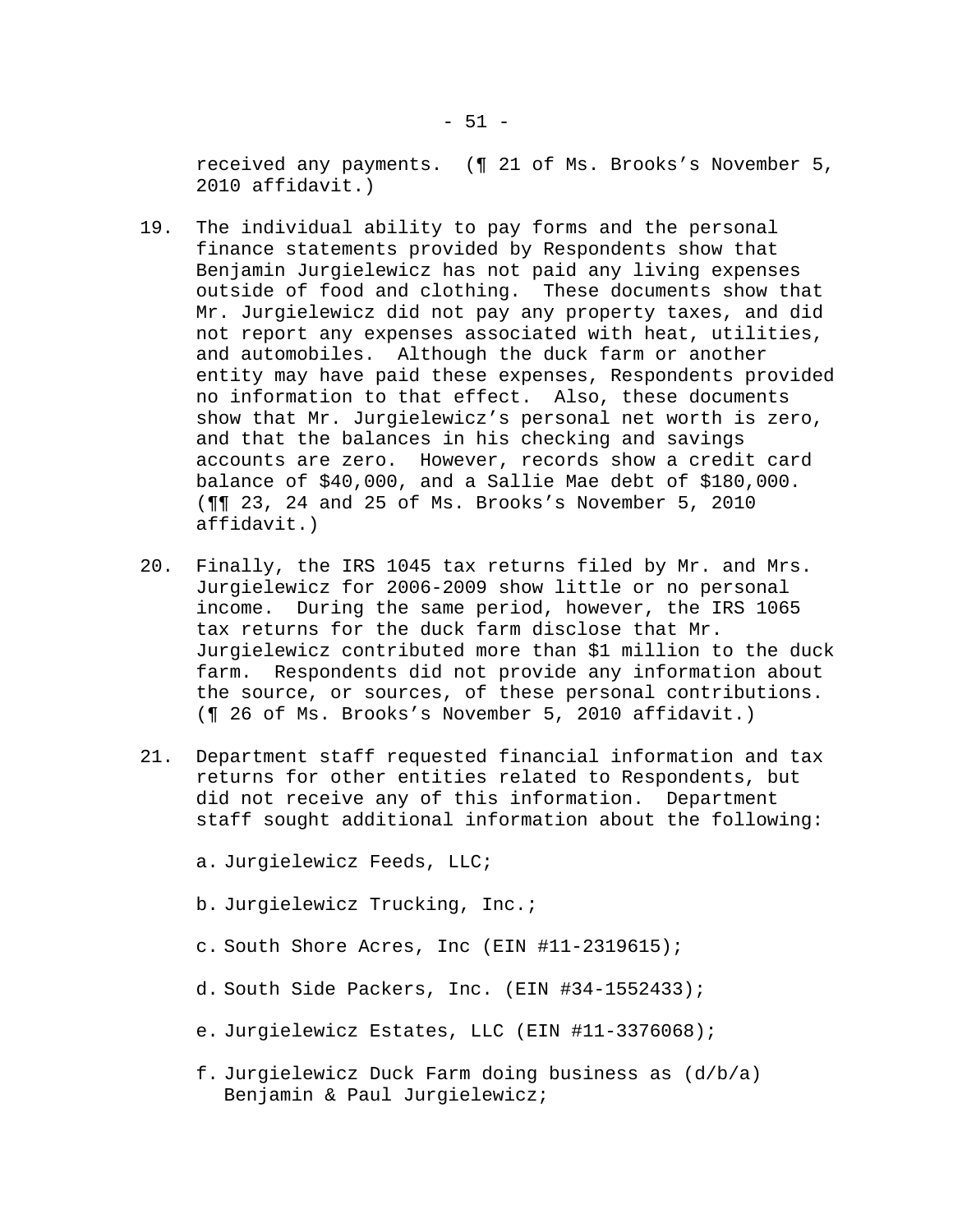g. Jurgielewicz Hatcheries, LLC; and

h. Jurgielewicz Duck Farm, LP.

- 22. The above listed entities may share income, expenses, as well as other financial resources or obligations with Respondents. Without any information related to these other entities, a complete understanding of Respondents' finances cannot be determined. (¶¶ 16 and 17 of Ms. Brooks's November 5, 2010 affidavit.)
- 23. Respondents failed to provide sufficient information to demonstrate that they cannot pay a civil penalty.

### V. Continuous Nature of the Violations

24. From 2005 to February 2009, wastewater discharges from the duck farm consistently exceeded the effluent limits prescribed in the SPDES permit for several parameters. (Exhibit 4 to Ms. Haas's June 10, 2009 affidavit; Exhibit 1 to Mr. Leung's February 4, 2011 affidavit.)

## **Conclusions**

 Conclusions Nos. 1 through 5, inclusive, as set forth in the April 29, 2010 ruling (at 73) are incorporated by reference in to this ruling. Additional conclusions are set forth below.

- 1. When renewing a motion for order without hearing based on the availability of new evidence, the moving party must provide a reasonable explanation for failing to submit the new evidence on the original motion (*see* 6 NYCRR 622.6[c], CPLR 2221[e] and *Valentine, supra* at 3-4). With respect to the captioned matter, Department staff provided an adequate explanation for renewing its motion for an order without hearing consistent with 6 NYCRR 622.6(c) and CPLR 2221(e).
- 2. The SoMAS reports are relevant to the captioned matter because they document how anthropomorphic activities, such as residential development and duck farming, in the Forge River watershed have adversely impacted the water quality of the river.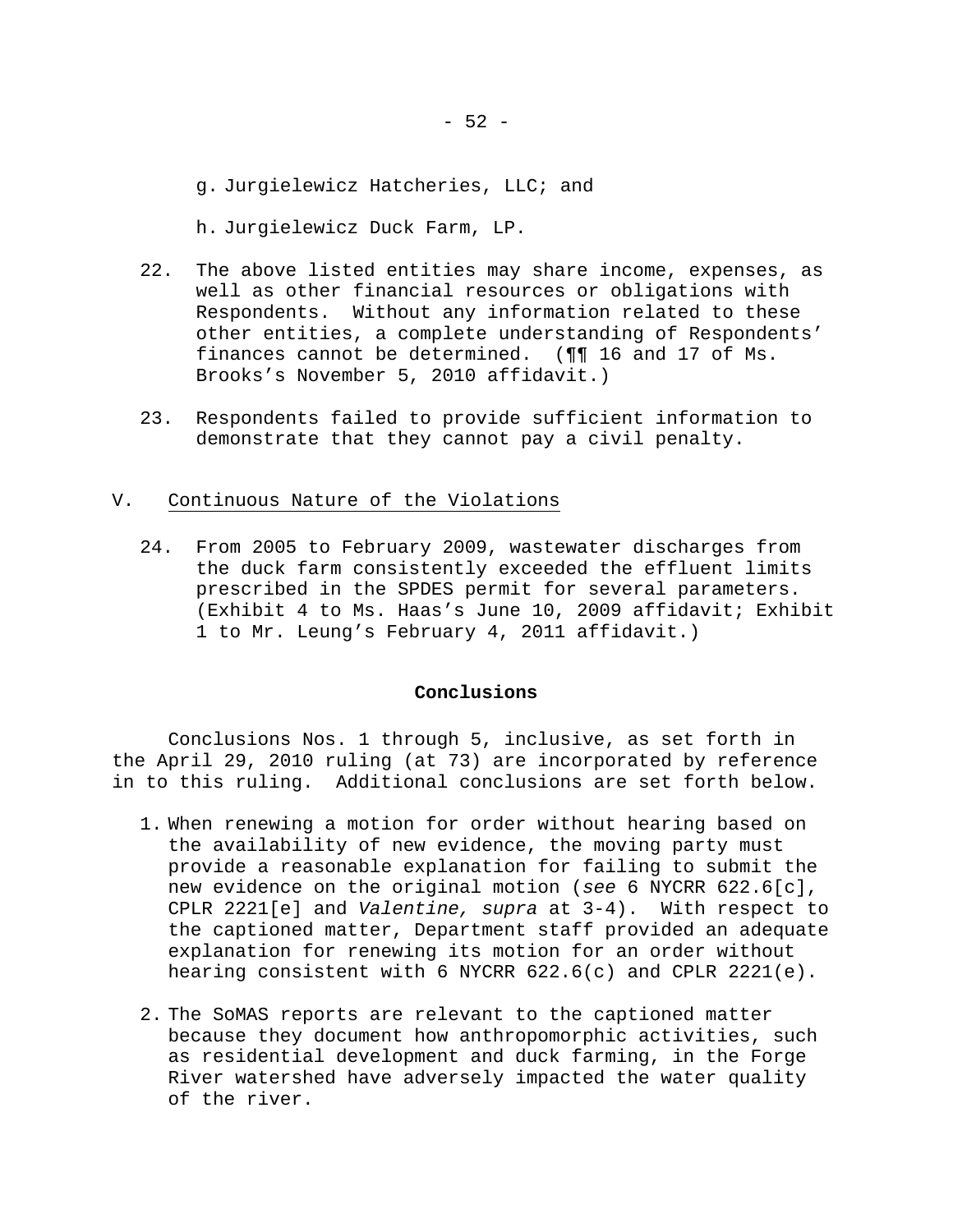- 3. Moreover, the information presented in the SoMAS reports is reliable. The reports were prepared for the Town of Brookhaven by the Stony Brook University, School of Marine and Atmospheric Sciences, and the Suffolk County Department of Health Services. They are scholarly reports that include original research and data collection, as well as a search of the existing published literature that dates from 1951 to 2010.
- 4. Pursuant to 6 NYCRR 750-2.1(e) the Commissioner may suspend or revoke a SPDES permit for violations of the ECL and the federal Clean Water Act. On numerous occasions, Respondents received notice that a potential outcome of this enforcement action could be permit suspension or revocation. (*See, e.g.*, ¶ 16 of Ms. Wilkinson's June 9, 2009 affirmation ["Any permit noncompliance is a violation of the Environmental Conservation Law and the Clean Water Act and is grounds for: enforcement action; for permit suspension, revocation or modification..."]; [ 28 of Mr. Super's August 14, 2009 affirmation, and Exhibit Y; April 29, 2010 ruling at 51 and 64).
- 5. In addition, Respondents received notice of Department staff's request for permit revocation with service of the November 18, 2010 motion. Subsequently, Respondents had the opportunity to respond to the November 18, 2010 motion, and took advantage of that opportunity when they filed their January 11, 2011 response.

### **Recommendations**

- 1. The Commissioner should affirm the April 29, 2010 ruling, and grant Department staff's June 9, 2009 motion for order without hearing with respect to Respondents' liability.
- 2. The Commissioner should grant Department staff's April 29, 2010 motion to renew concerning relief.
- 3. The Commissioner should assess a total civil penalty of \$600,000 against Respondents, Benjamin Jurgielewicz and Jurgielewicz Duck Farm, doing business as Jurgielewicz Duck Farm.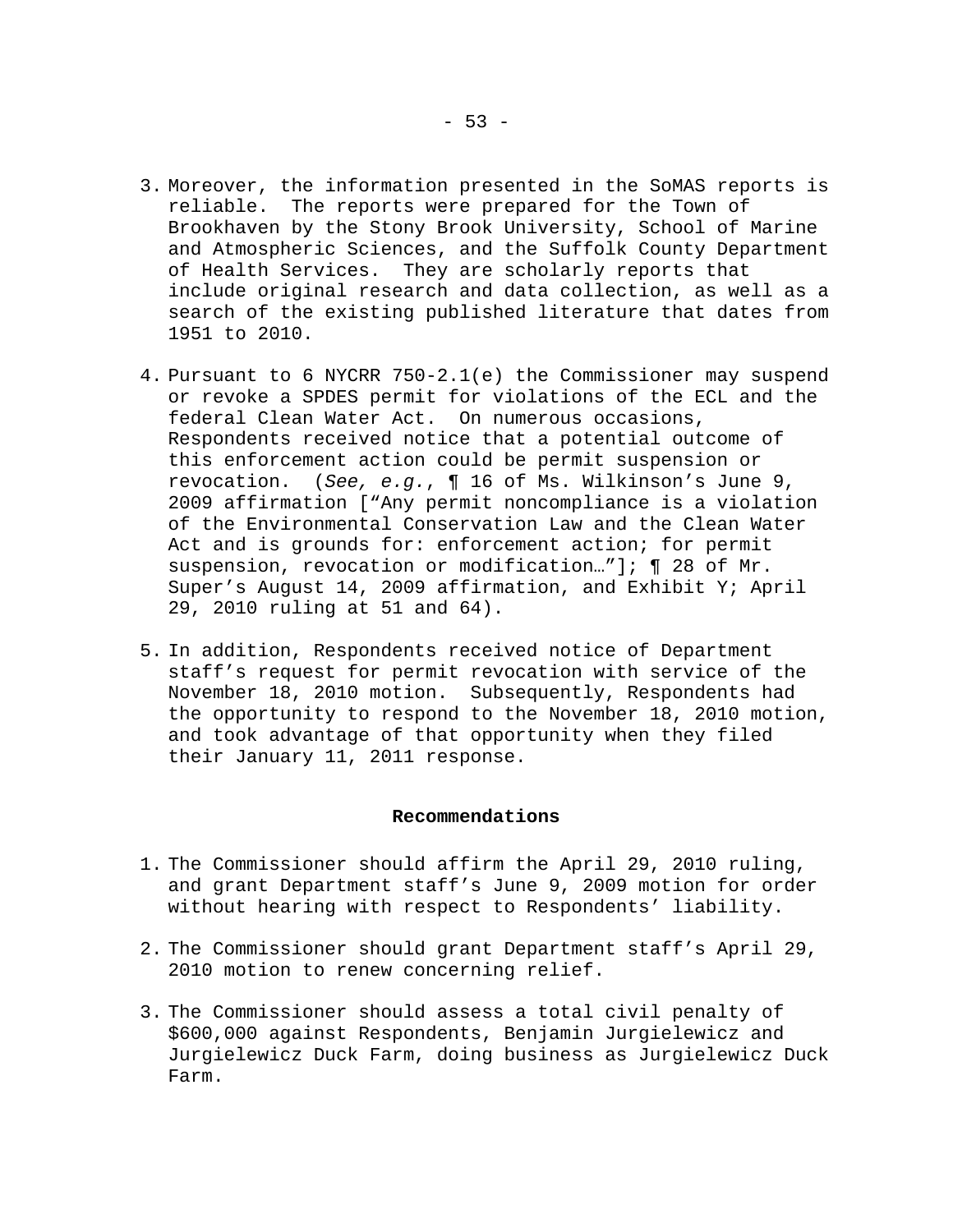4. The Commissioner should either suspend or revoke Respondents' March 2008 SPDES permit, and prohibit any wastewater discharges from the duck farm until Respondents can demonstrate compliance with the effluent limits set forth in the SPDES permit.

> $\frac{1}{s}$ /s/ $\frac{1}{s}$  Daniel P. O'Connell Administrative Law Judge

Dated: Albany, New York September 14, 2011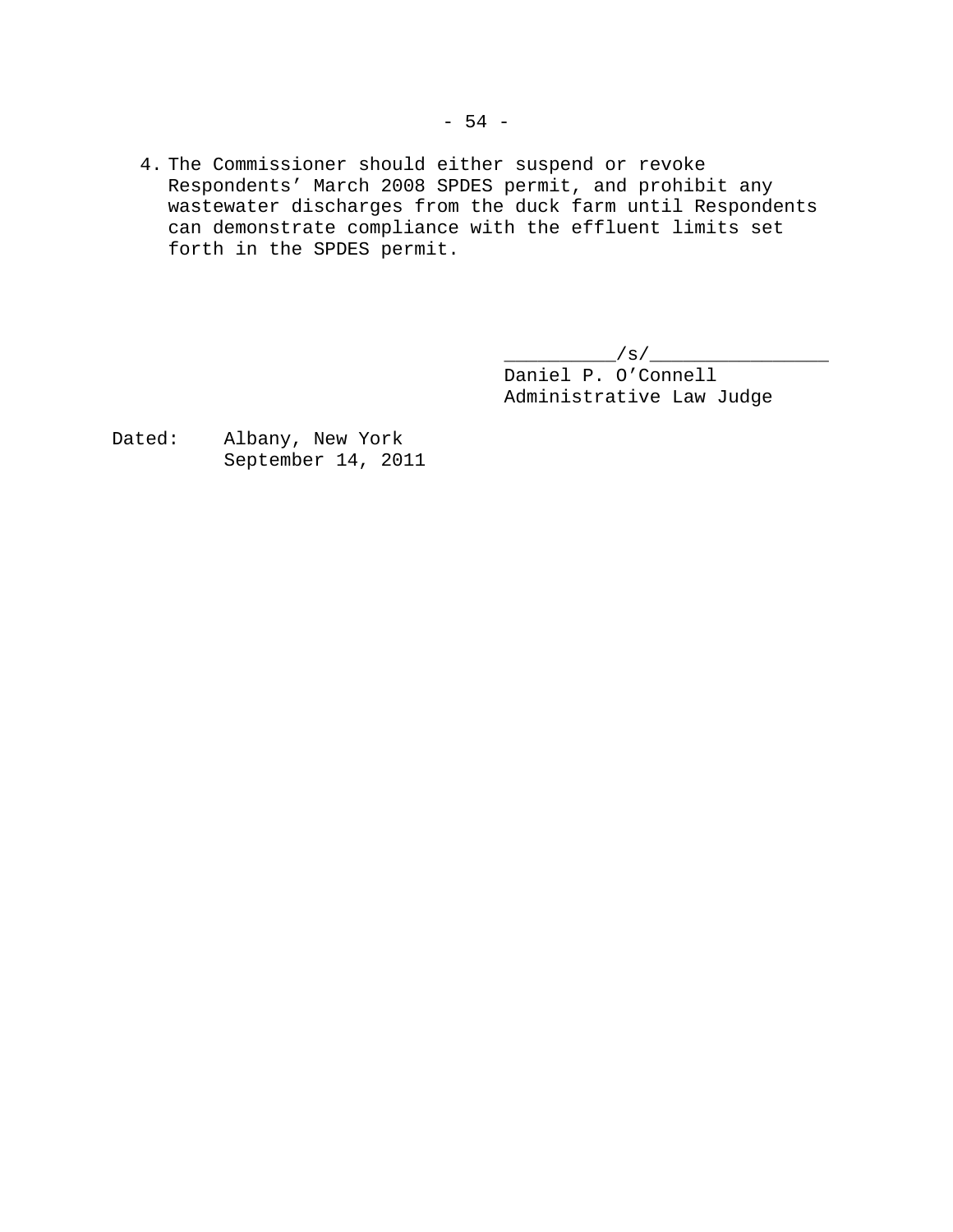Appendices

| Appendix A: | Department staff's Motion to Renew dated<br>November 18, 2010, and Reply dated February 4,<br>2011. |
|-------------|-----------------------------------------------------------------------------------------------------|
| Appendix B: | Respondents' Response dated January 11, 2011.                                                       |
| Appendix C: | Save the Forge River Inc.'s Response dated<br>January 11, 2011.                                     |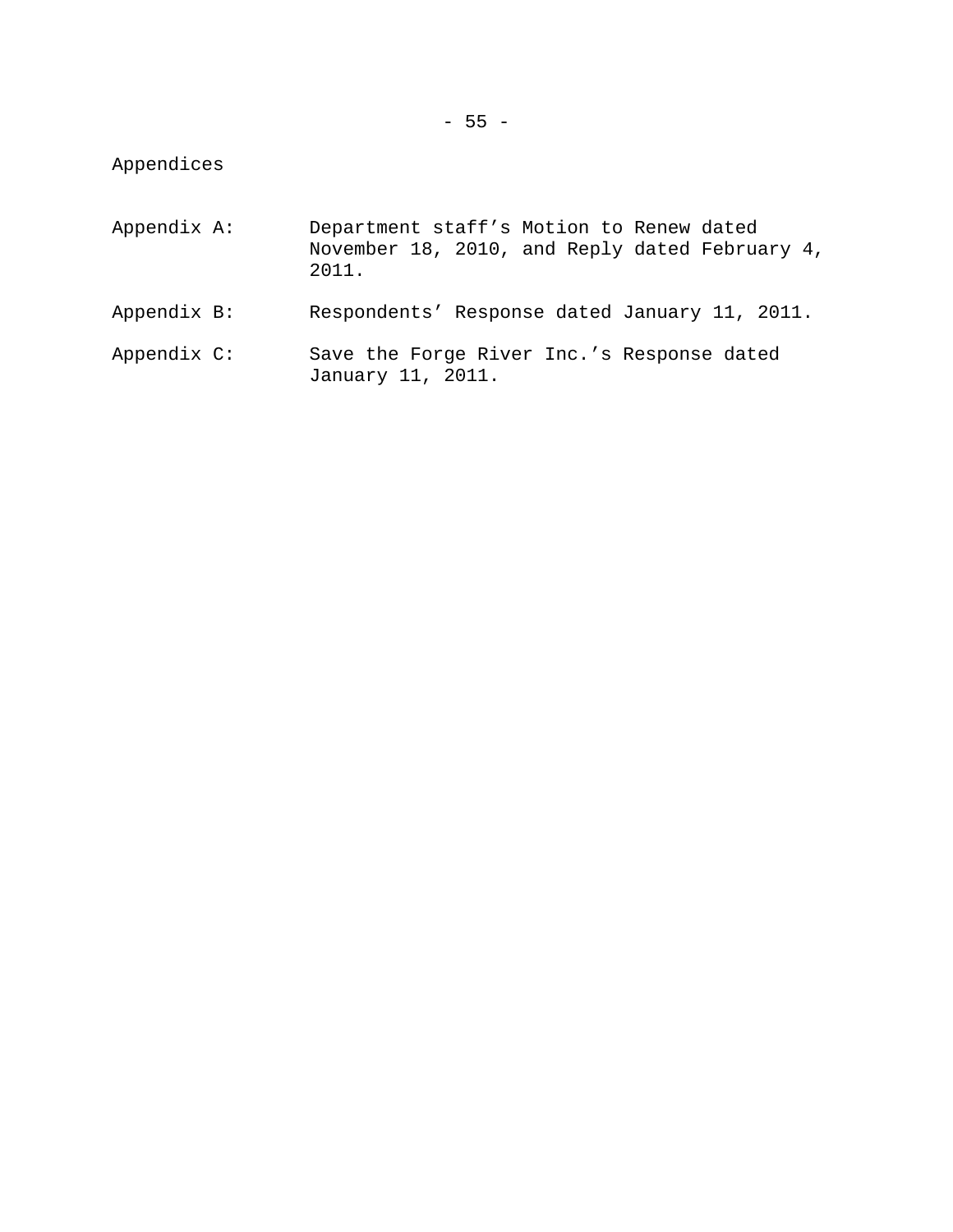### **Appendix A**

Jurgielewicz Duck Farm DEC Case No. R1-20081103-224

Department Staff's Motion to Renew and Reply

# I. November 18, 2010 - Motion

Notice of Motion to Renew dated November 18, 2010

Affirmation in support of Motion to Renew by Vernon G. Rail dated November 18, 2010

- 1. Exhibit 1 Respondents' FOIL request and DEC response
- 2. Exhibit 2 D. Totzke Affidavit-Attachment 2 and Figure 1
- Suffolk County Soil and Water Conservation District dated 3. Exhibit 3 – Letters to Jurgielewicz Duck Farm from September 2, 2010 and October 20, 2010.

Affidavit of Anthony Y. Leung sworn to November 18, 2010

- 1. Exhibit 1 Mr. Leung's cirriculum vitae
- 2. Exhibit 2 Respondents' SPDES permit
- : 3. Exhibit 3 SoMAS Reports
	- a. The Forge River Nutrient Report
	- b. What History Reveals about Forge River Pollution
	- c. Aspects of Physical Oceanography of Forge River
	- Long Island d. Sediment Quality Characterization of Forge River,
	- e. Some Aspects of Forge River Ecology
- 4. Exhibit 4 DEC Field Report for September 29, 2010
- 16, 2007 5. Exhibit 5 – Applied Technology phone log dated February
- 6. Exhibit 6 Respondents' June 14, 2010 Engineering Report
- Respondents' June 14 Report 7. Exhibit 7 – DEC Memo with comments in reply to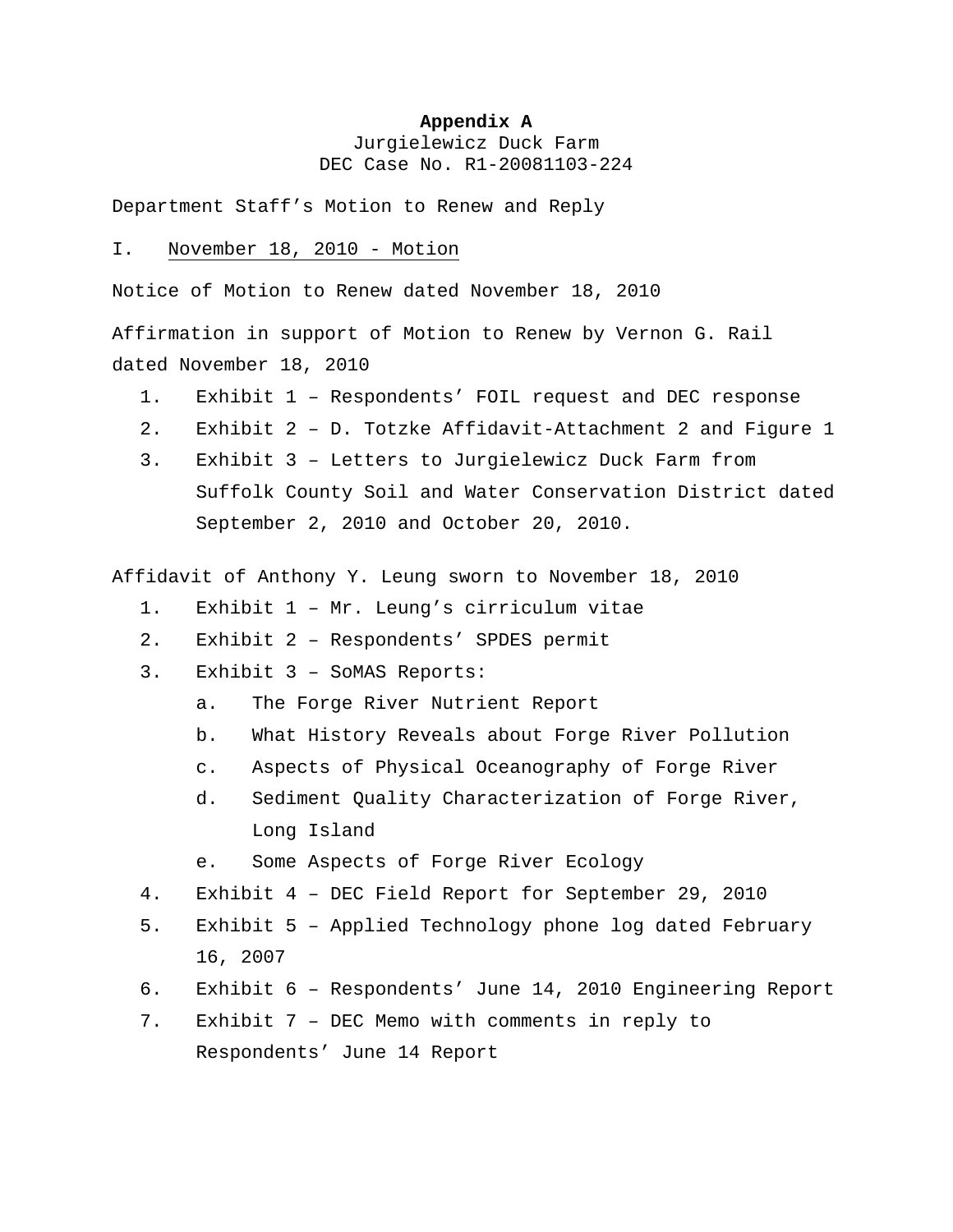- 8. Exhibit 8 Respondents' September 27, 2010 Engineering Report
- Respondents' September 14 Report 9. Exhibit 9 – DEC Memo with comments in reply to
- Affidavit of Sharon Brooks sworn to November 5, 2010 Exhibit 1 – Ms. Brooks' curriculum vitae

Affidavit of Isaac Cheng sworn to November 5, 2010

- 1. Exhibit 1 Audio disk of February 12, 2010 bankruptcy meeting
- 2. Exhibit 2 I. Cheng letter dated September 30, 2010 to Respondents' bankruptcy counsel

## II. February 4, 2011 - Reply

Affirmation in reply to Respondents' Opposition to Motion to Renew by Vernon G. Rail dated February 4, 2011

Affidavit of Anthony Y. Leung sworn to February 4, 2011

- 1. Exhibit 1 DMR violations from June 2005 to February 2009
- 2. Exhibit 2 Jeffery Kassner, AICP, Director of Environmental Protection, Town of Brookhaven, dated January 31, 2011 to Tony Leung, P.E., DEC Region 1
- 3. Exhibit 3 Memorandum dated February 1, 2011 from Tony Leung to Vernon Rail, RE: Comments on the January 2011 Design Engineering Report for Jurgielewicz Duck Farm
- WWTP Upgrade, Jugielewicz Duck Farm dated July 17, 2008 and email. 4. Exhibit 4 – Preliminary Outline for Engineering Study for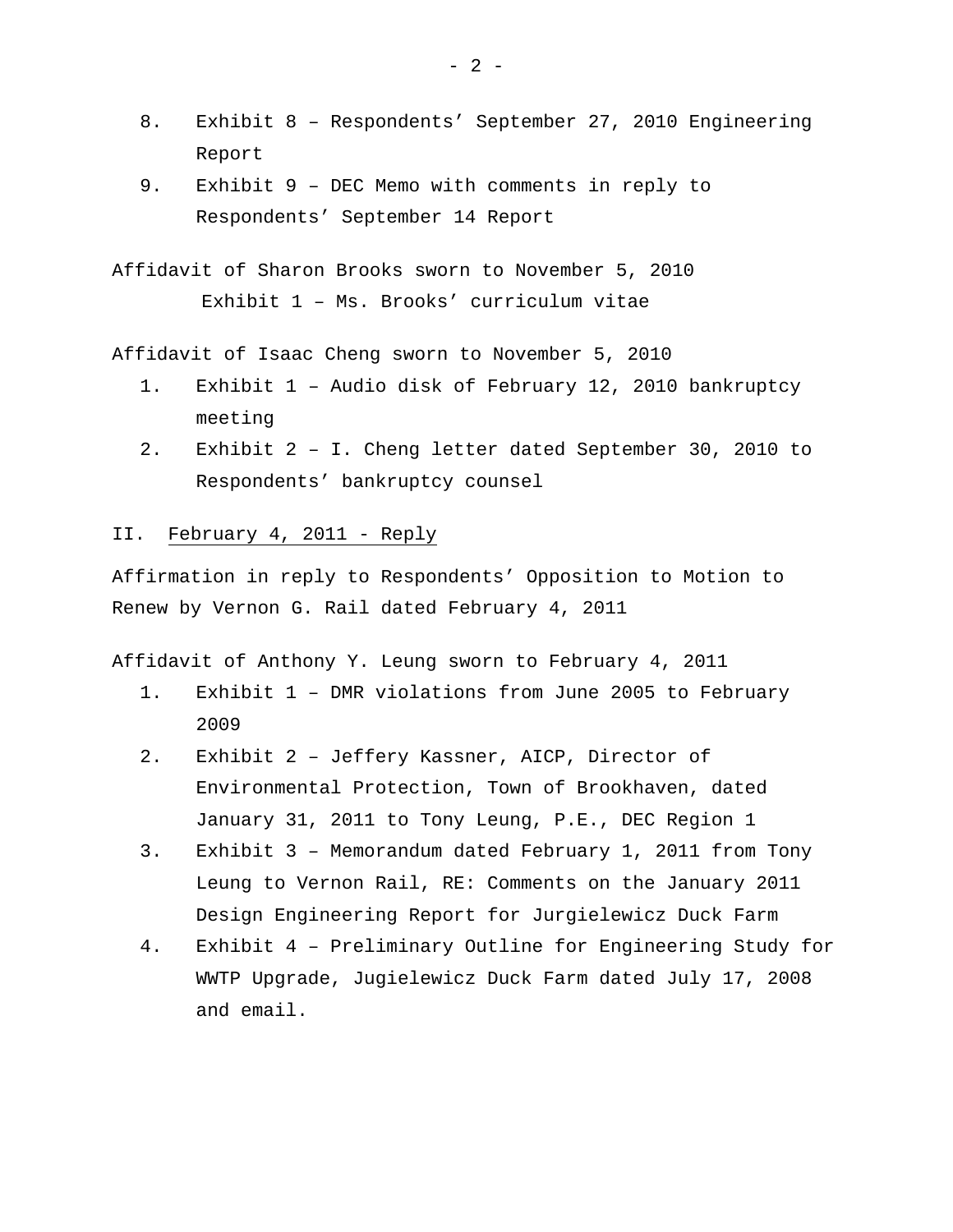### **Appendix B**

Jurgielewicz Duck farm DEC Case No. R1-20081103-224

Respondents' Response dated January 11, 2011

Affirmation by Jonathan Sinnreich dated January 11, 2011

- 1. Exhibit A Email dated March 25, 2010 from Jonatha n Sinnreich to Gordon Daniel, RE: Jurgielewicz Duck Farm; email dated March 25, 2010 from Jonathan Sinnreich to Kari Wilkinson, RE: Jurgielewicz Duck Farm
- 2. Exhibit B Letter dated April 7, 2010 from Jonathan Sinnreich to Vernon G. Rail, RE: Preliminary Business Plan, with enclosure; Letter dated April 7, 2010 from Jonathan Sinnreich to William H. Spitz (DEC Region 1, Division of Water), RE: Notice of Violation – Jurgielewicz Duck Farm
- 3. Exhibit C Letter dated April 28, 2010 from Jonathan Sinnreich to William H. Spitz, RE: Notice of Violation – Jurgielewicz Duck Farm

Affidavit of Daniel L. Gordon sworn to January 10, 2011

- 1. Exhibit A Voluntary Petition: United States Bankruptcy Court Eastern District of New York; Certificate of Resolution dated January 12, 2010; Affirmation by Benjamin Jurgielewicz with attachments (Local Bankruptcy Rule 1007-3)
- 2. Exhibit B Design Engineering Report by Applied Technologies, Inc. dated January 2001 by
- Judge 3. Exhibit C – Transcript of Proceedings held on December 21, 2010 before Hon. Dorothy Eisenberg, US Bankruptcy

Memorandum of Law in Opposition to Motion to Renew dated January 11, 2011